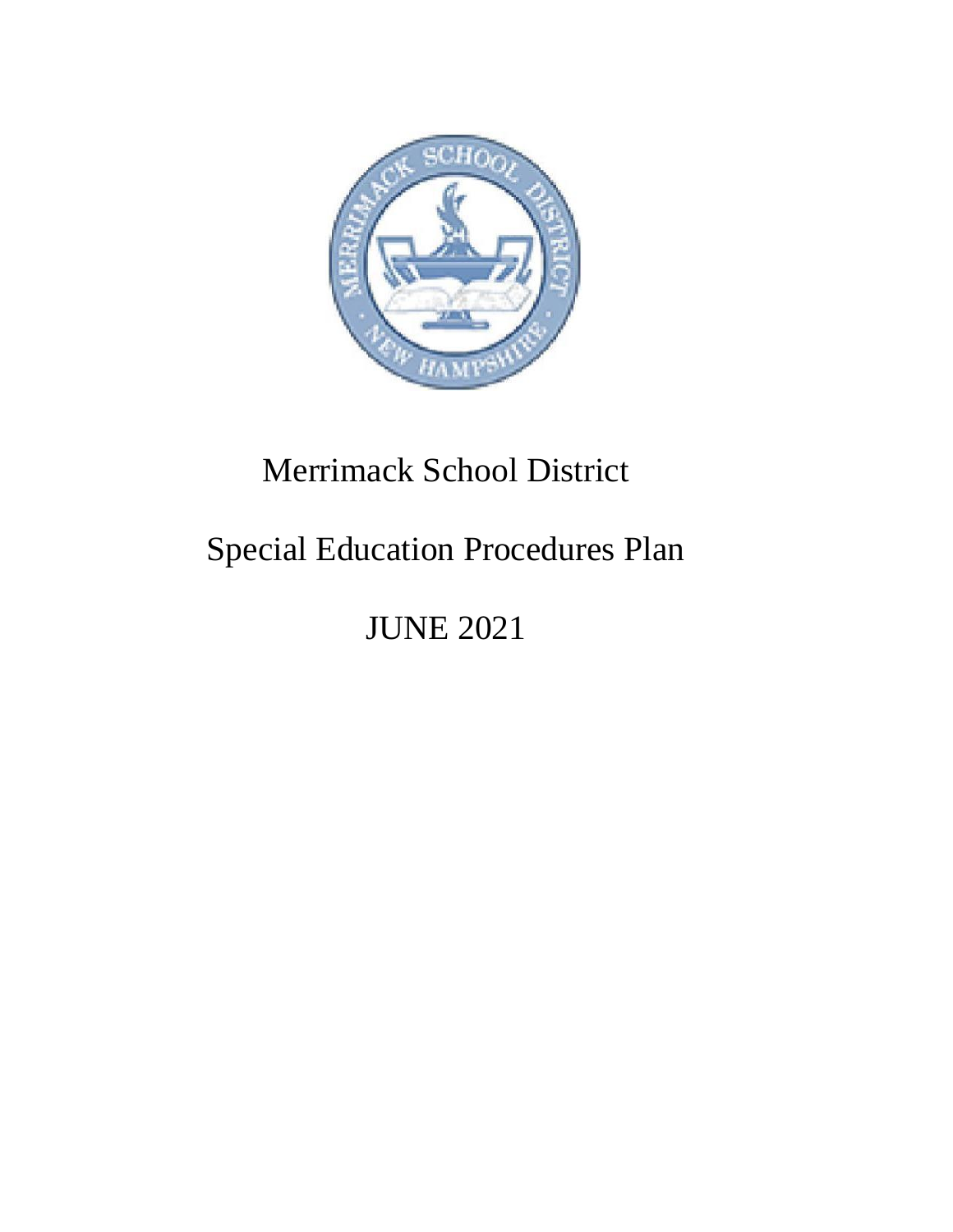## **School Administrative Unit #26 Administration**

**CHIEF EDUCATIONAL OFFICER OF SCHOOLS**

**Everett Olsen**

**ASSISTANT SUPERINTENDENT OF SCHOOLS** 

**Kimberly Yarlott**

**ASSISTANT SUPERINTENDENT FOR BUSINESS** 

**Matthew Shevenell** 

**DIRECTOR OF HUMAN RESOURCES** 

**Melissa Gagne**

#### **DIRECTOR OF STUDENT SERVICES**

**Heather Barker**

#### **SPECIAL EDUCATION COORDINATORS**

**Michelle Martineau – MEEP Preschool** 

**Karen Baldasaro - Reeds Ferry Elementary Tracy Cassell - Mastricola Elementary Betsy Fowler -Thornton's Ferry Elementary Nancy Romero-Mastricola Upper Elementary Lindsey McElhinney - Merrimack Middle School Scott Riddell - Merrimack High School**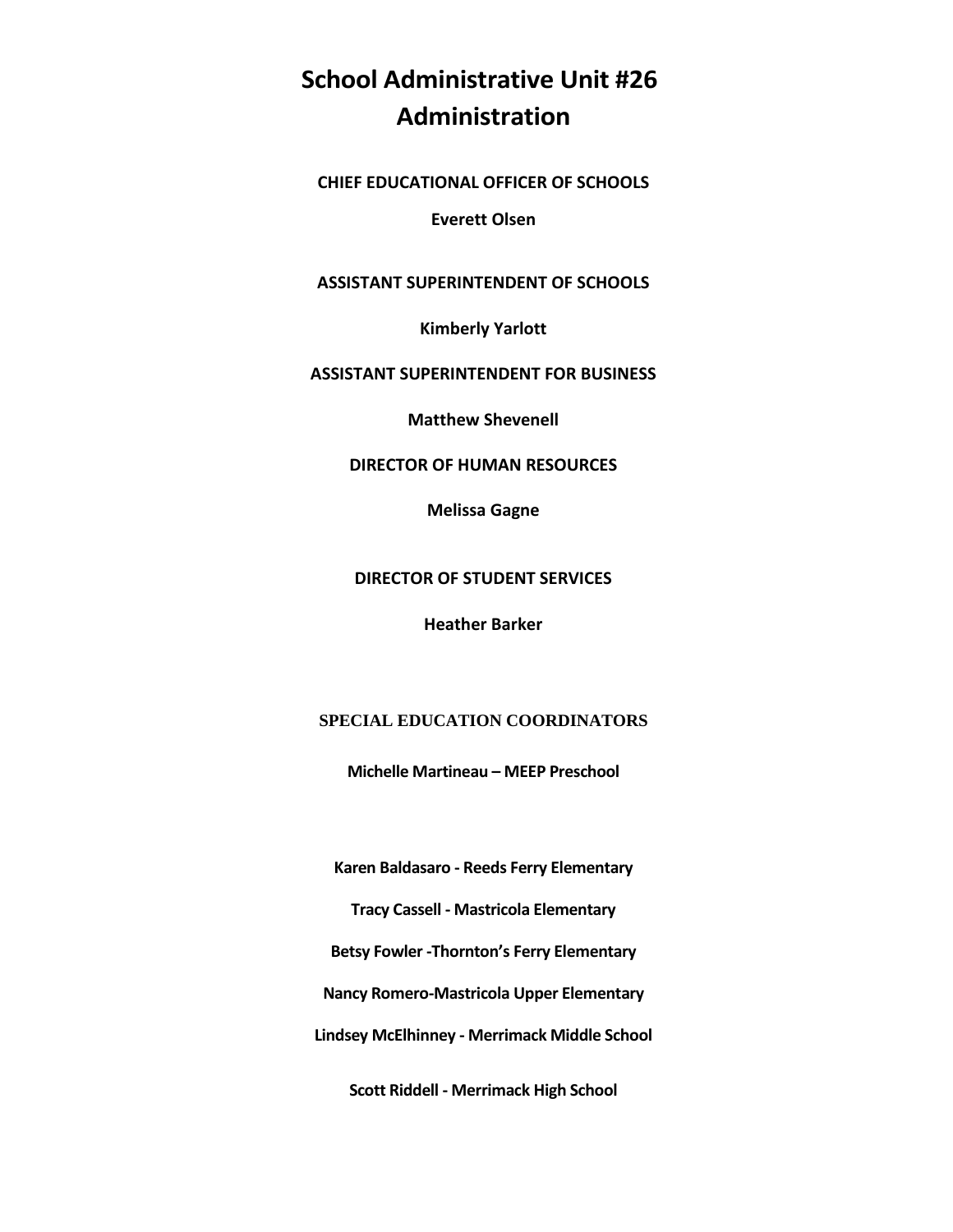**Emily Picard – Out of District/Juvenile Court** 

**Liaison**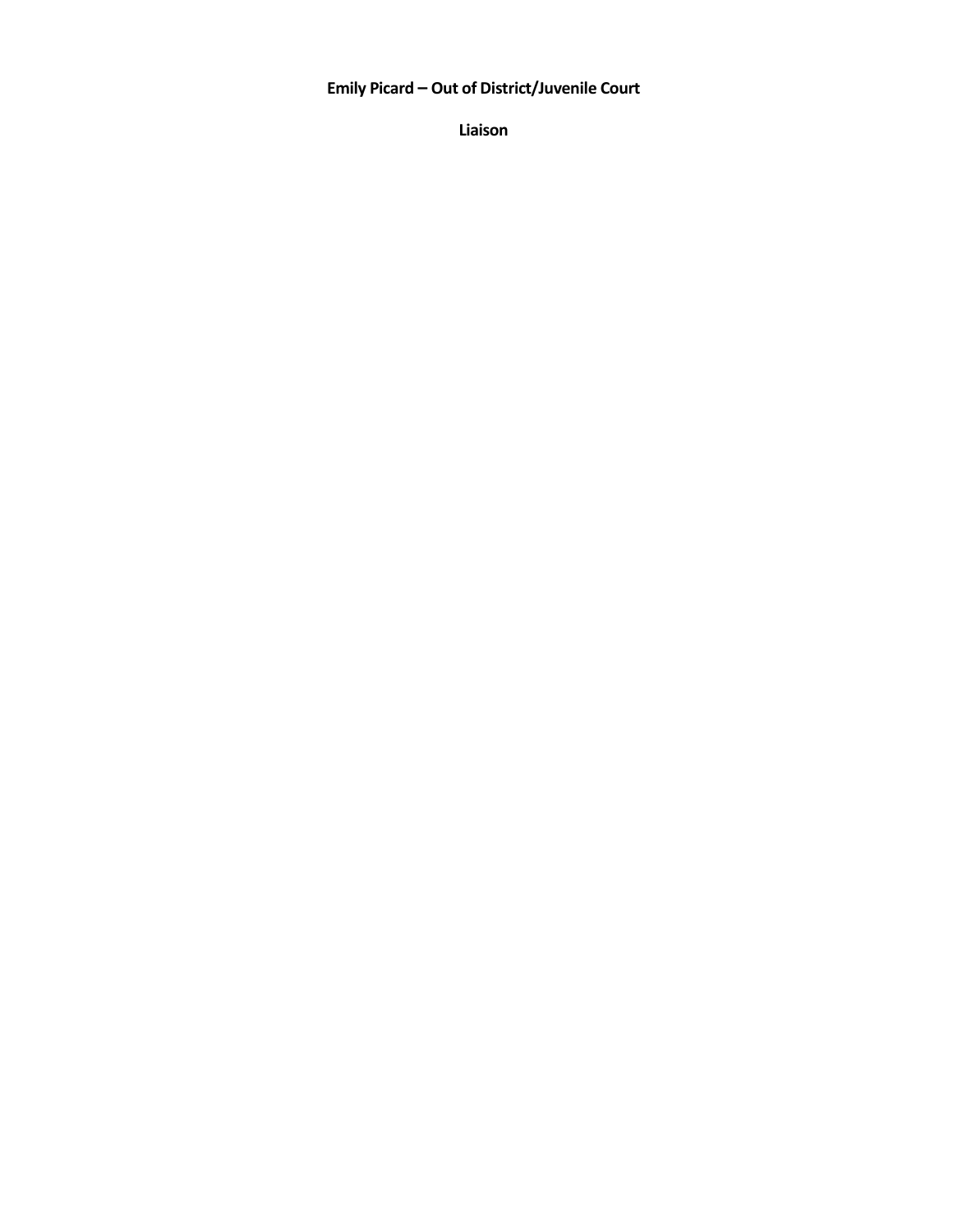# Table of Contents

| <b>Title</b>                                                            | <b>Section #</b> | Page #                       |  |  |
|-------------------------------------------------------------------------|------------------|------------------------------|--|--|
| <b>Special Education Procedures Plan</b>                                |                  | 4                            |  |  |
| Child Find/Participation with Other Agencies                            | Section 1        | 5                            |  |  |
| Confidentiality                                                         | Section 2        | $\overline{7}$               |  |  |
| Facilities, Personnel & Services                                        | Section 3        | 10                           |  |  |
| Personnel Development                                                   | Section 4        | 14                           |  |  |
| Procedural Safeguards                                                   | Section 5        | 15                           |  |  |
| <b>Pupil Evaluation to Placement/Parent</b><br>Involvement              | Section 6        | 16                           |  |  |
| Program Evaluation                                                      | Section 7        | 29                           |  |  |
| Children with Disabilities Enrolled by their Parents in Private Schools |                  |                              |  |  |
|                                                                         | Section 8        | 31                           |  |  |
| <b>Accessible Instructional Materials</b>                               | Section 9        | 33                           |  |  |
| <b>IDEA Part B Section 611 Assurances</b>                               | Section 10       | 34                           |  |  |
| <b>Other Resources:</b>                                                 |                  |                              |  |  |
|                                                                         | Appendix A       | <b>Discipline Procedures</b> |  |  |
|                                                                         | Annondiy D       | Dicouto Bocolution           |  |  |

| Appendix B | Dispute Resolution                                    |
|------------|-------------------------------------------------------|
| Appendix C | <b>Brief Overview of Special Education</b><br>Process |
| Appendix D | <b>Special Education Evaluations</b>                  |
| Appendix E | Flow Chart of Special Education<br>Process            |
| Appendix F | Data/Records Retention                                |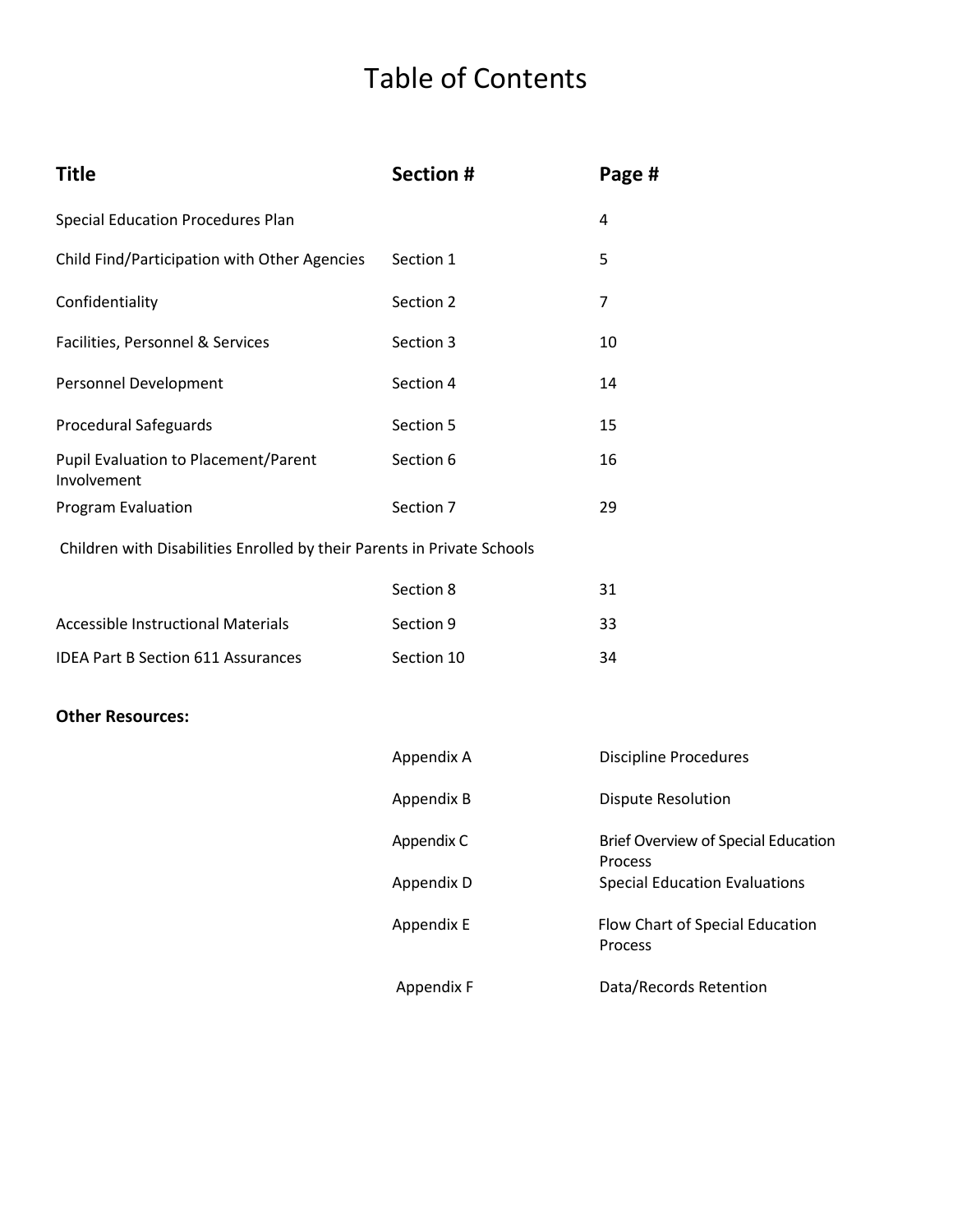## **Special Education Procedures Plan Ed 1126.01 (b)**

This Special Education Procedures Plan describes the Merrimack School District's (referred to as District or LEA – Local Education Agency) procedures regarding the provision of a Free and Appropriate Public Education (FAPE) to all children with disabilities. The LEA will annually review this special education procedural plan so that the procedures reflect current federal and state regulations.

This plan has been developed to assure the New Hampshire Department of Education that the Merrimack School District has procedures to meet the eligibility requirement of Part B of the IDEA for purposes of receiving federal funds.

This plan is aligned with 34 CFR Part 300 of the Assistance to States for the Education of Children with Disabilities and Preschool Grants for Children with Disabilities – Final Rules – 8/14/06 (IDEA 2004) and The New Hampshire Standards for the Education of Children with Disabilities adopted March 24, 2017 and on August 9, 2018 (NH Standards).

Pursuant to Ed1102.04 "Parent" is defined as a biological or adoptive parent, or a guardian pursuant to 34 CFR 300.30. Parent does not mean the state when the state has legal guardianship. Throughout this document and the Appendices, the term "parent" is used. The aforementioned definition is the standard.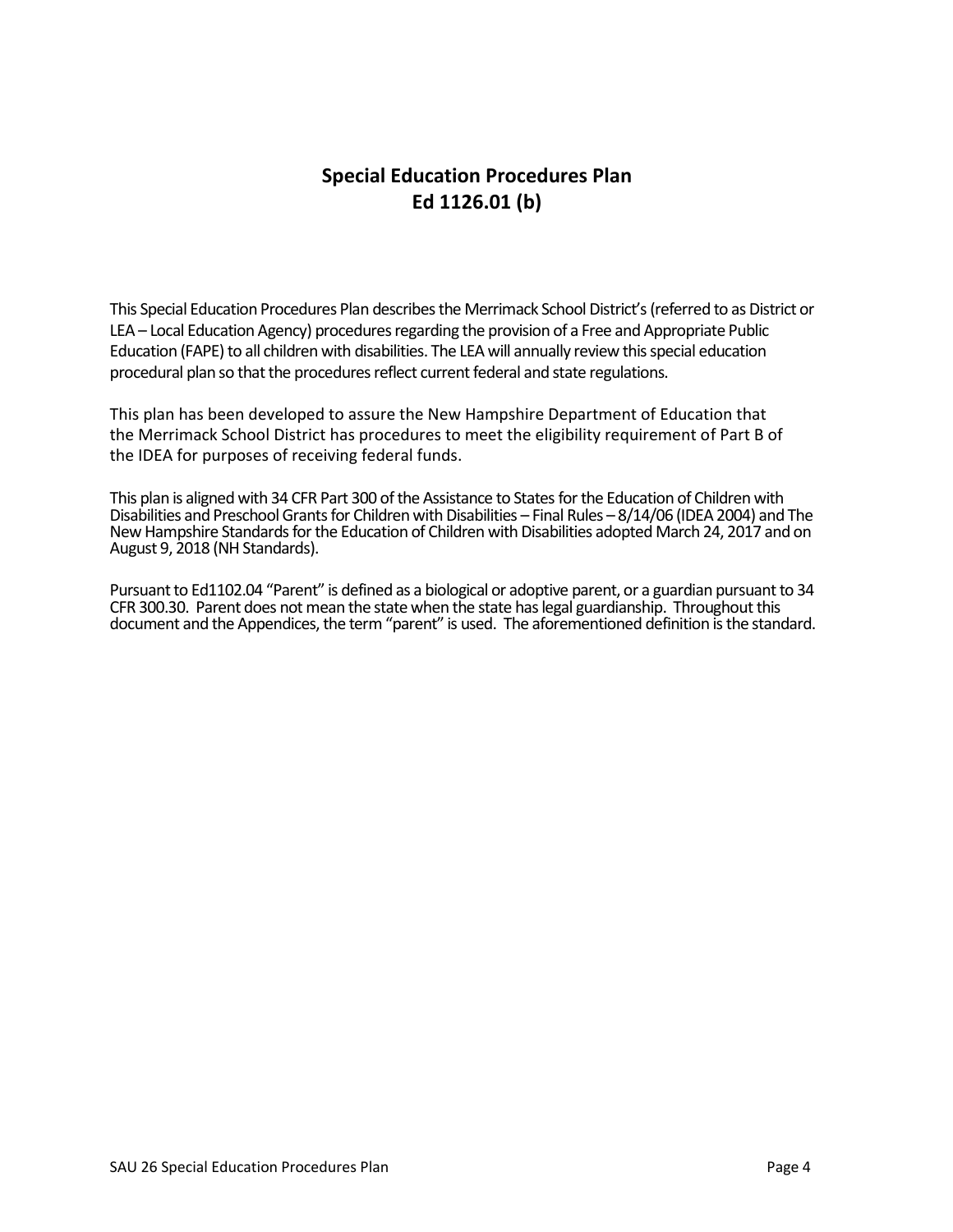## **1. CHILD FIND 34 CFR 300.111 Ed 1126.01 (b)(1) Ed 1105 Participation with Other Agencies Ed 1126.01 (b)(10)**

The Merrimack School District understands that we have an obligation to find children who are potentially a child with a disability who is 2.5 years of age up to 21 years of age. This responsibility is known as Child Find and is defined in the NH Rules for the Education of Children with Disabilities under section Ed 1105.

The Merrimack School District ensures that all children who have disabilities, from 2.5 to age 21, who reside in the District, and who need special education and related services are identified, located and evaluated. This applies to all children with disabilities, including highly mobile children (such as migrant and homeless children), children placed in homes for children, health care facilities, or state institutions, and children who are suspected of being eligible under IDEA, even though they are advancing from grade to grade. In addition, this applies to those children attending approved, non-public private schools within the geographic boundaries of the District.

For those students who are transitioning from Early Supports and Services to preschool, the District will participate in a transition planning meeting for the purposes of affecting a smooth and timely transition and implementing an Individual Education Program or Individual Family Support Plan by the child's third birthday.

All data and information collected and used under this section are subject to confidentiality requirements as described in Section 2 - Confidentiality.

The District child find program includes, at a minimum, the following:

- 1. The District has established referral procedures, which ensure that all students who are suspected or known to be a child with a disability are referred to the special education evaluation team for further evaluation. These procedures are found in Section 6 – Pupil Evaluation to Placement.
- 2. Any person may refer a child to the IEP team for reasons including but not limited to the following (list is not exhaustive):
	- a. Failing to pass a hearing or vision screening;
	- b. Unsatisfactory performance on group achievement test or accountability measures;
	- c. Receiving multiple academic and/or behavioral warnings or suspensions/expulsions from a child care or after school program; and
	- d. Repeatedly failing one or more subjects.
	- e. Inability to progress or participate in developmentally appropriate preschool activities; and
	- f. Receiving services from family centered early supports and services.
- 3. On an annual basis, the District contacts all approved nonpublic private schools (including religious elementary and secondary schools) within its geographic boundaries regardless of where the child resides. The District shall conduct a consultation meeting and advise school officials of the District's responsibilities to identify and evaluate all students who are suspected of or known to be a child with a disability enrolled in such schools. The District shall conduct child find activities that ensure equitable participation of private school students with disabilities and provide an accurate count of those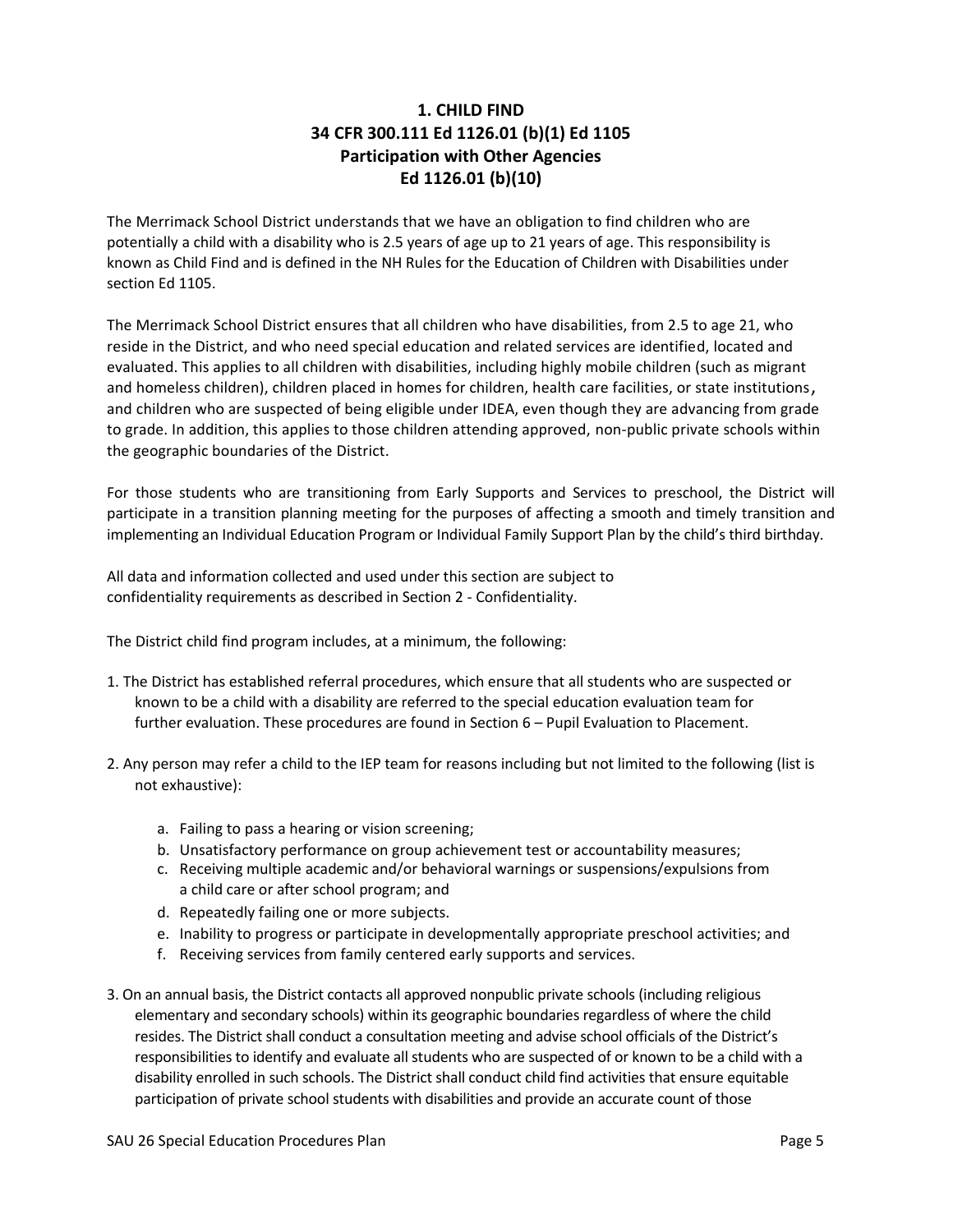students. All Child Find activities conducted for children enrolled in private schools by their parents shall be like those activities conducted for children who attend public schools in the district. Referrals from approved nonpublic schools shall be forwarded to an appropriate special education team for further consideration.

- 4. On an annual basis, the District contacts all community agencies and programs within its geographic boundaries that provide medical, mental health, welfare, and other human services, to advise them of the District's responsibility to identify and evaluate all students who may be a child with a disability. This includes homes for children, health care facilities, or state institutions within the boundaries of the District that may have knowledge of children with disabilities who are involved with the state court and for whom a special education program may be appropriate. Referrals from these agencies shall be forwarded to the special education evaluation team for further consideration.
- 5. On an annual basis, the District publicizes and disseminates information, which describes its Child Find Program. This includes a description of the District's special education program, supports and services, including a contact person, his/her functions, and how he/she might be contacted for further information or referral. Child find Program information is disseminated annually using newspapers, flyers to public and private child care facilities, school websites, social media, and local healthcare offices.
- 6. The District shall annually provide all parents of children with disabilities information regarding their rights and responsibilities under federal and state special education laws.
- 7. The District ensures that all referrals from parents and others who suspect or know a child with a disability are forwarded to the special education evaluation team. The District shall provide the parents with a written notice of any referral other than one initiated by the parent.
- 8. The District ensures there are continuing efforts related to cultural competency in relationship to public awareness and child find activities, such as the ability to communicate with and relate to parents and families in ways which are appropriate to their individual racial, ethnic, and/or cultural backgrounds.
- 9. The District shall coordinate with area agencies and family centered supports and services to establish a process of District notification of children served by these programs consistent with the interagency agreement between the District and the area agencies providing family centered supports and services.
	- a. Ed 1105.04(a): The District shall develop a written early transition process for children exiting family centered early supports and services which assures that any child who is potentially a child with a disability is evaluated and eligibility for special education is determined prior to the child's third birthday. If a child is determined to be a child with a disability eligible for special education and related services, the District shall ensure that an IEP is developed and implemented on/before the child's third birthday.
	- b. Ed 1105.04 (b): The transition process in Ed 1105.04(a) shall include a written interagency agreement between the District and the local area agencies, as defined by RSA 171-A:21-b, responsible for the provision of family centered supports and services in that community.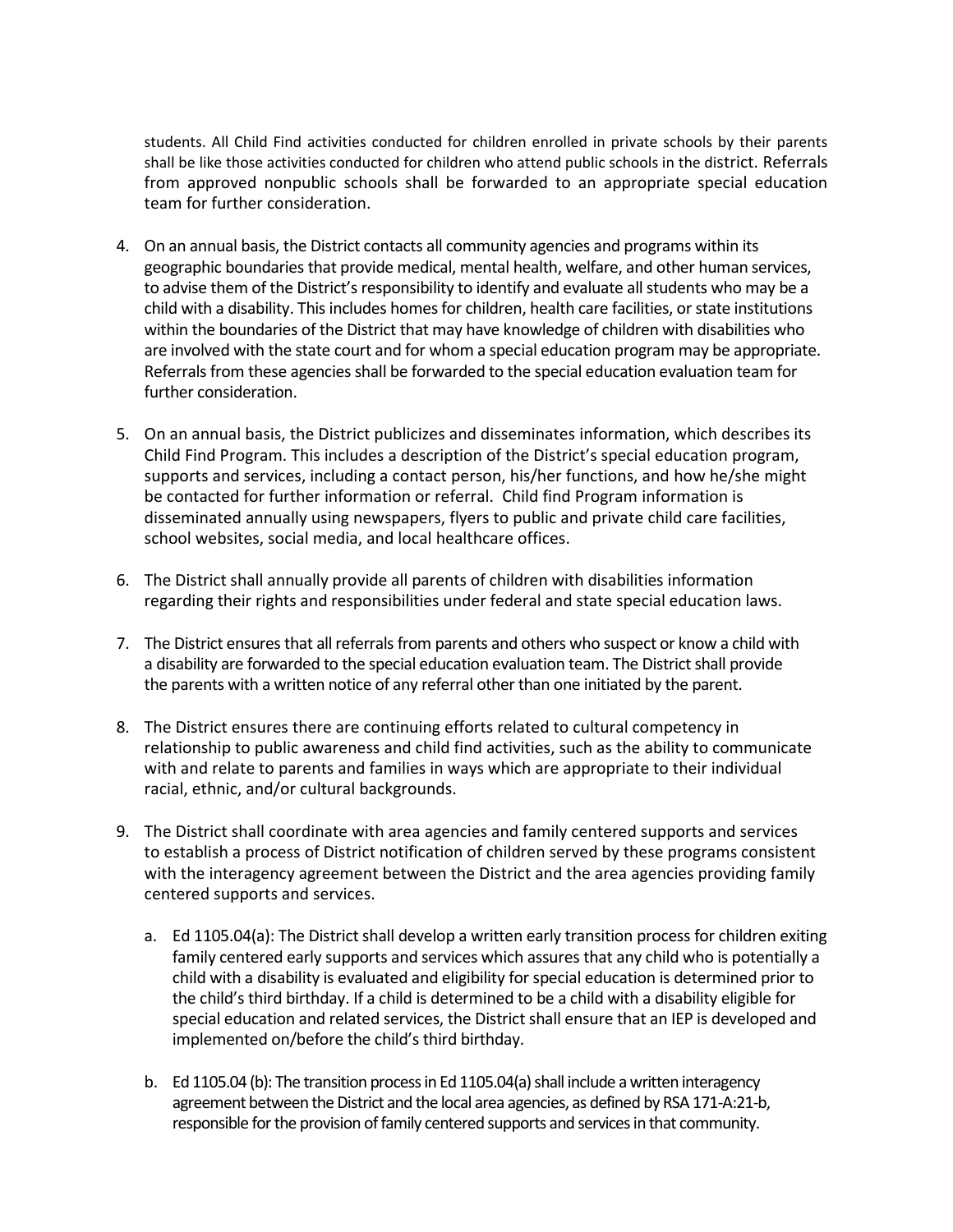SAU 26 Special Education Procedures Plan Page 6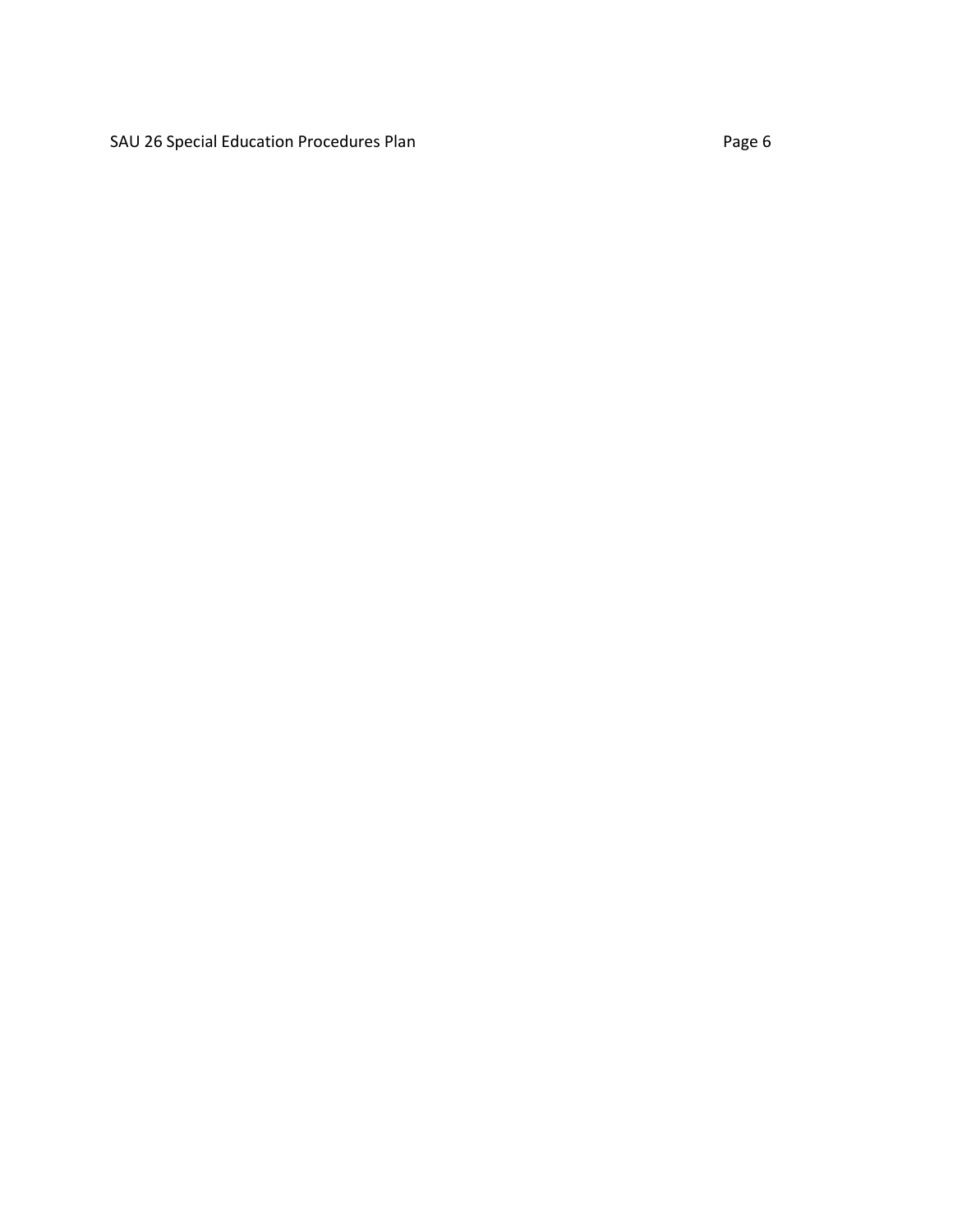#### **2. CONFIDENTIALITY OF INFORMATION Ed 1126.01(b)(2) Ed 1119**

Merrimack School District adheres to the Confidentiality of Information regulations set forth in the NH Rules, the Federal Family Educational Rights and Privacy Act of 1974 20 U.S.C. 1232G, (FERPA) and the Individuals with Disabilities Act (IDEA 2004; 34 CFR 300.610-627), with its implementing federal regulations. (SB Policy JRA adopted August 2017)

#### **RETENTION and DESTRUCTION of SPECIAL EDUCATION RECORDS**

The District shall not destroy a student's special education records prior to the student's  $25<sup>th</sup>$  birthday, except with prior written consent of the parent or, where applicable, the adult student, pursuant to 34 CFR 300.624(b). The LEA shall maintain a copy of the last IEP that was in effect prior to the student's exit from special education until the student's 60<sup>th</sup> birthday. An LEA may retain and store the student's special education records in electronic form or any other form. An LEA shall provide a parent or adult student a written notice of its document destruction policies upon the student's graduation with a regular high school diploma or at the transfer of rights or whichever occurs first. The LEA shall provide public notice of its document destruction policy at least annually. (Re-adoption of Ed 1119.01 Confidentiality Requirements; April 2020)

#### **ACCESS RIGHTS**

The District permits parents to inspect and review any education records relating to their child that is collected, maintained, or used by the District under 34 CFR Part 300. The District will comply with a request without unnecessary delay and before any meeting regarding an IEP, or any hearing pursuant to IDEA and its regulations and in no case more than 14 days after the request has been made.

The right to inspect and review education records under this section includes:

- 1. the right to a response from the District to reasonable requests for explanations and interpretations of the records;
- 2. the right to request that the District provide copies of the records containing the information if failure to provide those copies would effectively prevent the parent from exercising the right to inspect and review the records; and
- 3. the right to have a representative of the parent inspect and review the records.

The District may presume that the parent has authority to inspect and review records relating to his or her child unless the District has been advised that the parent does not have the authority under applicable State law governing such matters as guardianship, separation, and divorce.

#### **RECORD OF ACCESS**

The District keeps a record of parties obtaining access to education records collected, maintained, or used under Part B of IDEA (except access by parents and authorized employees of the participating agency), including the name of the party, the date access was given, and the purpose for which the party is authorized to use the records.

#### **RECORD ON MORE THAN ONE CHILD**

If any education record includes information on more than one child, the parents of those children have the right to inspect and review only the information relating to their child or to be informed of that specific information.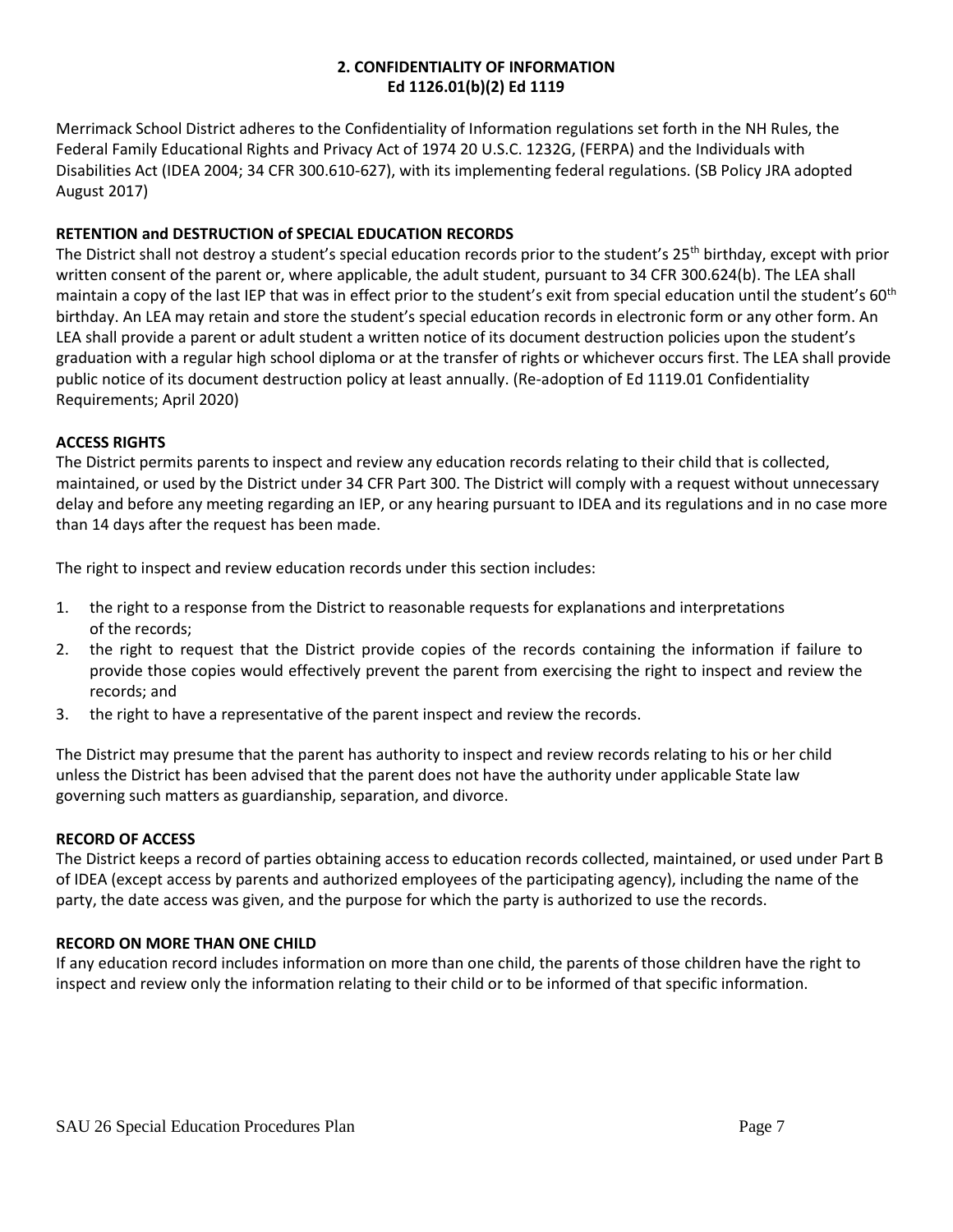#### **LIST OF TYPES and LOCATION OF RECORDS**

The District provides parents on request a list of the types and locations of education records collected, maintained, or used by the District.

#### **FEES**

The District may charge a fee for copies of records that are made for parents under this part if the fee does not effectively prevent the parents from exercising their right to inspect and review those records. The District does not charge a fee to search for or to retrieve information.

#### **AMENDMENT OF RECORDS AT PARENT REQUEST**

A parent who believes that information in the education records collected, maintained, or used under this part is inaccurate or misleading or violates the privacy or other rights of their child, may submit a signed, written request that the information be amended. The District will determine whether to amend the information in accordance with the written request within a reasonable period of time of receipt of the request. If the District decides to not amend the information in accordance with the request, it will inform the parent of the refusal and advise the parent of the right to a hearing.

#### **OPPORTUNITY FOR HEARING**

The District, on request from the parent, will provide an opportunity for a hearing to challenge information in education records to ensure that it is not inaccurate, misleading, or otherwise in violation of the privacy or other rights of the child.

#### **RESULT OF HEARING**

If, as a result of the hearing, the District decides that the information is inaccurate, misleading or otherwise in violation of the privacy or other rights of the child, the District will amend the information accordingly and so inform the parent in writing. If, as a result of the hearing, the District decides that the information is not inaccurate, misleading, or otherwise in violation of the privacy or other rights of the child, it will inform the parent of the right to place in the records it maintains on the child a statement commenting on the information or setting forth any reasons for disagreeing with the decision of the District. Any explanation placed in the records of the child under this section

- 1. is maintained by the District as part of the records of the child as long as the record or contested portion is maintained by the District; and
- 2. if the records of the child or the contested portion are disclosed by the District to any party, the explanation is also disclosed to the party.

#### **HEARING PROCEDURES**

A hearing held under this section is conducted according to the procedures under 34 CFR 99.22.

#### **CONSENT**

Except as to disclosures addressed in 34 CFR Part 300.535(b) for which parental consent is not required by 34 CFR Part 99, parental consent is obtained before personally identifiable information is (1) disclosed to anyone other than officials of participating agencies collecting or using the information under 34 CFR Part 300, subject to this section; or (2) used for any purpose other than meeting a requirement of 34 CFR Part 300. The District will not release information from education records to participating agencies without parental consent unless authorized to do so under Part 99.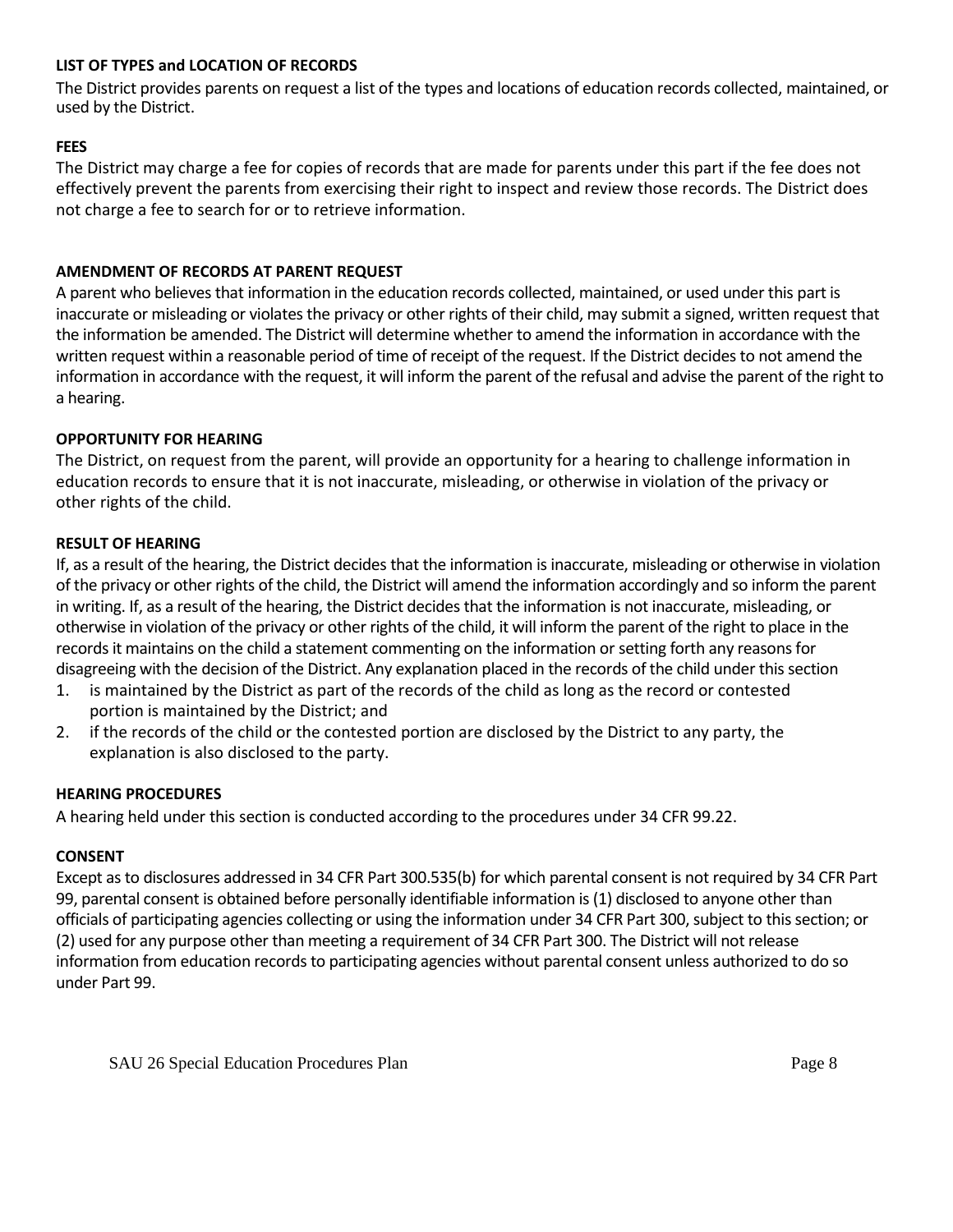The District protects the confidentiality of personally identifiable information at collection, storage, disclosure, and destruction stages. All persons collecting or using personally identifiable information will receive training or instruction regarding IDEA-B policies and procedures under 34 CFR §300.123 and 34 CFR Part 99. The District maintains, for public inspection, a current listing of the names and positions of those employees within the District who may have access to personally identifiable information.

#### **SAFEGUARDS (34 CFR 300.623)**

Each District must protect the confidentiality of personally identifiable information at collection, storage, disclosure, and destruction stages. One official at each District must assume responsibility for ensuring the confidentiality of any personally identifiable information. All persons collecting or using personally identifiable information must receive training or instruction regarding the state's policy and procedures under 34 CFR 300.123 and CFR part 99. Each District must maintain, for public inspection, a current listing of the names and positions of those employees who may have access to personally identifiable information.

#### **DESTRUCTION OF INFORMATION**

The District informs parents when personally identifiable information collected, maintained, or used under this part is no longer needed to provide educational services to the child. The information is destroyed at the request of the parents. (However, a permanent record of a student's name, address, and phone number, his or her grades, attendance record, classes attended, grade level completed, and year completed shall be maintained without time limitation). (See attached policy Data/Records Retention)

#### **CHILDREN'S RIGHTS (Ed 1119.03)**

The District ensures the rights of privacy afforded to children are consistent with those afforded to parent, taking into consideration the age of the child and type or severity of disability. The age of majority in New Hampshire is eighteen (18) years, thus parental rights regarding educational records in IDEA and FERPA transfer to adult students at age 18. The LEA will provide any notice required to the students and parents. Adult student means "adult student" as defined in 20 USC 1232g(d).

The LEA shall ensure that all persons collecting or using personally identifiable information must receive training or instruction regarding the state policies and procedures pursuant to 34 CFR 300, 623 (c). The school district employee who is responsible for ensuring the confidentiality of personally identifiable information is the Director of Student Services.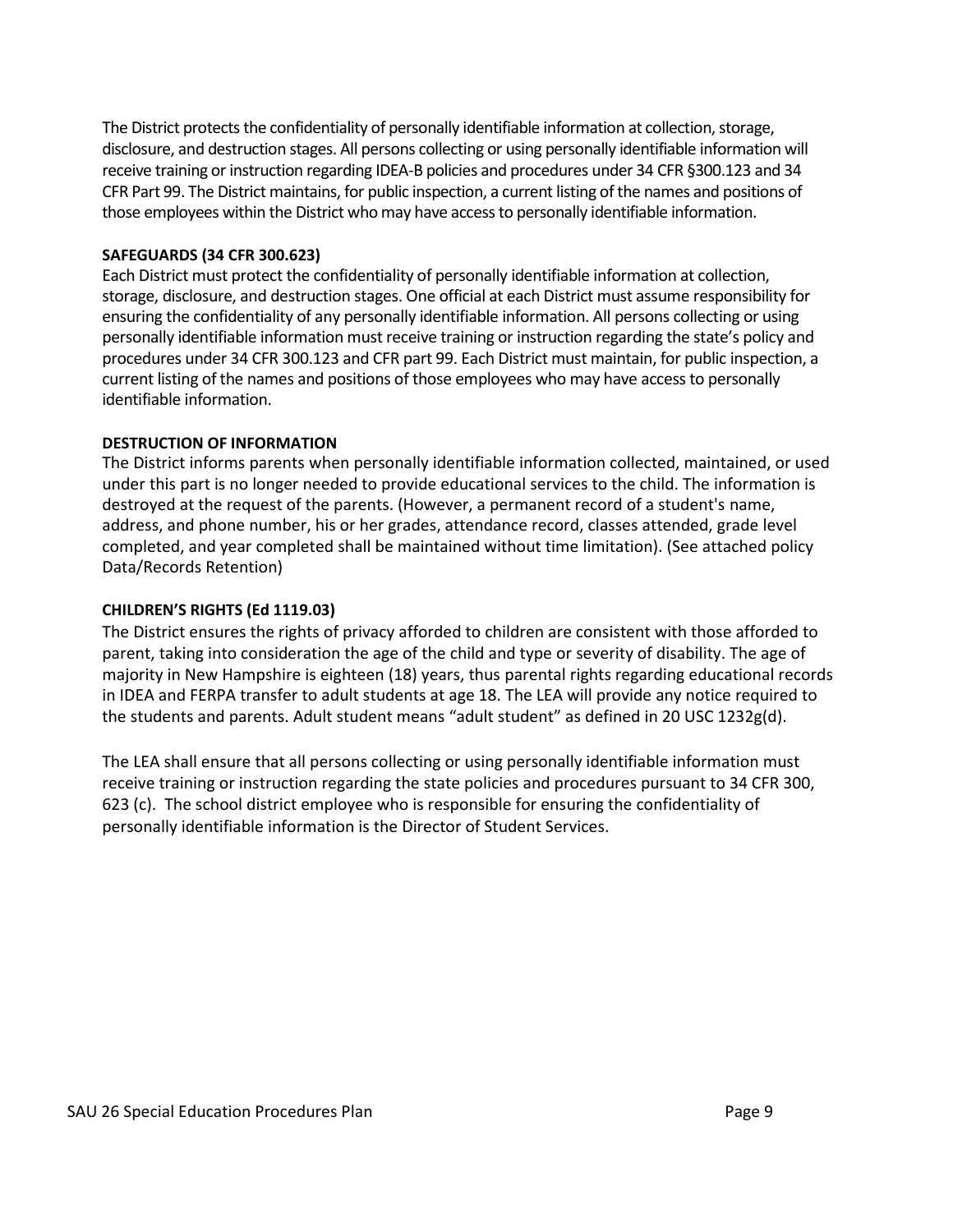#### **3. FACILITIES, PERSONNEL & SERVICES Ed 1126.01 (b)(3)**

The Merrimack School District shall take steps to ensure that children with disabilities have equal access to the variety of educational programs and services available to non-disabled children. The District ensures that, to the maximum extent appropriate, children with disabilities, including children in public or private institutions or other care facilities, are educated with students who do not have disabilities. Special classes, separate classes, separate schooling, or other removal of students with disabilities from the regular educational environment occurs only when the nature or severity of the disability is such that education in regular classes with the uses of supplementary aids and services cannot be achieved satisfactorily. Placement decisions for children with disabilities shall be made on an individual basis by the IEP team and in accordance with the procedures described in Section 6 – Pupil Evaluation to Placement.

The District shall provide a full range of opportunities, programs and services to meet the unique needs of children with disabilities in the least restrictive educational setting. The District shall ensure that every child with a disability shall have full access to the general curriculum with accommodations and modifications as delineated in the IEP. This includes the provision of non-academic and extra-curricular services. These opportunities shall be provided through public school programs within and outside of the boundaries of the District.

The District shall provide access to vocational training and transition services as appropriate. Vocational and transition services are provided primarily within the District and at the high school level. Other student specific circumstances may be addressed as determined by the IEP team. A list of the approved special education programs is maintained at the Student Support Offices and is available upon request.

#### **Equipment, Materials and Assistive Technology**

The District shall provide appropriate instructional equipment and materials, including assistive technology devices and assistive technology services appropriate to implement each student's IEP.

#### **Personnel Standards**

Personnel providing services to children with disabilities in public elementary and secondary schools shall be appropriately credentialed as special education teachers as required under 34 CFR 300.18 and 34 CFR 300.156, except as provided in Ed 1113.12 (b) and (c) for paraprofessional personnel. All formal diagnostic assessments shall be administered by a qualified examiner as set forth in Table 1100.01 of the New Hampshire Standards for the Education of Children with Disabilities, "Required Assessments and Qualified examiners by Type of Disability" SAU 26 Special Education Procedures Plan Page 10

## **CONTINUUM OF EDUCATION ENVIRONMENTS**

The following is a list of the educational environments to be considered when making placement decisions after agreement to the Individualized Education Program (IEP). The IEP Team shall keep in mind that all children with disabilities must be placed in the least restrictive environment for implementing the student's specialized instruction as detailed in their IEP.

**Regular Education Setting:** A child with a disability attends regular class with supports and services required in the IEP.

**Resource Room:** A child with a disability attends a regular class and receives assistance at or through the special education resource room for no more than 60% of the child's school day.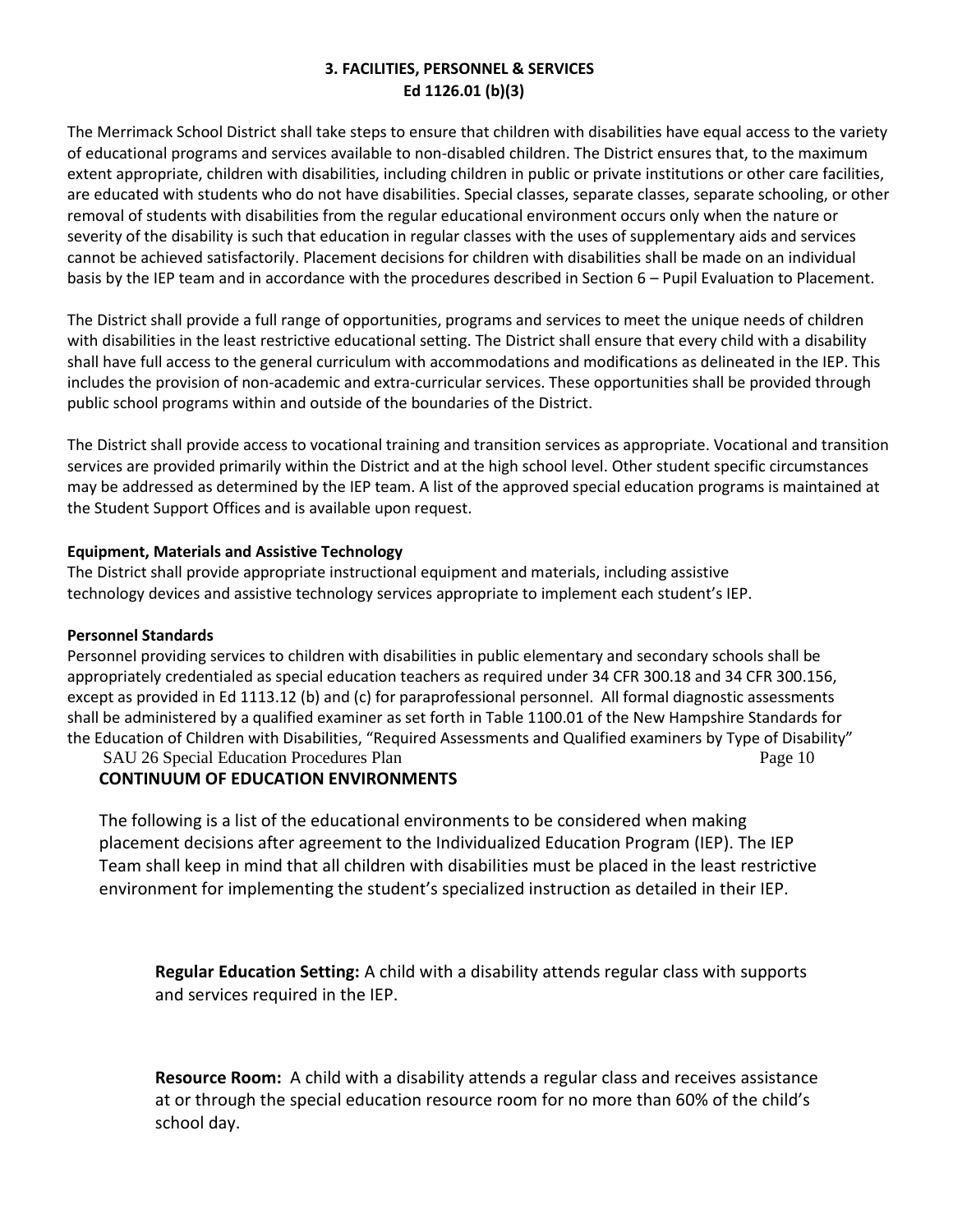**Self-contained Special Education Class:** A child with a disability attends a self-contained special class for more than 60% of their school day.

**Separate Approved Special Education Program/School:** A child with a disability attends a publicly or privately-operated special education program/school.

**Residential placement:** A child with a disability attends a publicly or privately-operated residential program.

**Home Instruction:** A child with a disability receives all or a portion of her/his special education program at home in accordance with Ed 1111.05.

**Hospital or institution:** A child with a disability receives special education while in a hospital or institution.

For a complete description of the above placement options, see the NH Standards - Ed 1111.01(b), Table 1100.3 Continuum of Alternative Learning Environments – Ages 6-21.

**Preschool children** shall be educated in a setting that is appropriate to implement the IEP. (Ed 1100.02 (b))

**Preschool children with disabilities may receive their special education program in any of the settings listed below**. (Ed 1111.02 (c) and Table 1100.3 Continuum of Alternative Learning Environments – Pre-school)

**Early childhood program:** A preschool child with a disability attends an early childhood program that includes at least 50% nondisabled children.

**Home:** A preschool child with a disability receives all or some of his/her supports and services in the child's home.

**Early childhood special education program:** A preschool child with a disability attends an early childhood special education program which can include any of the classrooms described in Ed 1113.10(c)(5).

**Service Provider Location:** A preschool child with a disability receives supports and services from a service provider.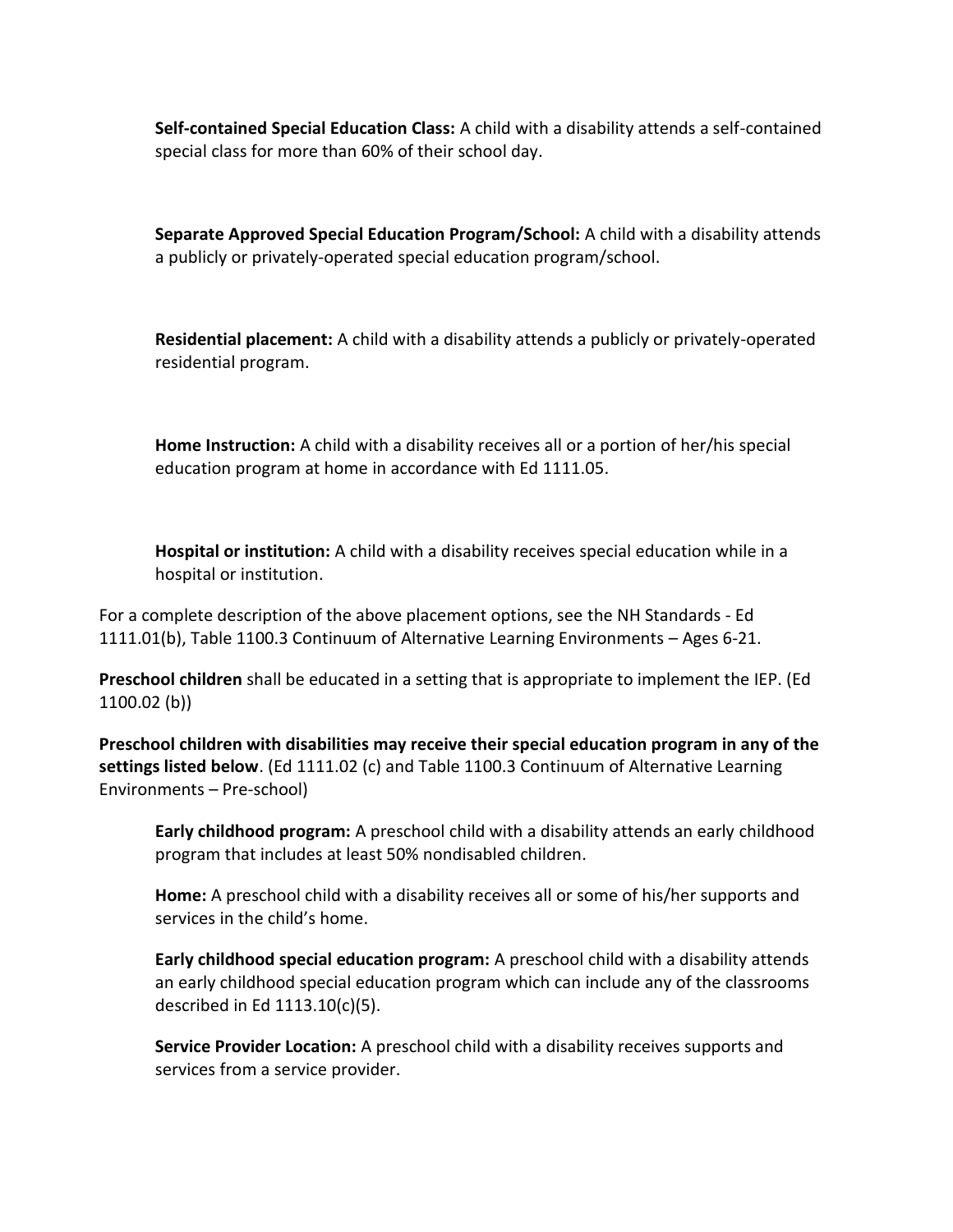**Separate school:** A preschool child with a disability attends a publicly or privatelyoperated separate day school facility designed specifically for children with disabilities.

**Residential facility:** A preschool child with a disability attends a publicly or privatelyoperated residential school or residential medical facility on an inpatient basis.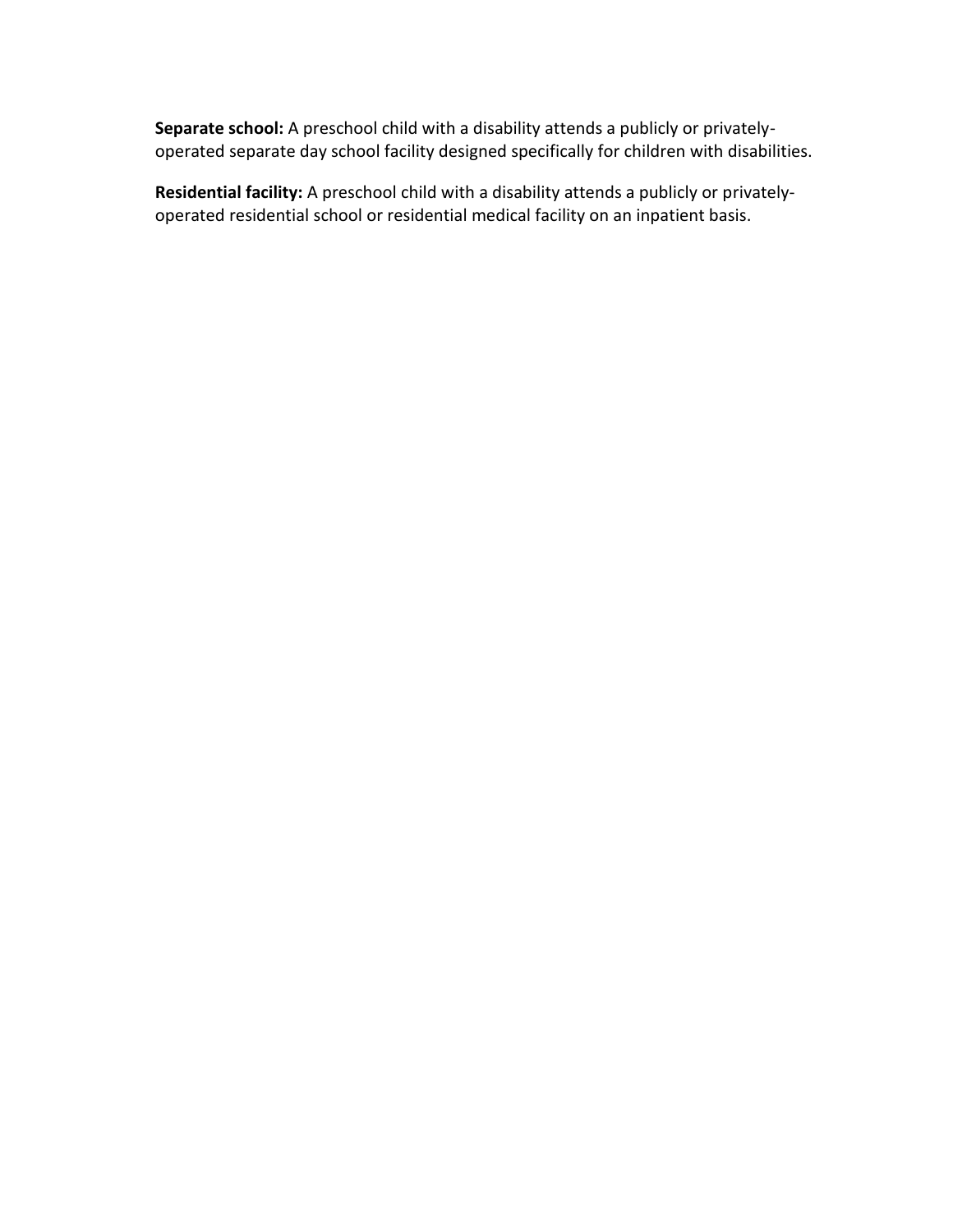#### **Home Instruction for School Aged Children with Disabilities (Ed 1111.04)**

A child with a disability receives all or a portion of his/her special education program at home in accordance with Ed 1111.04.

- Home instruction for children at least six years of age but less than 21 years of age shall include a minimum of ten hours per week of instruction, including special education services and related services as specified in the child's IEP.
- Home instruction for children at least six years of age but less than 21 years of age shall not include parent designed home instruction programs as authorized in Ed 315.
- A child's placement is determined at least annually and is based on the child's IEP.
- Children who are placed in home instruction shall be allowed to participate with nondisabled children to the maximum extent appropriate to the needs of the child.
- The length of the school year and school day for a home instruction placement shall be consistent with RSA 186-C:15 except when the superintendent has excused a student from full-time attendance in which case the superintendent and parent shall agree on the number of hours per week of instruction, including special education and related services.

SAU 26 Special Education Procedures Plan Page 11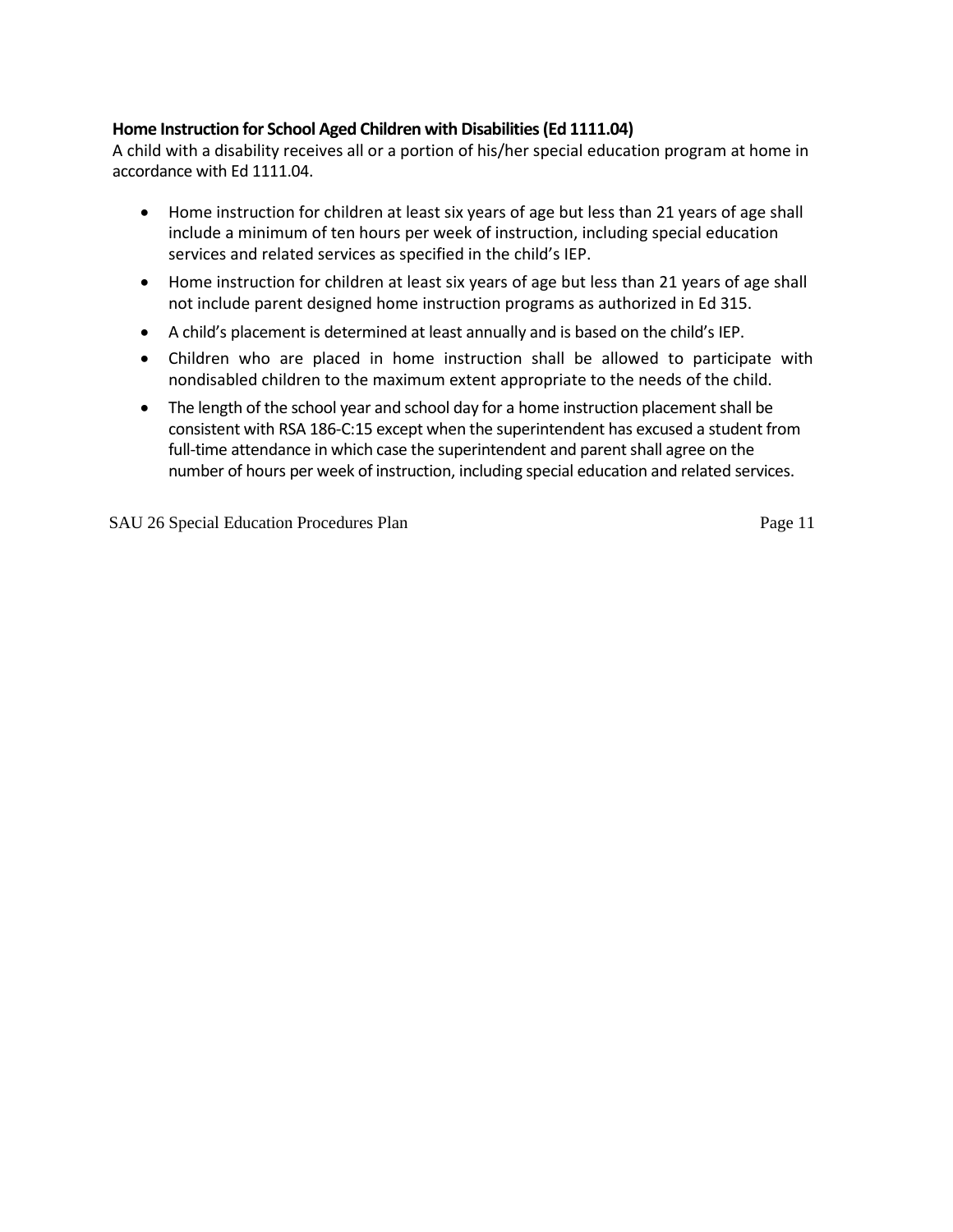#### **Facilities and Location**

- Classrooms and other instructional areas for children with disabilities shall be located in a building with students of a similar chronological age and shall be comparable to other classrooms within the school.
- The physical space used for classrooms and other instructional programs and school activities for children with disabilities shall meet the state requirements in Ed 321.10 and Ed 321.11 for physical space for classrooms and other instructional programs for other children enrolled at the school.

#### **Length of School Day, School Year and Extended School Year**

- **Preschool Level**: The IEP team shall determine the length of the school day for preschool students with disabilities and shall be included in the IEP or IFSP.
- **Elementary/High School**: The District shall provide a standard school year for children ages 6 12 of at least 180 days or the equivalent number of hours approved by the Commissioner of Education, NHDOE, consistent with the provisions of RSA 186-C:15 I, RSA 189:1 and 189:24, and Ed 306.18-Ed 306.21.
- **Extended School Year**: Children with disabilities ages 3 to 21 that are eligible and in need of extended school year services shall receive extended school year services in accordance with Ed 1110.

When, due to a student's limited physical and/or emotional stamina, the special education placement team recommends a school day of less than the minimums hours listed above, written consent shall be obtained from the Superintendent of Schools and the parent prior to implementing a shortened school day. A copy of the written consent shall be sent to the parent and another placed in the student's school records. If it would cause a serious adverse effect upon a child's educational progress pursuant to RSA 193:1 I(c), the Superintendent shall not excuse a child from the required minimum school day. The District's obligation to provide a free and appropriate public education to a child shall still be in effect even if the child attends school for a shortened school day.

#### **Supervision and Administration**

The Superintendent of Schools, the Director of Student Services, the Special Education Building Coordinators, and the building Principals or their designees shall supervise the services and programs provided to students with disabilities.

Paraprofessionals shall work under the direct supervision of appropriately certified personnel and be supervised by the professional under whom they work as often as deemed necessary by the District, but no less than once each week. Paraprofessionals shall implement plans designed by the supervising professionals and monitor the behavior of student(s) with whom they work. They may not design or evaluate the effectiveness of programs. It is recommended that paraprofessional performance be evaluated through a predetermined performance review process.

#### **Diplomas**

The Merrimack School District shall provide all children with disabilities an equal opportunity to complete a course of studies leading to a regular high school diploma. Children with disabilities shall be entitled to continue in an approved program until such time as the student has acquired a regular high school diploma or has attained the age of 21, whichever occurs first, or until the IEP team determines that the child no longer has a disability in accordance with Ed 1107.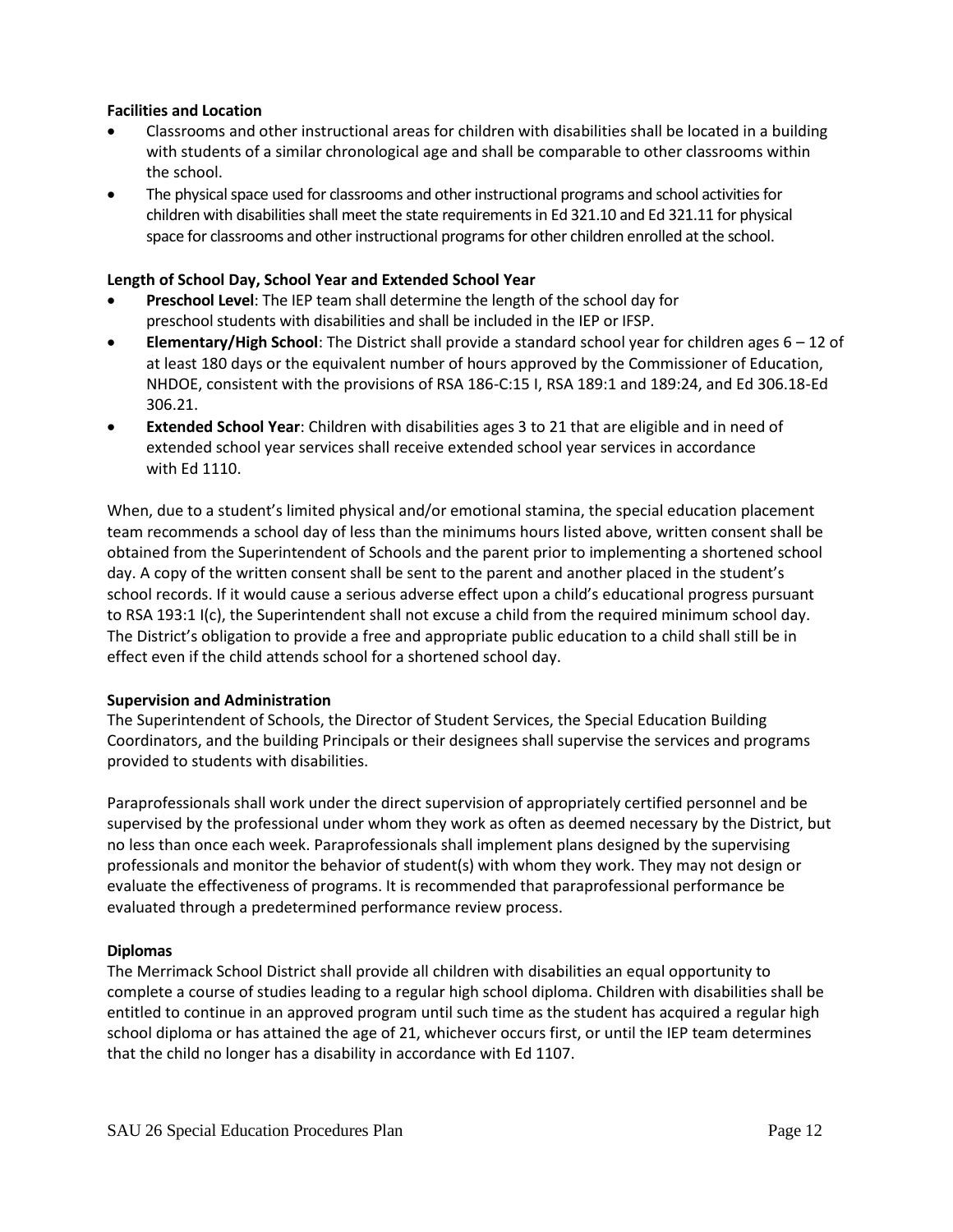The term "regular high school diploma" does not include an alternative degree that is not fully aligned with the NH School Approval Standards, such as a certificate or a HiSET (High School Equivalency Test). Any student who receives a diploma/certificate other than the District's regular high school diploma remains eligible to receive a free appropriate public education until he or she reaches age twenty-one or until the IEP Team, through a formal evaluation process, determines that such student is no longer in need of, and thereby not eligible for, special education and related services.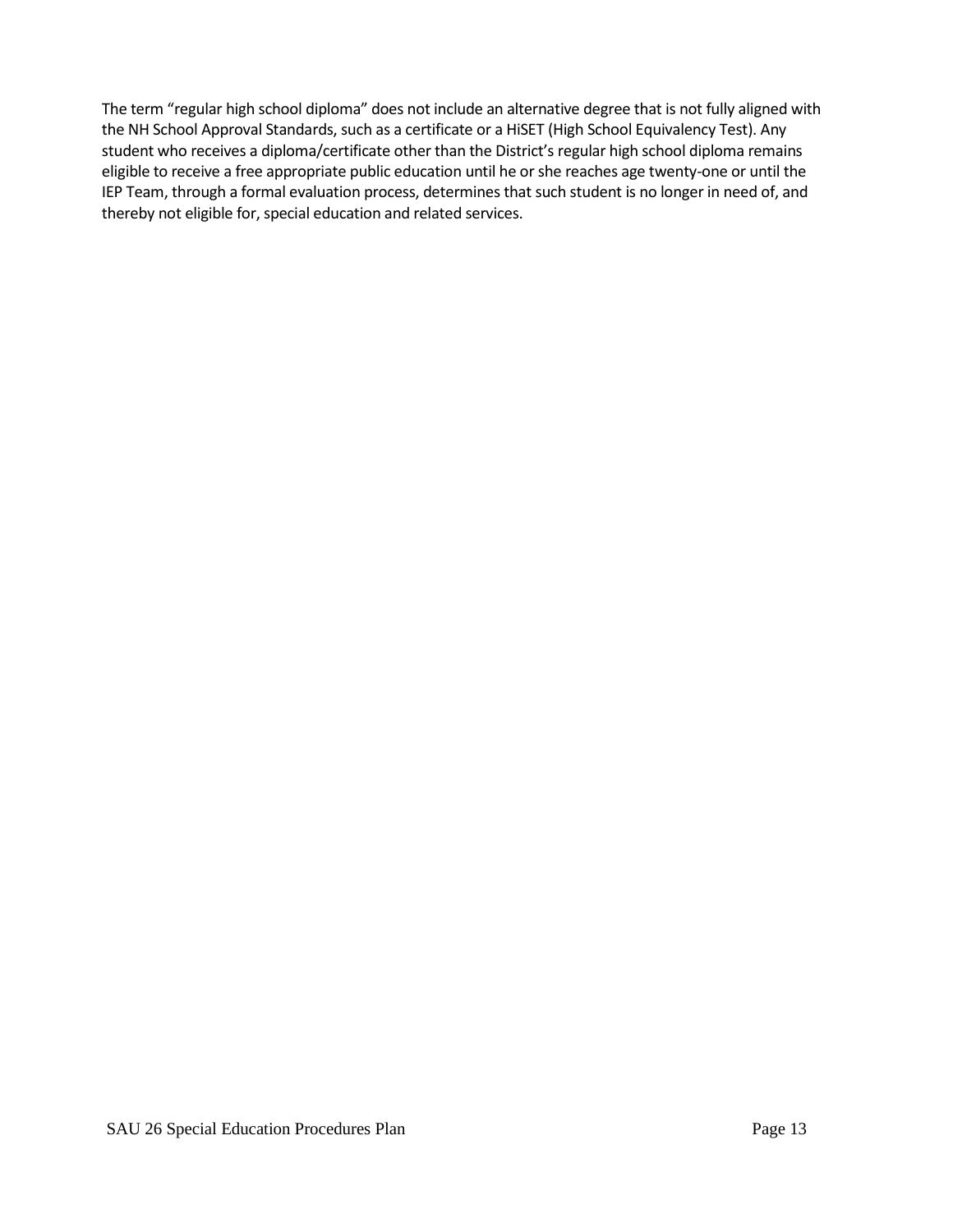#### **4. PERSONNEL DEVELOPMENT Ed 1126.01(b)(4)**

The District has adopted a Professional Development Master Plan to serve as a basic guideline for the operation of its professional development for the five-year period from 2021-2026 school year.

The District shall work to promote a climate that encourages the continuing education and training of all staff within the District. The Professional Development Master Plan shall advance an educational environment in which students receive high exposure to stimulating teachers, instructional materials and activities. Professional development activities that enhance the knowledge and skills of all staff related to the education of children with disabilities and increase their understanding of the diverse needs of all students shall be offered to all teachers, specialists, paraprofessionals, administrators and other IEP team members.

A variety of professional development opportunities shall be available to District staff, including August Academy, jobembedded activities, in-service workshops, conferences and/or formal coursework reimbursed through the District.

Professional development initiatives for the current and upcoming school year include:

- New Teacher Orientation and mentoring through our torch bearer program for all incoming teachers new to the SAU
- August Academy with a focus on mathematics, mental health/trauma sensitive schools and technology integration.
- Embedded professional development with William Wilmot on Universal Design for Learning, and DOE technical supports for all IDEA Indicators, compliance and IEP development/writing.
- New Hampshire Association of Special Education Administrators (NHASEA) PD workshops and conferences such as LEA training, NHASEA Academy
- Book study/collaborative group on restorative practices for positive classroom management

Staff members of the School District shall participate in child-specific training and professional consultation as required to help them understand various types of disabilities and meet the needs of individual students.

The Merrimack School District Professional Development Master Plan is housed at the SAU 26 office and is available upon request.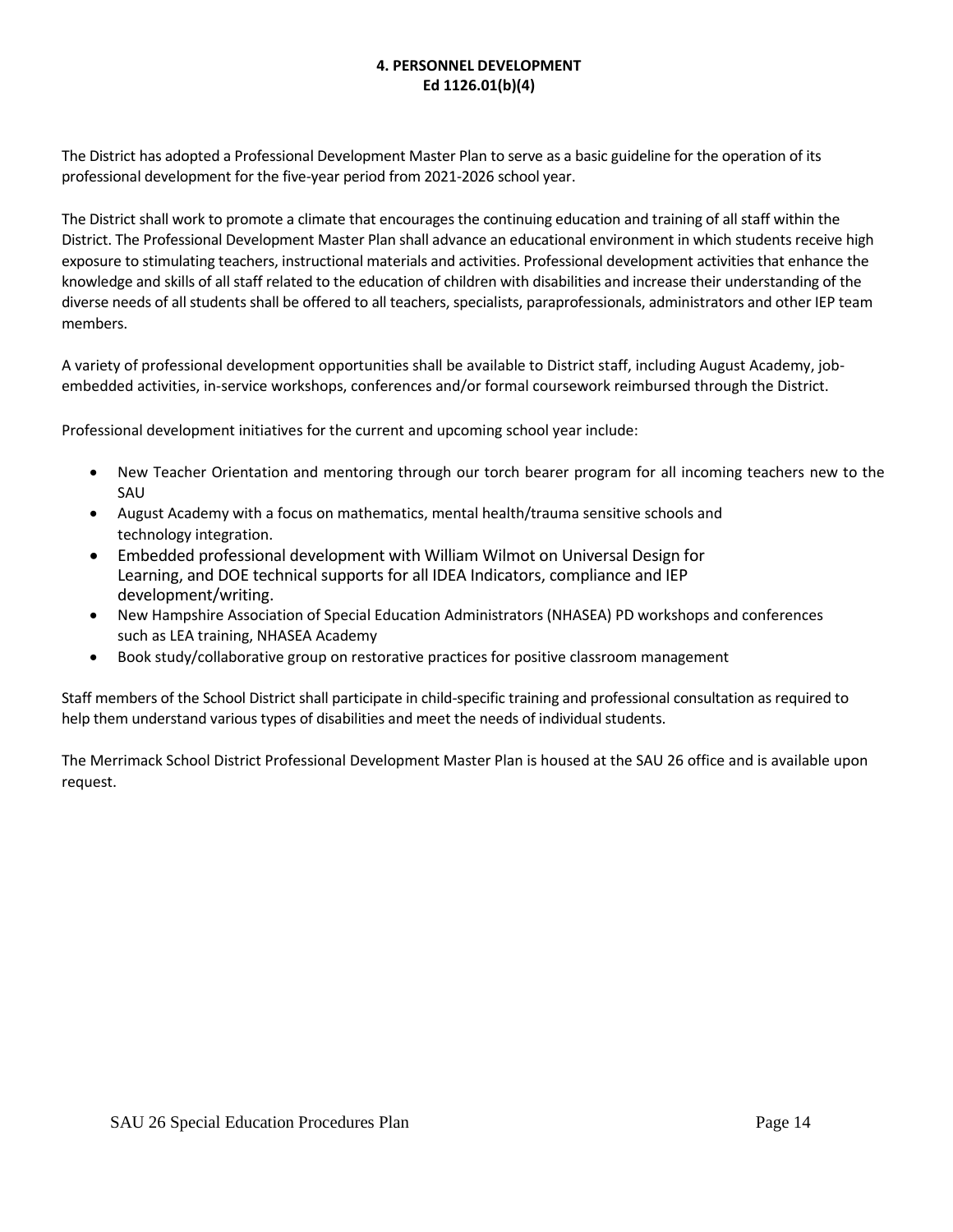#### **5. PROCEDURAL SAFEGUARDS 34 CFR 300.504 Ed 1126.07(b)(7) Ed 1120**

The Individuals with Disabilities Education Act includes a section entitled "Procedural Safeguards". These safeguards are designed to protect the rights of children with disabilities and their parents. They also provide families and schools the means for resolving disputes that may arise throughout the special education process.

The Merrimack School District will give a copy of the current N.H. Special Education Procedural Safeguards to parents, including plain language explanations of parent's procedural rights, once per year, but at a minimum upon:

- Initial referral for evaluation or parental request for an evaluation
- The first time in a school year that a request for a due process hearing is filed
- The first time in a school year that a complaint is filed
- The date in which the decision is made to make a removal that constitutes a change in placement of a child with a disability because of a violation of a code of student conduct, in accordance with the discipline procedures in 34 CFR 300.536
- Request by a parent

The link to the New Hampshire Special Education Procedural Safeguards Handbook is: [https://www.education.nh.gov/who-we-are/division-of-learner-support/bureau-of](https://www.education.nh.gov/who-we-are/division-of-learner-support/bureau-of-student-support/special-education/procedural-safeguards)[student-support/special-education/procedural-safeguards](https://www.education.nh.gov/who-we-are/division-of-learner-support/bureau-of-student-support/special-education/procedural-safeguards)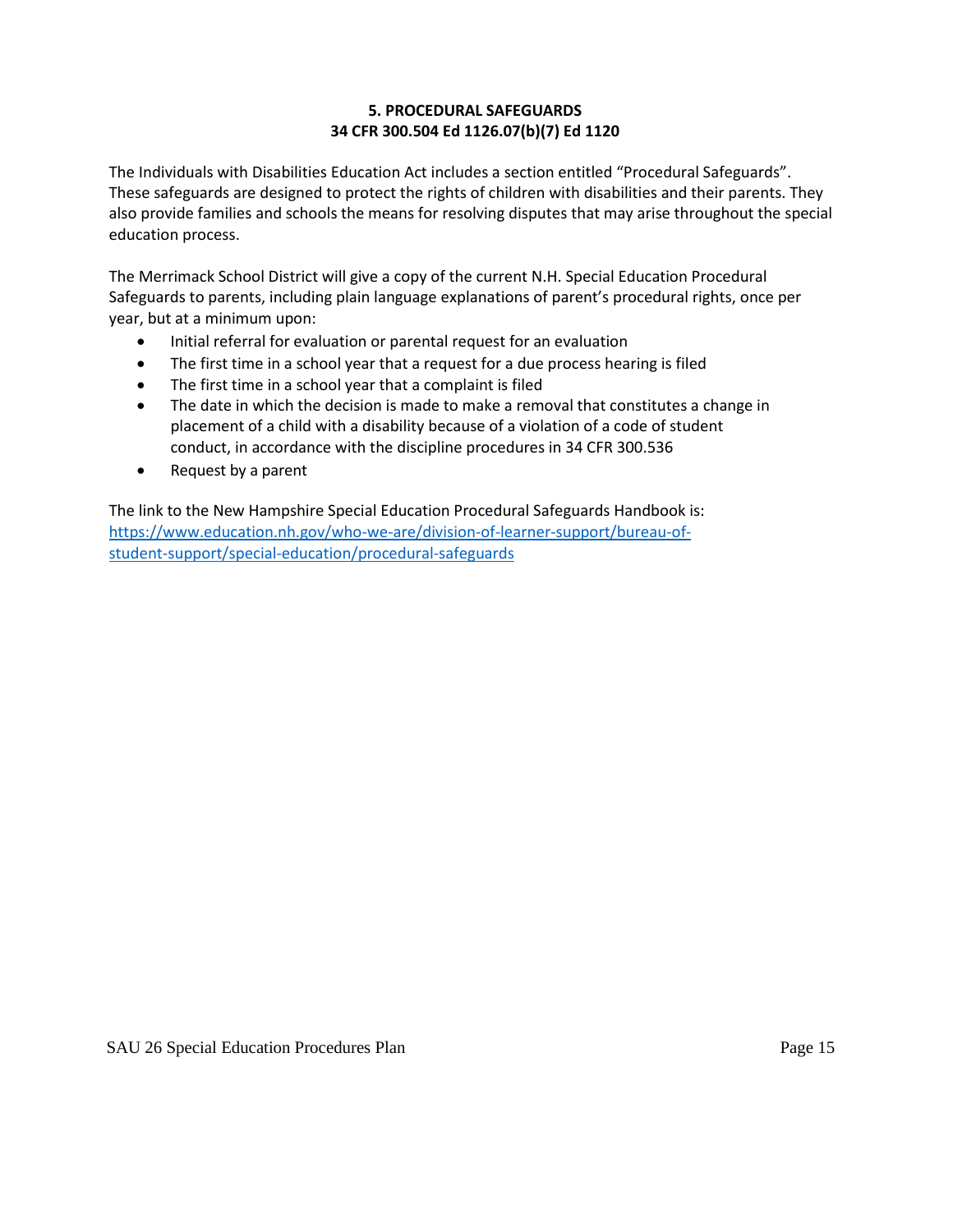#### **6. PUPIL EVALUATION TO PLACEMENT Ed 1126.01(b)(8) PARENT INVOLVEMENT Ed 1126.01(b)(5)**

The Merrimack School District implements the Special Education Process that includes procedures for referral, evaluation, development of IEPs, and placement for children with disabilities. These procedures involve parents in all aspects of the pupil evaluation to placement process.

- **a)** Referral
- **b)** Evaluation
- **c)** Determination of eligibility
- **d)** Development and approval of IEP
- **e)** Placement
- **f)** Ongoing monitoring of the IEP
- **g)** Annual review of the IEP

#### REFERRAL (Ed 1106)

Any student aged 2.5 to 21 years suspected of having a disability may be referred to the District by parents, District personnel, or any other concerned party. A child's parents may also contact their child's teacher(s) or other school professional to request an evaluation. This request may be verbal or in writing; however, in the Merrimack School District we ask that parents place their request in writing and submit it to the building principal (or designee). Assistance in completing this written request shall be available to parents upon request.

Upon receipt of a referral from someone other than a parent, and prior to the evaluation of a child suspected of being a child with a disability, the District shall immediately send written notification of the referral to the parent. Procedural Safeguards will be included with the parent notification.

A meeting will be scheduled and held within 15 business days of receipt of the referral to review the referral and determine the appropriate course of action. At a minimum, the following people shall be invited to be part of the referral team:

- One or both of the student's parents which includes biological or adoptive parents, legal guardians or surrogate parents, including foster parents who have fulfilled certain requirements.
- A representative of the School District other than the student's teacher who is qualified to provide or supervise the provision of special education services
- Not less than one regular education teacher of the child (if the child is, or may be, participating in the regular education environment)
- Not less than one special education teacher or, when appropriate, not less than one special education provider of the child
- The student (if on the age of majority) and where otherwise appropriate
- Other individuals at the discretion of the parent or School District who have knowledge or expertise regarding the child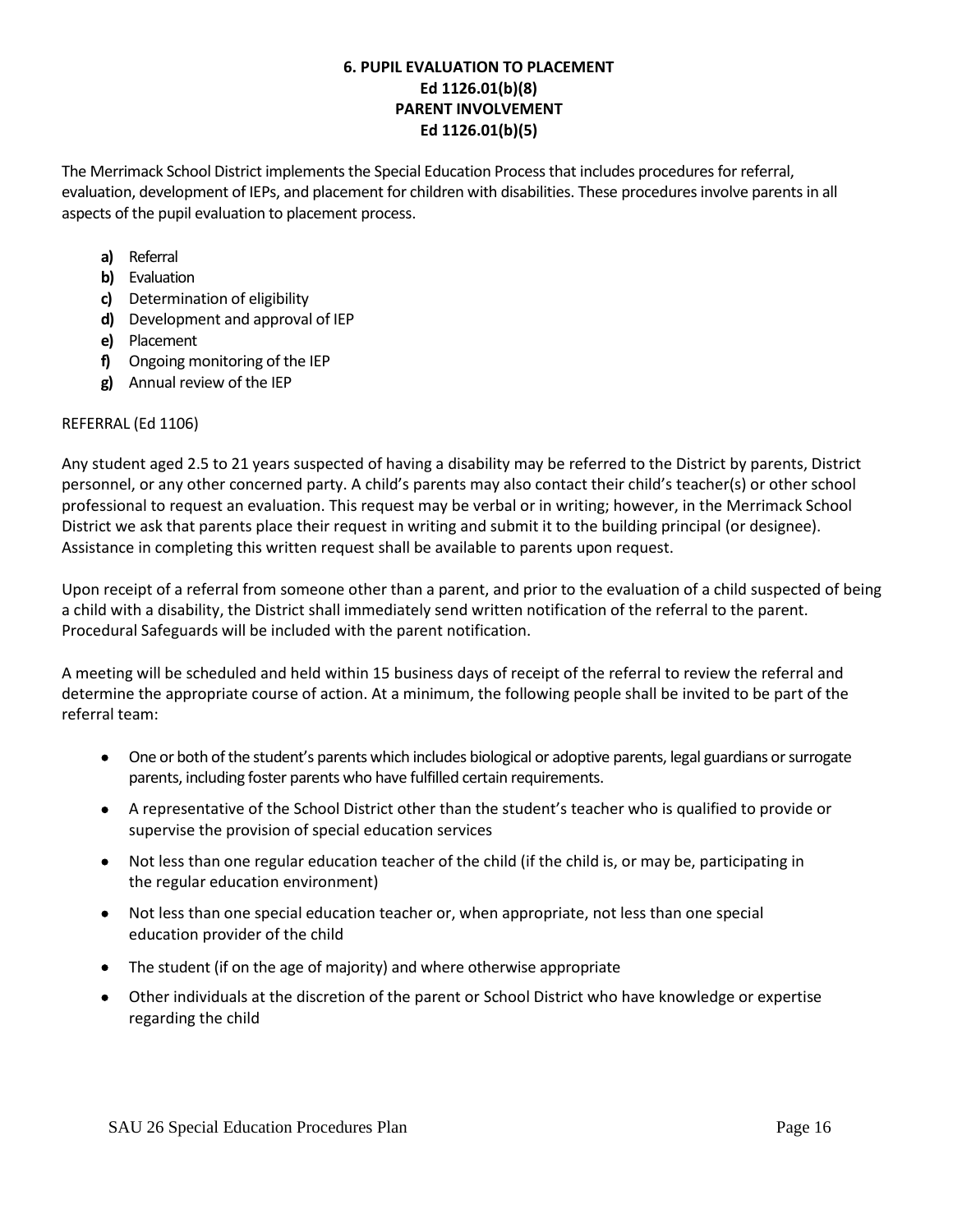The District representative shall be qualified to provide, or supervise the provision of, specially designed instruction to meet the unique needs of children with disabilities, knowledgeable about the general curriculum, and knowledgeable about the availability of District resources.

The team will review concerns raised in the referral and decide which of the following actions should occur.

- 1. Determination that student is not suspected to be a child with a disability
	- **a.** The IEP team considers information available, including parent concerns, and determines that no evaluation is needed.
	- **b.** The IEP team may recommend intervention strategies to be used in the regular class or other District options, such as Response to Intervention or Universal Design for Learning, child study team, 504 team, etc.
	- **c.** The IEP team shall document its decision in meeting notes and Written Prior Notice.
- 2. Determination that child may be a child with a disability
	- **a.** The IEP team considers information available, including parent concerns, and determines that further evaluation is needed to address concerns and determine if the child is eligible for special education and related services.
	- **b.** The IEP team may request additional information from outside sources. Parents will be asked to provide written consent for the District to obtain this information.
	- **c.** The IEP team shall document its decision(s) in meeting notes and Written Prior Notice, and request written parental consent for evaluation.

In either situation, if the child's parent disagrees with the team's disposition of the referral, the parent or District may activate the due process procedures (Ed 1121). The District shall comply with federal and state law and regulations when accepting referrals and transitioning children from early supports and services programs to preschool programs.

#### EVALUATION (Ed 1107)

When the team determines that additional information is necessary, a full and individual evaluation is provided to determine if the child is a "child with a disability" and to determine the educational needs of the child. The IEP team plans initial evaluations and re-evaluations, and parents are active participants in the evaluation planning process. Evaluations will be provided based on the suspected disability (or disabilities), and in accordance with the NH Rules. The child's educational history shall be reviewed, including identification of the child's past opportunities to have acquired important skills and information.

The District shall comply with state and federal laws and regulations relative to initial evaluations, evaluation procedures and re-evaluations, including the additional procedures required for evaluating children with specific learning disabilities.

Written parental consent is required for the District to conduct evaluations as a part of an eligibility determination. If a parent refuses consent to a proposal included in Ed 1120.04(a)(1) the District shall have the authority to pursue the initiation of a due process hearing under ED 1123. (Ed 1120.05 (c)) Written parental consent shall also be required for individual evaluations that are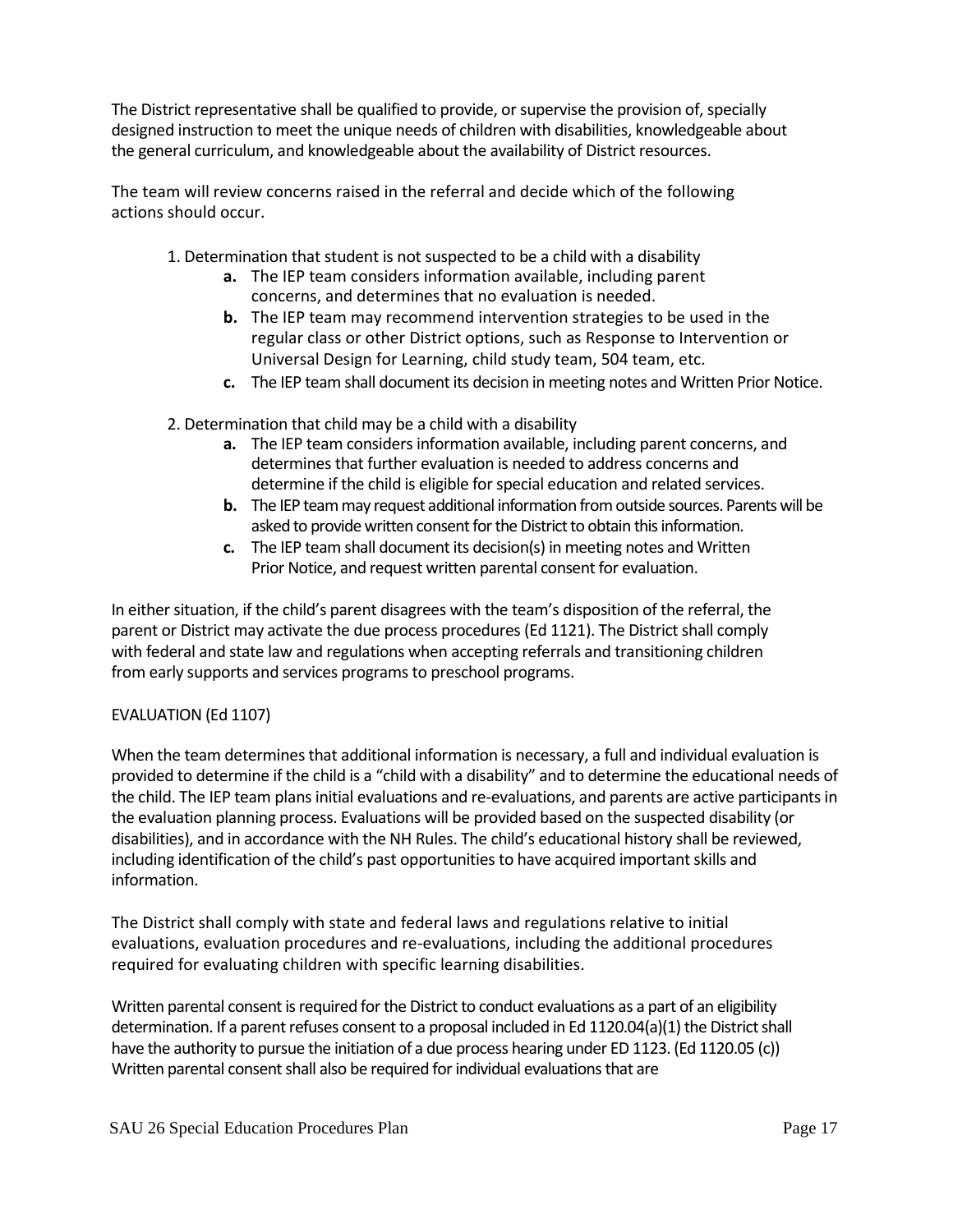necessary to further diagnose the needs of a child who has previously been determined to be a child with a disability.

The District shall complete initial evaluations within 60 calendar days after receipt of written consent from the parent. For reevaluations, the evaluation process shall be completed within 60 calendar days after the receipt of parental consent to evaluate, or at the conclusion of any extension. When circumstances warrant additional time to complete reevaluations, upon written consent of the parties, a 60 day time limit may be extended by a specific number of days, not to exceed 30 days. A copy of this written agreement will be placed in the child's confidential file with the signed permission to test. When an extension is requested, the team shall make every effort to complete the evaluation in the shortest amount of time possible.

If a child with a disability moves into the District from another NH District his/her disability identification will be honored without delay.

If the child is moving into the District from another state, an IEP team meeting will be convened as soon as possible to review the types of evaluations that have previously been conducted and to plan any further evaluations necessary to determine eligibility in accordance with the NH Rules. If evaluations are not sufficient or current, further evaluations will be conducted as per team agreement. Formal eligibility as a child with a disability, as defined in the NH Rules, shall be determined within 60 calendar days of receipt of parental permission to evaluate. The student will receive FAPE including special services comparable to those described in the out of state IEP during this interim period.

The District shall ensure that evaluation materials and instructions are presented in the child's native language or other mode of communication and in the form most likely to yield information on what the child knows, and can do academically, developmentally and functionally, unless it is clearly not feasible. Standardized tests and materials in the child's native language shall be used whenever possible. If it is not possible to administer a test in this manner, the test will not be used.

Examiners shall be responsible for selecting current assessment tools that have been demonstrated to be reliable and valid. The District shall periodically review and consistently update test materials to the most current editions. Examiners shall be expected to use all test materials for their intended purpose. If an assessment is not conducted under standard conditions, a description of the extent to which it varied from standard conditions must be included in the evaluation report. The District shall ensure that all evaluators are qualified according to the NH Rules. (See Table 1100.1) Each evaluator shall prepare a test report reflecting the data and their conclusions.

#### **DETERMINATION OF ELIGIBILITY (Ed 1108)**

Upon the completion of the administration of tests and other evaluation materials, a team of qualified professionals and the parent of the child will meet to review the results and recommendations of the evaluations and to determine whether the child is a child with a disability and that the child requires specialized instruction. At this meeting, team members will draw upon information from a variety of sources, including aptitude and achievement tests, parent input, teacher recommendations, physical condition, social or cultural background, and adaptive behavior. They must ensure that the information obtained from all of these sources is documented and carefully considered. The team will complete a written summary containing the results of the various diagnostic findings and forward a copy of the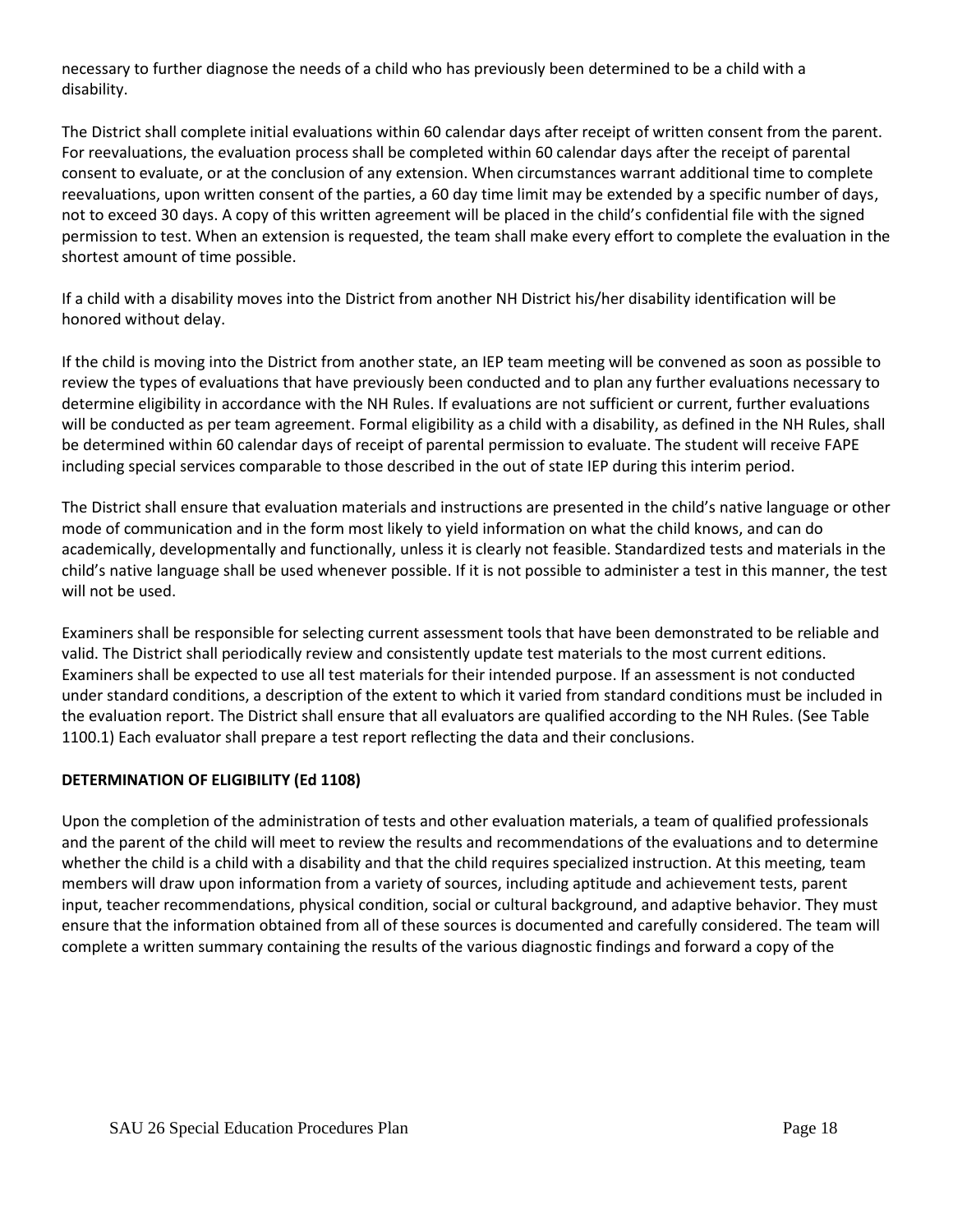report to the parent and maintain a copy for the child's records. The report shall include, at a minimum:

- 1. The results of each evaluation procedure, test record, or report;
- 2. A written summary of the findings of the procedure, test, record, and/or report; and
- 3. Information regarding the parent's rights of appeal in accordance with the NH Standards Ed 1120 and a description of the parent's right to an independent evaluation in accordance with the NH Standards - Ed 1107.03.

The LEA shall provide parents with copies of each examiner's evaluation and assessment report(s) at least 5 days prior to the meeting of the IEP team at which the evaluation and assessment report(s) will be discussed. The LEA shall provide the report(s) by sending the report(s) to the parents via US mail unless the parents and the LEA agree upon another method.

A child may not be determined to be eligible if the determining factor for that eligibility decision is lack of instruction in reading or math, limited English proficiency, or the child does not otherwise meet the eligibility criteria under state guidelines. If a determination is made that a child has a disability and needs special education and related services, a meeting to develop an IEP shall be conducted within 30 calendar days of the eligibility meeting.

## **Evaluation requirements for Children with Specific Learning Disabilities (Ed. 1107.02)**

(a) For purposes of evaluating whether a child has a specific learning disability one or more of the following criteria shall be used:

- (1) A discrepancy model between intellectual skills and achievements.
- (2) A process that determines if the child responds to scientific, research-based intervention as part of the evaluation procedures described in 34 CFR 300.307 (a)(2); and
- (3) Other alternative research-based procedures as described in 34 CFR 300.307 (a)(3),

(b) Each LEA shall adopt a policy describing the evaluation procedures and standards that will be used to evaluate whether a child has a Specific Learning Disability.

When a child is suspected of having a Specific Learning Disability, the District shall comply with the additional evaluation requirements for this disability category.

#### A. A group may determine that a child has a Specific Learning Disability If:

1. The child does not achieve adequately for his/her age or to meet State-approved grade-level standards in one or more of the following areas, when provided with learning experiences and instruction appropriate for the child's age or Stateapproved grade-level standards:

Oral Expression Written Expression Listening Comprehension and a state of the Basic Reading Skill

Reading Fluency Skills Mathematics Calculation Reading Comprehension **Mathematics Problem Solving** Comprehension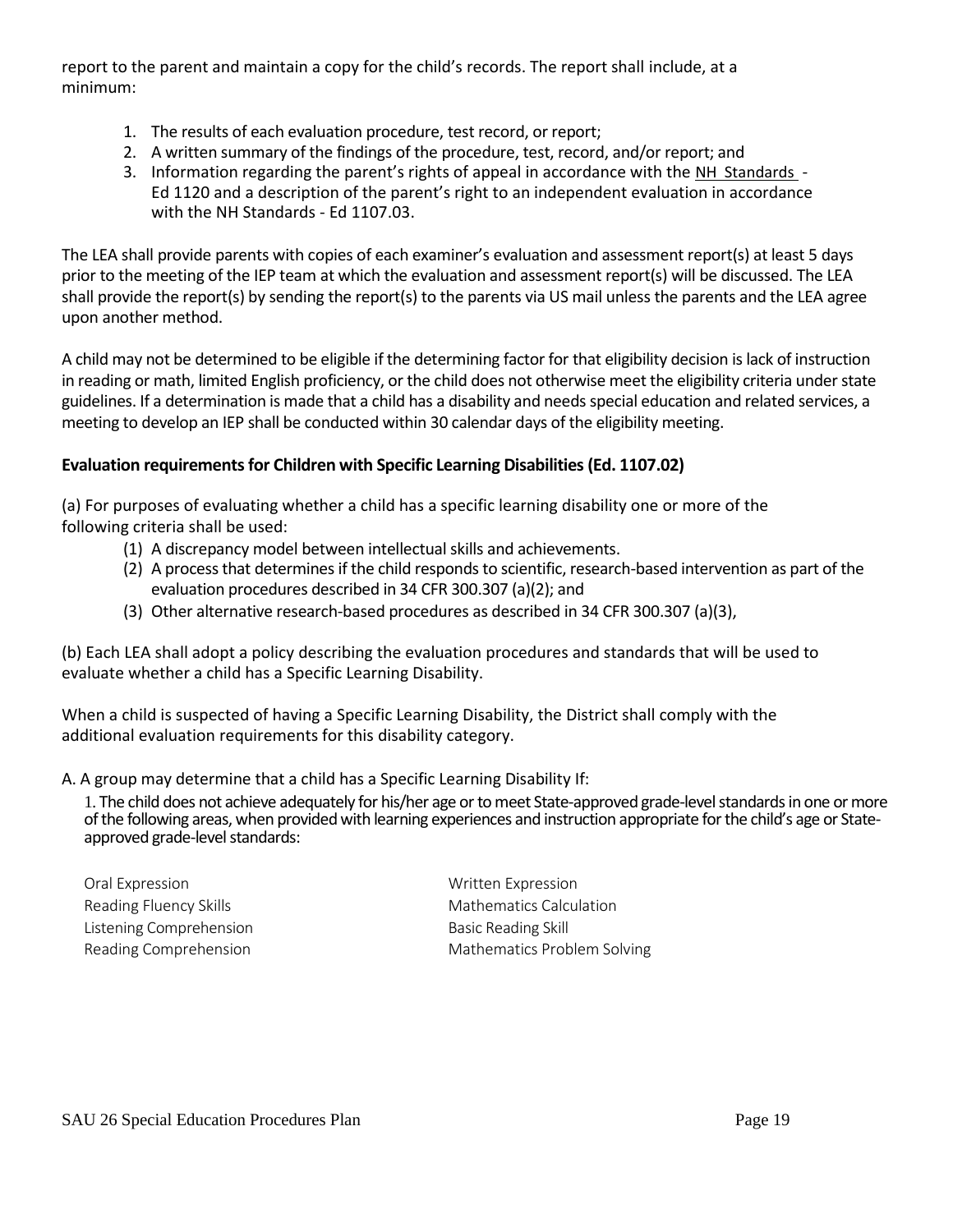- 2. The child does not make sufficient progress to meet age or State-approved grade-level standards in one or more of the areas identified above when using a process based on his or her response to scientific, research-based intervention, or
- 3. The child exhibits a pattern of strengths and weaknesses in performance, achievement, or both, relative to age, State-approved grade-level standards, or intellectual development, that is determined by the group to be relevant to the identification of a specific learning disability, using appropriate assessments, and
- 4. The group determines that the evaluation findings are not primarily the result of:
	- A visual, hearing, or motor impairment;
	- Intellectual Development;
	- Emotional disturbance;
	- Cultural factors;
	- Environmental or economic disadvantage; or
	- Limited English proficiency.

The New Hampshire Department of Education clarifies that the initial evaluation of a child suspected of having a learning disability requires an intelligence test. Also required: academic achievement, observation, vision and hearing screening.

- 5. Teams must consider the student's achievement measured against expectations for the child's age and grade level standards/expectations set by the state.
- B. In order to ensure that underachievement in a child suspected of having a Specific Learning Disability is not due to lack of appropriate instruction in reading or math, the group must consider, as part of its evaluation:
	- 1. data that demonstrate that prior to, or as a part of, the referral process, the child was provided appropriate instruction in regular education settings delivered by qualified personnel; and
	- 2. data-based documentation of repeated assessments of achievement at reasonable intervals, reflecting formal assessment of student progress during instruction, which was provided to the child's parents.
- C. The District shall promptly request parental consent to evaluate the child to determine if the child needs special education and related services, and shall adhere to the established timeframes (unless extended by mutual written agreement of the child's parents and the District)
	- 1. if, prior to a referral, the child has not made adequate progress after an appropriate period of time when provided instruction; and
	- 2. whenever a child is referred for an evaluation.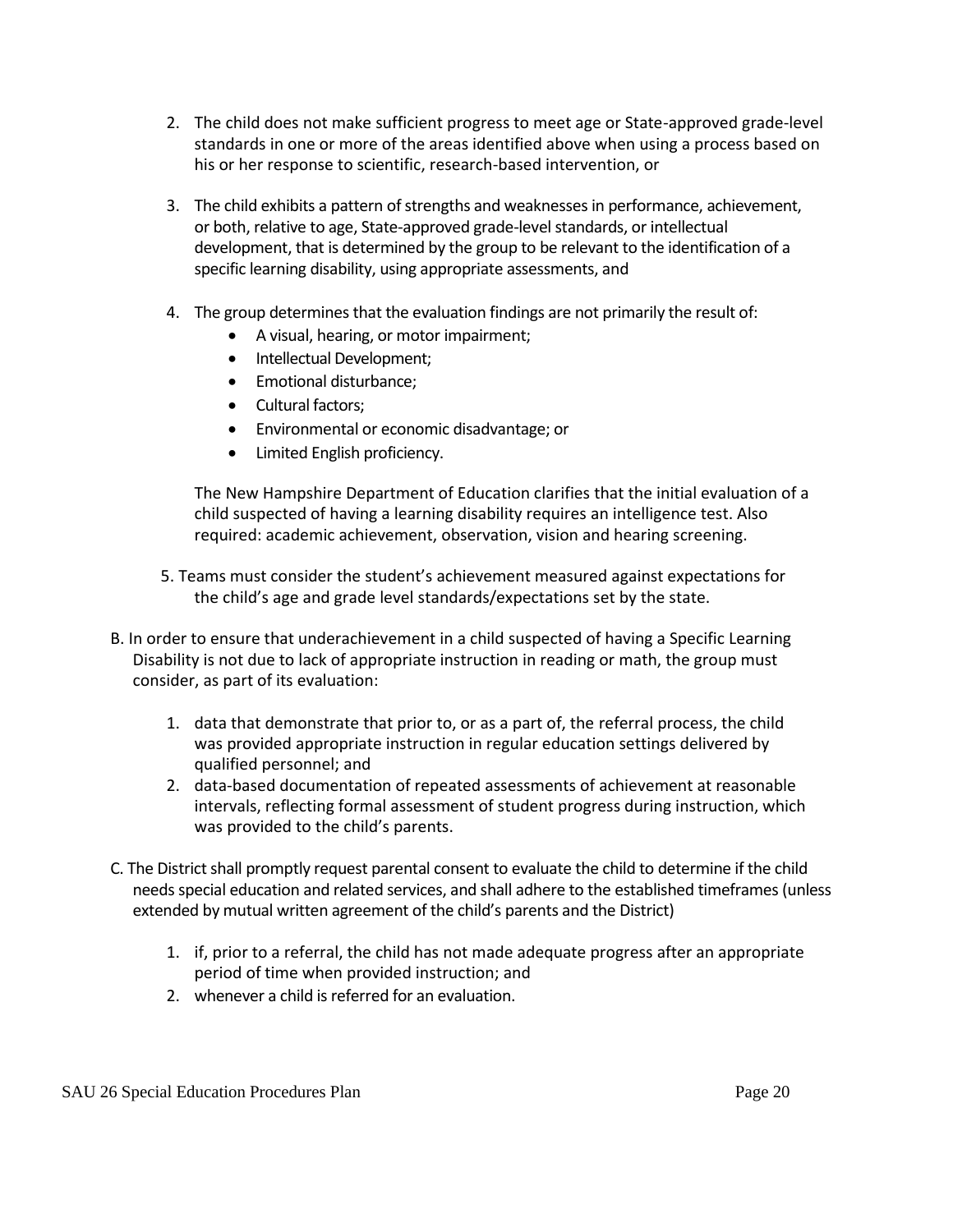#### **Observation:**

- A. At least one team member other than the child's regular teacher shall observe the child's academic performance in the regular classroom setting.
- B. The District must ensure that the child is observed in the child's learning environment (including the regular classroom setting) to document the child's academic performance and behavior in the areas of difficulty.
- C. In the case of a child of less than school age or out of school, a team member shall observe the child in an environment appropriate for a child of that age.

#### **Written Report:**

- A. For a child suspected of having a specific learning disability, the documentation of the team's determination of eligibility shall include a statement of:
	- 1. Whether the child has a Specific Learning Disability;
	- 2. The basis for making the determination;
	- 3. The relevant behavior noted during the observation of the child;
	- 4. The relationship of that behavior to the child's academic functioning; and educationally relevant medical findings, if any;
	- 5. Whether the child does not achieve adequately for the child's age or to meet State-approved grade-level standards; and the child does not make sufficient progress to meet age or State-level standards, or the child exhibits a pattern of strengths and weaknesses in performance, achievement, or both relative to age, Stateapproved grade level standards or intellectual development.
	- 6. The determination of the group concerning the effects of visual, hearing, or motor disability; mental retardation; emotional disturbance; cultural factors; environmental or economic disadvantage; or limited English proficiency on the child's achievement level (300.311); and
	- 7. If the child has participated in a process that assesses the child's response to scientific, research based intervention- strategies uses, data collected, strategies for increasing learning, and parents right to request an evaluation
- B. Each team member shall certify in writing whether the report reflects his or her conclusion. If it does not reflect his or her conclusion, the team member must submit a separate statement presenting his or her concerns.

#### **RE-EVALUATION**

The District shall ensure that a re-evaluation of each child with a disability is conducted at least once every three years, or sooner if the child's parent or teacher requests a re-evaluation.

The IEP team, including parents as active participants and other qualified professionals as appropriate, shall plan re-evaluations. The Team may determine that previous assessments used to determine eligibility are still considered to be valid. Such decisions must be documented in the Written Prior Notice form.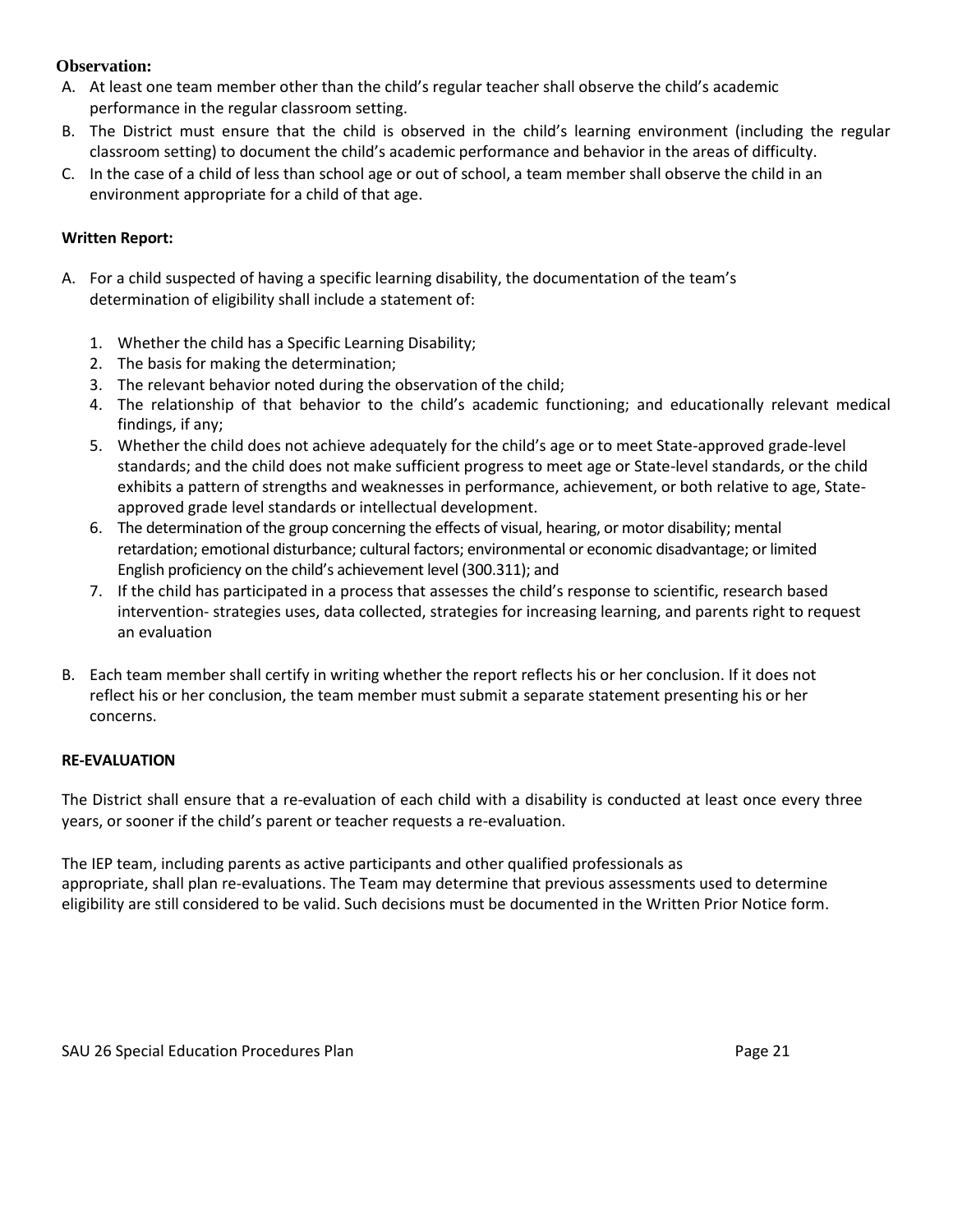#### **INDEPENDENT EDUCATIONAL EVALUATIONS (Ed 1107.03)**

The State and Federal special education laws require that the Merrimack School District evaluate children with disabilities who are in need of special education and related services. The District evaluates children upon referral for special education and reevaluates children with educational disabilities at least once every three years or when conditions warrant a re-evaluation.

The Merrimack School District is committed to ensuring that each child's IEP team bases its decision on high quality, reliable and educationally sound special education evaluations. As a result, the Merrimack School District has established the following list of criteria for all special education evaluations the District conducts, obtains or funds.

*Unique circumstances may justify deviation from these criteria.* If a parent or District staff member is aware of such unique circumstances, they should inform the student's special education teacher, building LEA or district special education administrator immediately.

- 1. The evaluation must comply with the relevant provisions of the State and Federal Special Education Laws, including 34 C.F.R. 300.530-300.536 and NH Code of Administrative Rules Ed 1107.
- 2. The evaluator must hold a valid license or certification from the State of New Hampshire in the field related to the known or suspected disability. The evaluator must have extensive training and experience in evaluation in the area(s) of concern and be able to interpret the instructional implications of evaluation results. In instances where no "applicable license or certification" exists, the district must be satisfied that the evaluator has extensive training and experience related to the known or suspected disability.
- 3. All tests administered will be the current version of the test. The test must be norm referenced for the individual evaluation appropriate for the age and educational level of the child. These tests must measure the same cognitive, motoric and achievement skills as district tests, and meet the same standards of technical adequacy for reliability and validity.
- 4. The cost of independent evaluations shall not exceed the usual and customary rate for such evaluations. The School District will not pay for the evaluation until it receives the evaluator's report.
- 5. The independent evaluator must review educational records located in the student's local public school and other relevant educational records.
- 6. Independent evaluation must either: a) observe the child in one or more educational settings; or b) make at least one contact with the child's general education teacher for the purpose of determining how the student is progressing in the general curriculum. In addition, evaluators are encouraged to make additional contacts with other involved general and special education teachers and related service providers.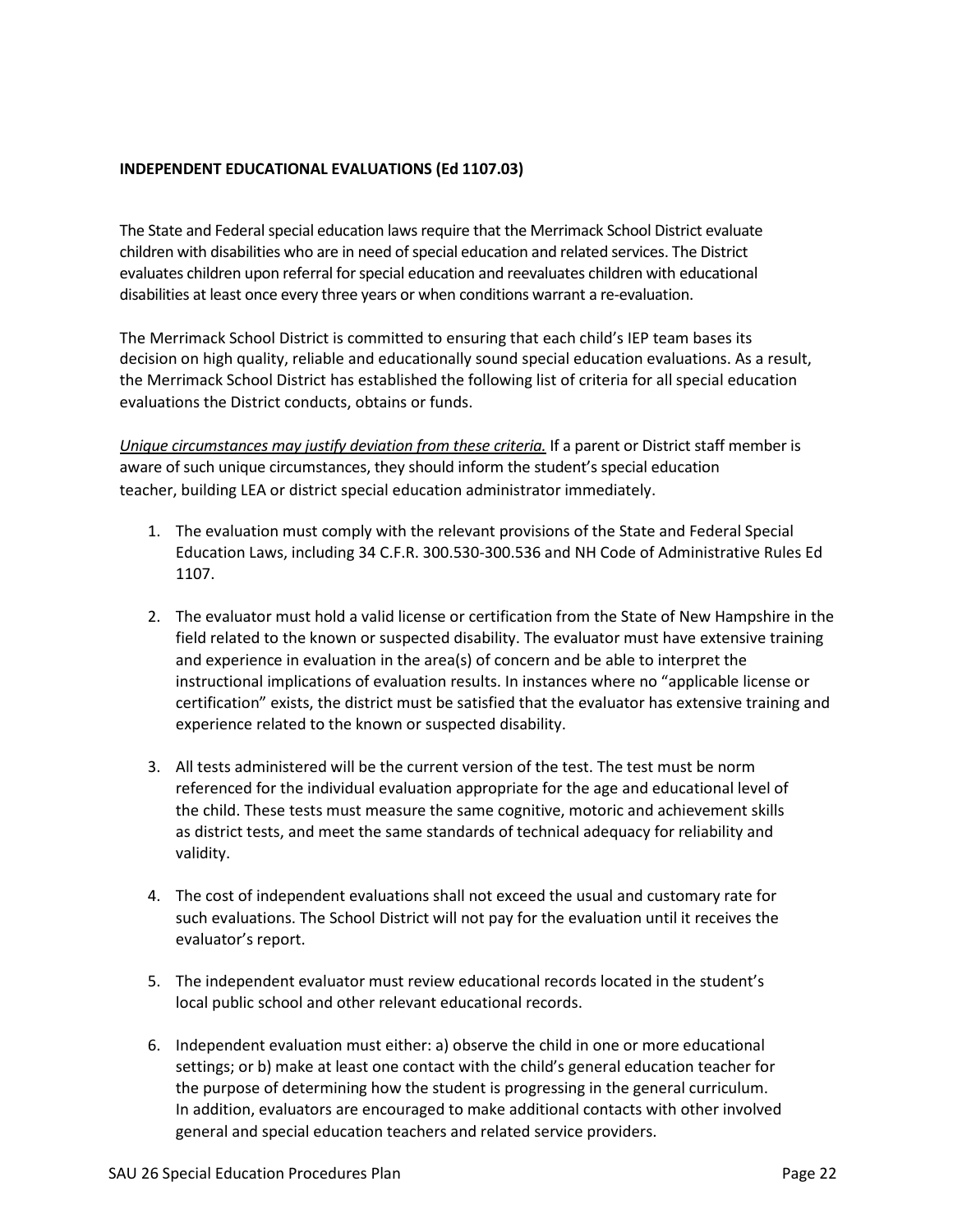- 7. The independent evaluator must be permitted to directly communicate and share information with members of the IEP team, the district's Special Education Administrator or the administrator's designees. The evaluator must also release the assessments and results, including parent and teacher questionnaires, to members of the IEP team, the Special Education Administrator or the administrator's designees.
- 8. All evaluation reports will include the appropriate standardization and reporting methods as designed by the test publishers.
- 9. The District shall be entitled to inspect and obtain copies of the independent evaluator's records directly pertaining to the student being evaluated, including any records created by third parties. However, those records will not be deemed accessible to any school district personnel other than the evaluator, unless and until the District exercises its right to inspect or obtain copies of those records from the evaluator.

Parents have a right [34 C.F.R. 300.502(b)(2) to request an independent educational evaluation at school district expense when the parent disagrees with the School District's evaluation. The provision for an independent educational evaluation cannot be invoked by a parent who had refused to consent to a District evaluation.

The Merrimack School District may deny a request for an independent educational evaluation at public expense and initiate a due process hearing to demonstrate that the District's evaluation was appropriate.

A parent always has the right to get an independent educational evaluation at his or her own expense. The team must consider the results of any independent educational evaluation, regardless of who pays for it, if the evaluation meets the District's criteria in decisions about the provision of a free and appropriate public education for the child.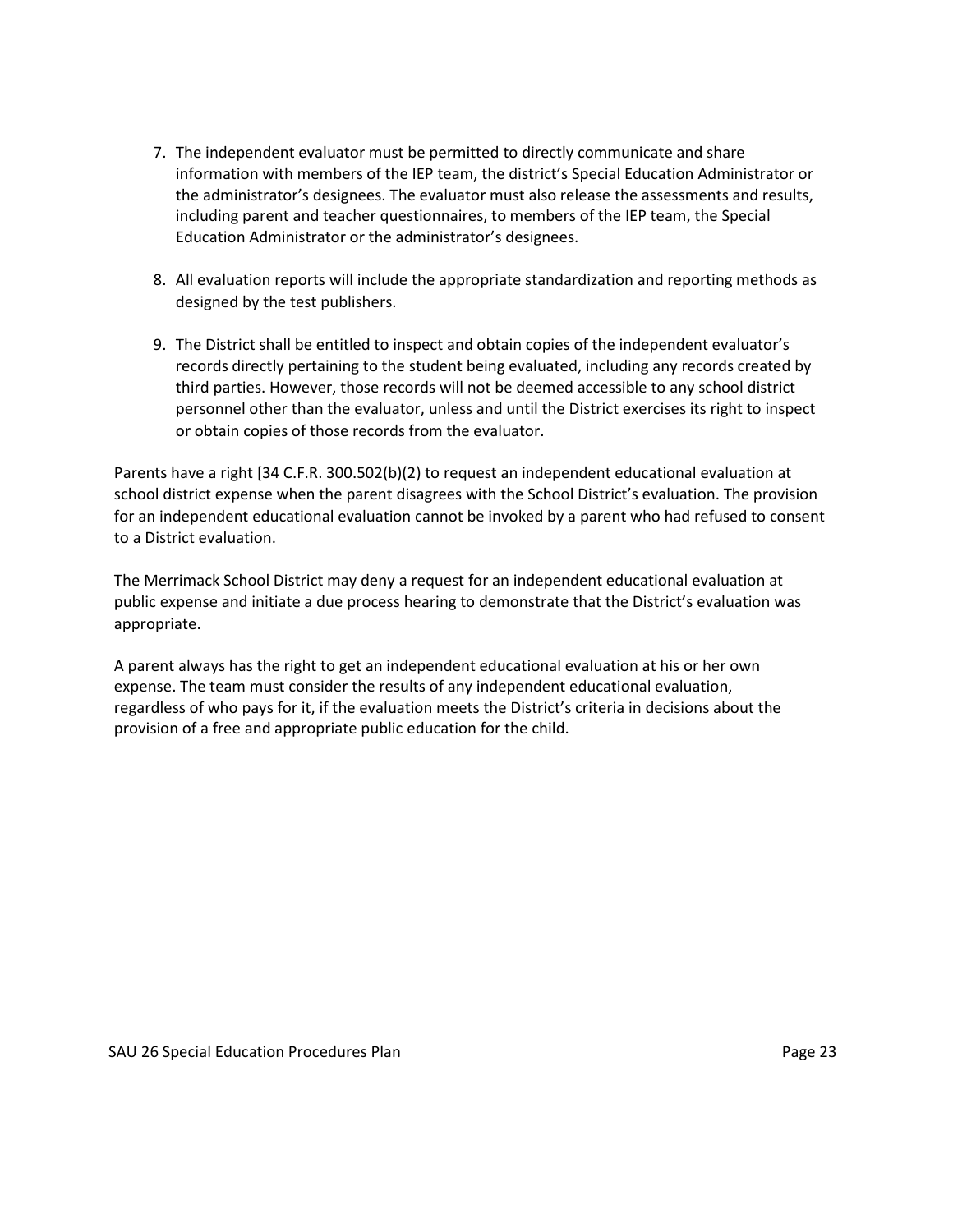#### **DEVELOPMENT OF THE INDIVIDUALIZED EDUCATION PROGRAM (IEP) (Ed 1109)**

A meeting to develop an Individualized Education Program (IEP) for the child shall be conducted within 30 calendar days of a determination that the child needs special education and related services. For previously identified children with disabilities, the IEP must be in place at the beginning of the school year.

The District shall take steps to ensure that one or both of the child's parents attend each IEP meeting or are afforded the opportunity to participate. IEP meetings will be scheduled during the day at a mutually convenient time and place. The District shall ensure that parents of a child with a disability receive written notice no fewer than 10 calendar days before an IEP meeting is to occur. The notice shall include the purpose, time, location, and identification of the participants. The 10-day notice requirement may be waived with the written consent of the parent or upon the written request of the parent. If the parent is unable to attend a meeting, they may ask for it to be rescheduled or held in a different location. The District shall consider alternative ways for a parent to participate if he or she is not able to physically attend a meeting, such as a telephone conference call. If for some reason parents cannot take part in scheduled meetings, documentation of the attempts made to include the parent shall be kept.

#### **THE IEP TEAM (Ed1103.01)**

A team approach shall be used to develop an IEP for each child with a disability. The IEP team shall include:

- 1. The parents of the child
- 2. Not less than one regular education teacher of the child (if the child is, or may be, participating in the regular education environment)
- 3. Not less than one special education teacher of the child, or, where appropriate, not less than one special education provider of the child
- 4. A representative of the public agency who
	- a. Is qualified to provide or supervise the provision of specially designed instruction to meet the unique needs of children with disabilities
	- b. Is knowledgeable about the general curriculum; and
	- c. Is knowledgeable about the availability of resources of the public agency
- 5. An individual who can interpret instructional implications of evaluation results,
- 6. Other individuals who have knowledge or special expertise regarding the child (at the discretion of the parent or school District),
- 7. Transition service representative if applicable
- 8. If appropriate, the child.

A team member may be excused from the whole or part of the meeting if the parent and the District agree the member's area of curriculum or related services is not being modified or discussed. The District or parent shall notify the other party 72 hours before a scheduled meeting or upon learning of the expected absence of a team member, whichever is earlier. (Ed 1103.01 (d))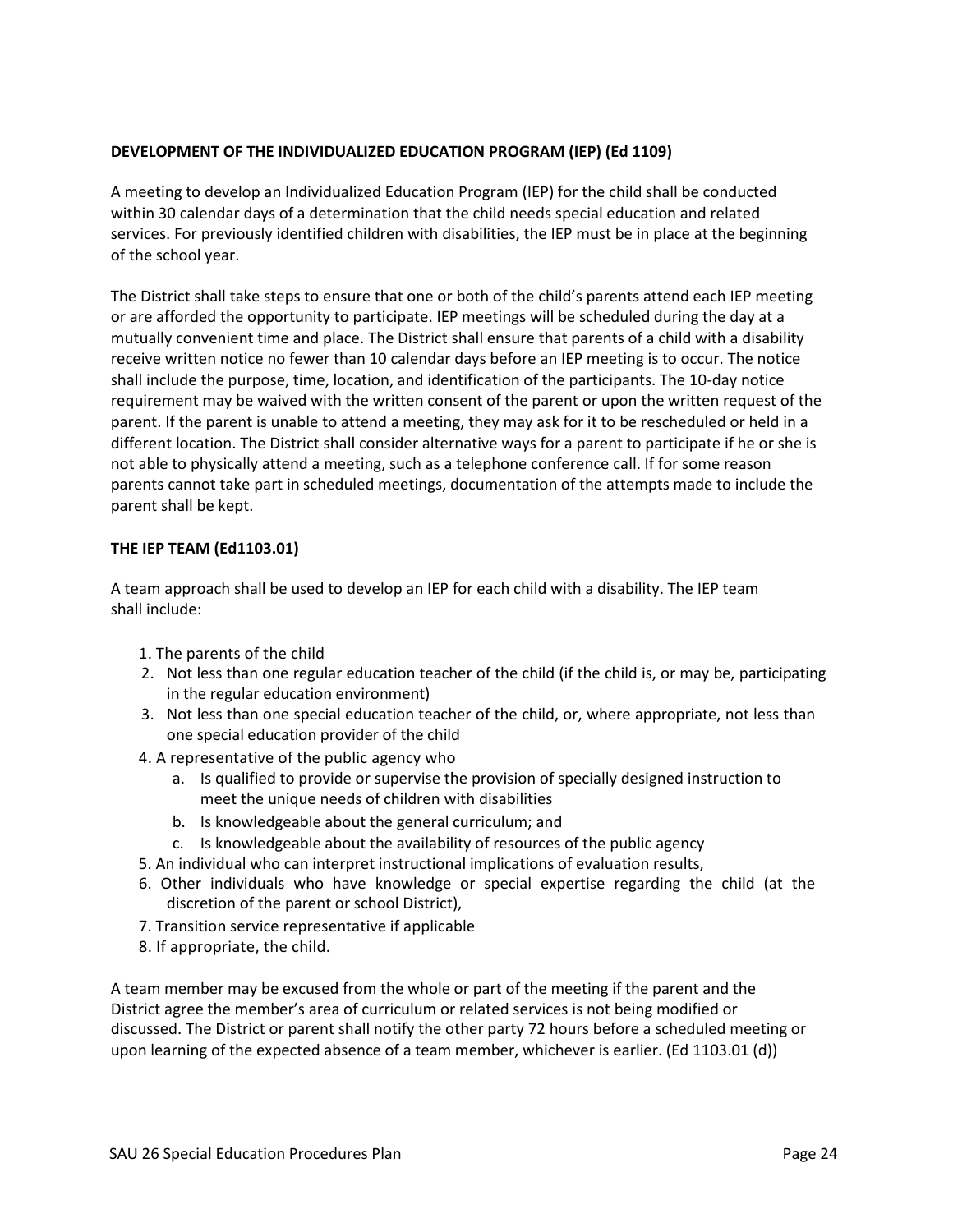The team member may be excused only if the parent and the District provide written consent to the excusal. The team member must submit written suggestions about the development of the IEP to the parent and IEP team prior to the meeting.

In the case of a child who was previously provided Early Supports and Services (Part C of the IDEA), an invitation to the initial IEP Team meeting shall, at the request of the parent, be sent to the Part C service coordinator or other representatives of the Part C system to assist with the smooth transition of services.

Team members may, at times, fulfill more than one role. IEPs shall be developed collaboratively and include all necessary components as designated in state and federal laws and regulations. Transition goals, related services and/or supports shall be included in the discussion and incorporated into the IEP as appropriate. This includes transition to adult life as well as transitions from grade to grade, school to school or from one agency to another. Necessary supports to ensure successful transitions will be documented.

When a vocational education component is being considered for a child with a disability, vocational assessment(s) shall be administered to the child by diagnosticians qualified as specified by the publisher of the assessment. The IEP team membership shall include an individual knowledgeable about the vocational program(s) being considered. If the IEP team determines that vocational education is to be provided, a vocational education component shall be included as an integral part of the IEP. Goals and objectives, as well as any appropriate accommodations and/or modifications, will be developed for the IEP unless the student will participate in the vocational class/program without the need for modifications. Transition goals related to vocational programming will be reflected in the Individual Transition Plan and in the summary of the child's academic achievement and functional performance (completed before graduation from secondary school with a regular diploma or exceeding the age of eligibility for FAPE).

The District shall ensure that each child with a disability has access to appropriate instructional equipment and materials for the proper and timely implementation of the IEP, including assistive technology devices or aids.

The District shall provide each teacher and service provider listed as having responsibilities for implementing the IEP with a copy of the complete IEP for working and monitoring purposes. In addition, the District shall provide a private school or non-District provider responsible for implementing the IEP with a copy of the IEP on or before the first day of placement.

Consistent with ED1009.01, each IEP shall include:

- The elements listed in 34 CFR 300.320;
- The length of the school year and the school day required to implement the IEP;
- The types of service providers who would be responsible for implementing the IEP or the names of those3 providers;
- A statement identifying the party or parties assuming the financial responsibility for the implementation of the IEP;
- The signature of the parent or when appropriate student and representative of the LEA standing approval of the provisions in the IEP;
- Short-term benchmarks or objectives for all children unless the parent determines them unnecessary for all or some of the child's annual goals;
- Short-term benchmarks or objectives for all children who take alternative assessments based on the alternative achievement standards;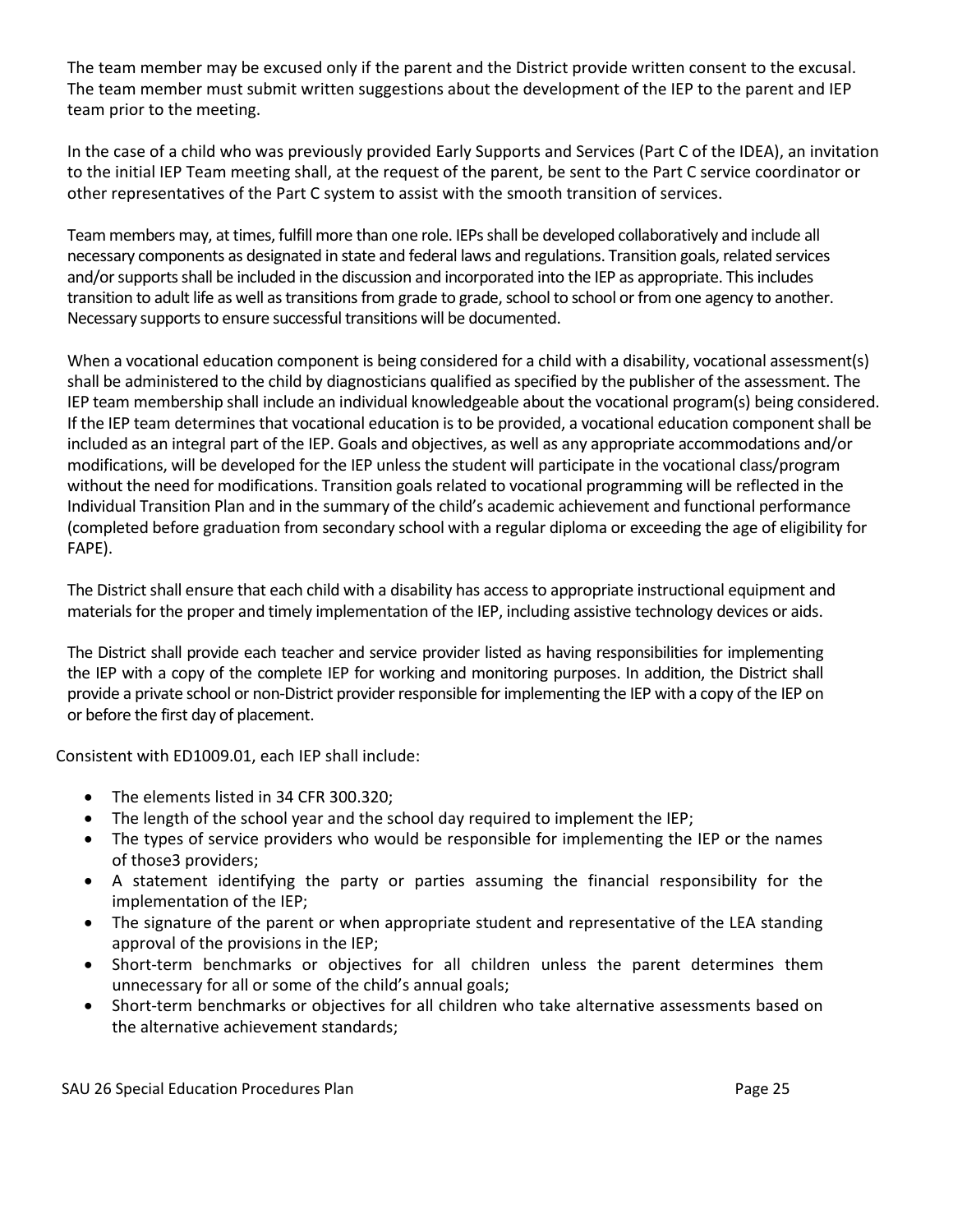- A statement of how the child's progress toward meeting the annual goals shall be provided to the parents;
- A statement of how the child's progress towards meeting the annual goals will be measured and whether progress is sufficient to achieve the annual goals by the end of the school year;
- A statement of transition services that meets the requirements of 34 CFR 300.43 and 34 CFR 300.320(B), with the exception of a plan for each student with a disability beginni9ng at age 14 or younger, if determined appropriate by the IEP team, shall include a statement of the transition services needs of the student under the applicable components of the student's IEP that focuses on the student's course of study such as participation in advanced placement course, vocational education, or career and technical education.

In the event that specialized transportation is a required service in the IEP, the District will comply with ED1109.02 relative to vehicles, licensing, and transporting of students.

The District shall maintain written evidence documenting implementation of the child's IEP, including, but not limited to (Ed 1109.04 (b):

- 1. all special education and related services provided;
- 2. any supplementary aids and services provided;
- 3. program modifications made; and
- 4. supports provided for school personnel implementing the IEP.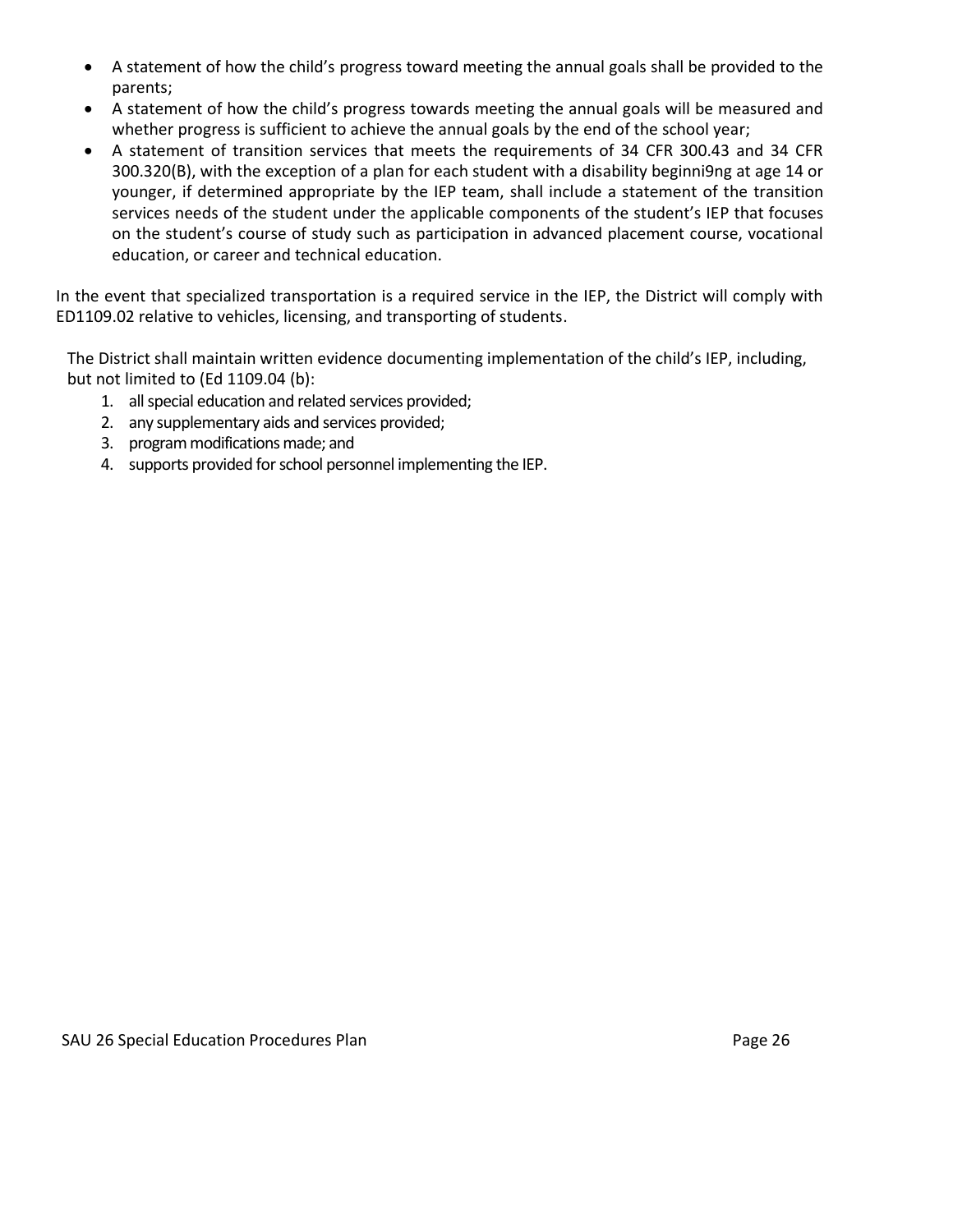The IEP team shall determine the appropriate duration of an IEP, which shall not exceed 12 months. The IEP shall be reviewed at least annually and, if necessary, revised. The District shall conduct annually, at or near the end of the term of the IEP, a meeting for the purpose of assessing the effectiveness of the present program, and to design an IEP, including Extended Year Services if determined by the IEP team to be necessary for FAPE.

The District shall seek to obtain informed consent from a parent on the IEP before providing special education and related services to a child.

If at any time subsequent to the initial provision of special education and related services, the parent of the child revokes consent in writing for the continued provision of special education of special education and related services, the District:

- may not continue to provide special education and related services to the child;
- will provide a written prior notice before ceasing the provision of special education and related service;
- will not use the mediation or due process procedures to obtain an agreement or ruling that the services may be provided to the child;
- will not be considered in violation of the requirement to make FAPE available to the child; and
- need not convene an IEP Team meeting or develop an IEP for the child.

If a parent refuses to consent to the provision of special education and related services other than initial provision of such services, the District shall initiate a due process hearing as specified in Ed 1123.

At any time, the parent or District can request another meeting to discuss any areas of concern regarding provisions in the IEP.

#### **IEP DEVELOPMENT FOR STUDENTS WHO TRANSFER**

If a child with a disability who had an IEP that was in effect in a previous New Hampshire school District transfers to the Merrimack School District during the same year, the District shall consult with the child's parents and provide services comparable to those described in the child's IEP from the previous District, until it either adopts the child's previous IEP, or develops, adopts and implements a new IEP for the student.

If a child with a disability transfers from a District outside of New Hampshire, the Merrimack School District shall additionally determine if an evaluation is necessary in order to complete the previously described IEP process for the new student. The District shall provide a free appropriate public education, including services comparable to those described in the child's IEP from the previous District during this process.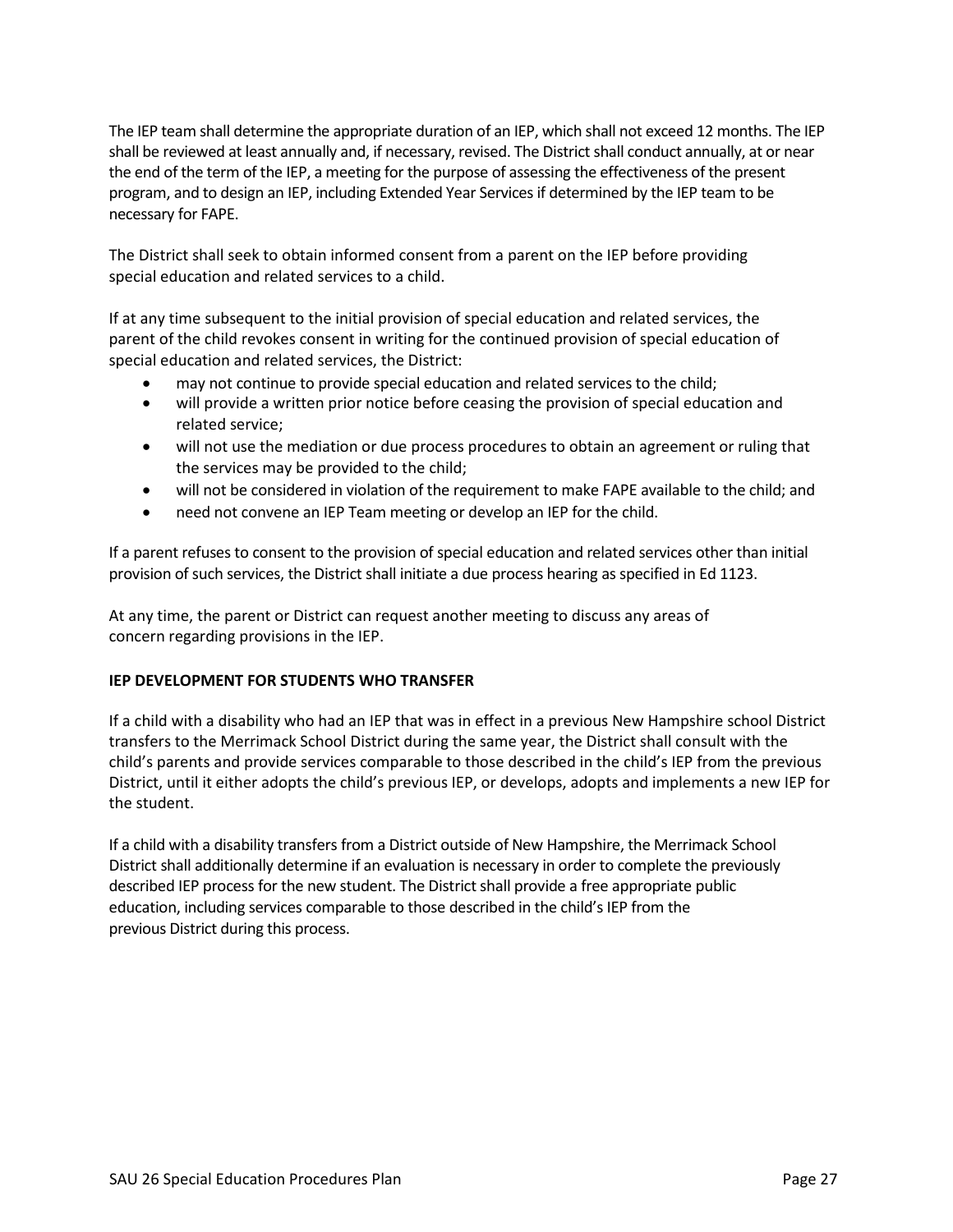#### **MONITORING AND RE-EVALUATION**

The District shall develop and implement procedures to ensure that IEPs are monitored in a regular and systematic manner. Student progress shall be monitored continually so that adjustments can be made as needed to ensure that each student is progressing adequately toward the goals and benchmarks/objectives in his or her IEP. Progress shall be monitored in accordance with the IEP through a variety of means such as consultation, observation, work samples and post testing. Parents will be notified of their child's progress throughout the year at least as often as parents of children without disabilities are notified of their child's progress. If a student is not progressing adequately toward the goals and benchmarks/objectives in the IEP, a meeting shall be called to discuss possible IEP or program adjustments which may facilitate progress. Conversely, if a student has met or exceeded the goals and benchmarks/objectives in the IEP, the IEP will be amended to reflect new goals.

The IEP team may be reconvened at any time to review the provisions of the IEP. The District shall, upon a written request for an IEP team meeting, schedule a mutually agreeable time and date, convene the IEP team, or provide the parent/guardian/adult student with written prior notice detailing why the District refuses to convene the requested meeting. All the above must be completed within 21 days.

Both IDEA (34CFR300.324(a)(4)) and NH Rules allow the parents and District to agree to amend or modify the IEP without a meeting and to develop a written plan to amend or modify the IEP which must be shared with all EP team members.

#### **PLACEMENT OF CHILDREN WITH DISABILITIES**

The District shall ensure that, to the maximum extent appropriate, children with disabilities, including children in public or private institutions or other care facilities shall be educated with children who do not have disabilities. Special classes, separate classes, separate schooling, or other removal of children with disabilities from the regular educational environment shall occur only when the nature or severity of the disability is such that education in regular classes with the uses of supplementary aids and services cannot be achieved satisfactorily.

#### IEP Team

The IEP Team (including the parents) shall make placement decisions in accordance with state and federal laws and rules. For each child with a disability, the IEP team shall include\*:

- 1. The parents of the child
- 2. Not less than one regular education teacher of the child (if the child is, or may be, participating in the regular education environment)
- 3. Not less than one special education teacher of the child, or, where appropriate, not less than one special education provider of the child
- 4. A representative of the public agency who
	- a. is qualified to provide or supervise the provision of specially designed instruction to meet the unique needs of children with disabilities
	- b. is knowledgeable about the general curriculum; and
	- c. is knowledgeable about the availability of resources of the public agency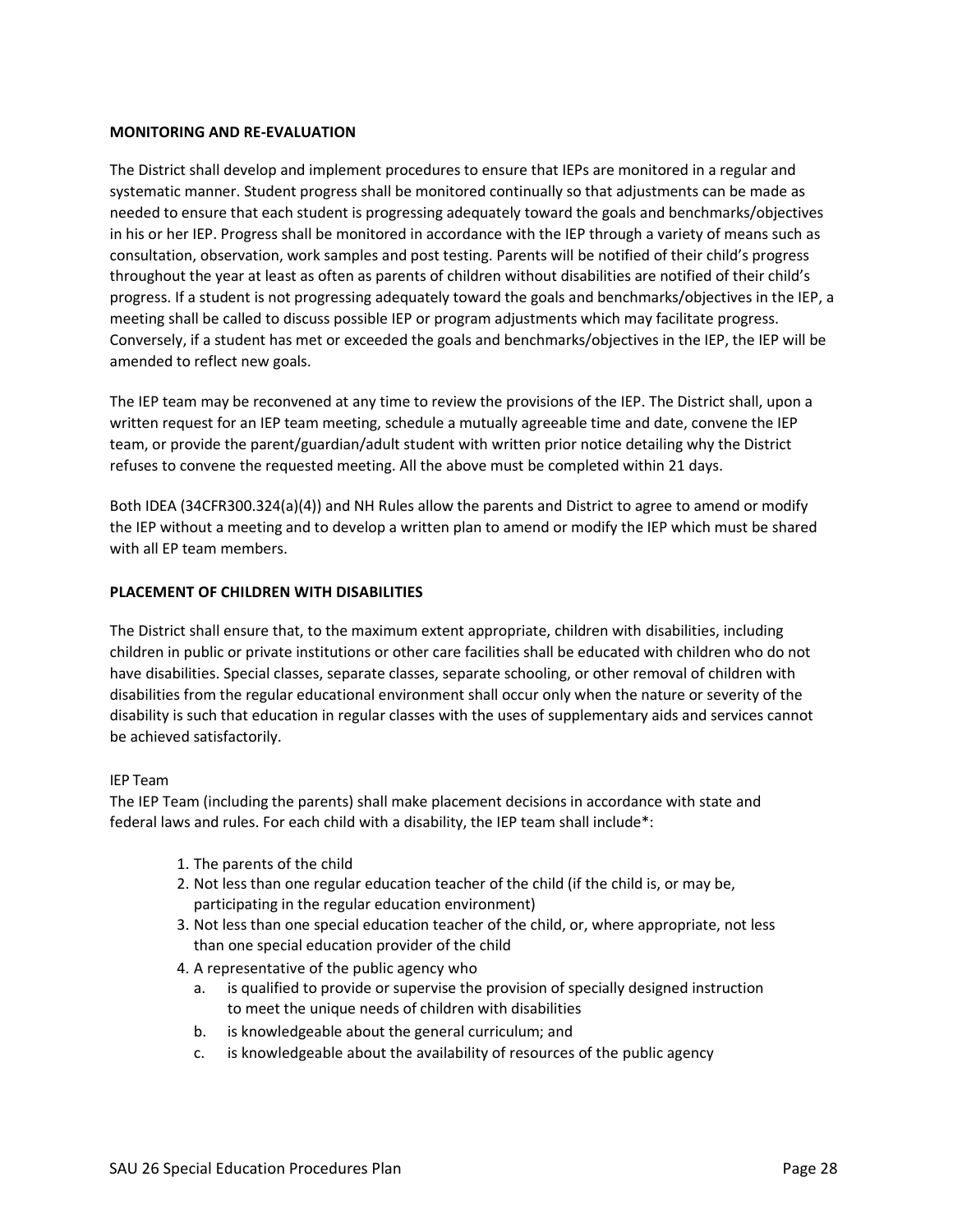- 5. Other individuals who have knowledge or special expertise regarding the child (at the discretion of the parent of school District),
- 6. Transition service representative if applicable
- 7. If appropriate, the child.

#### **Placement Decisions (Ed 1111)**

The decision where a child with a disability receives supports and services shall occur after the development and approval of the individualized education program (IEP). The placement decision shall be based on the unique educational needs of the child as specified in the individualized education program and the requirements for placement in the least restrictive environment.

In making placement decisions, the IEP team shall:

- 1. Draw upon information from a variety of sources, including but not limited to aptitude and achievement tests and teacher recommendations;
- 2. Consider information about the student's physical condition, social or cultural background, and adaptive behavior;
- 3. Ensure that information obtained from all these sources is documented and carefully considered;
- 4. Ensure that the placement decision is made by a group of persons knowledgeable about the child, the meaning of the evaluation data, and the placement options.
- 5. Each District shall ensure that to the maximum extent appropriate, children with disabilities, including children in public or private providers of special education, are educated with children who do not have disabilities and that, consistent with 34 CFR 300.114, special classes, separate schooling, or other removal of children with disabilities from the regular educational environment occurs only when the nature or the severity of the disability is such that education in regular classes with the use of supplementary aids and services cannot be achieved satisfactorily. (Ed 1111.01 (a))

The District shall offer a continuum of alternative learning environments from least restrictive to most restrictive. These learning environments shall range from regular classes to a home environment and shall be available for children with disabilities including children of preschool age. Supplementary services shall be provided in conjunction with regular class placement.

Each child's educational placement shall be reviewed annually and shall be based on his/her individualized education program (IEP). The placement shall be as close as possible to the child's home. If possible, a child with a disability shall be educated in the school he/she would attend if a disability did not exist. The least restrictive environment shall be selected with consideration given to any potentially harmful effects to the child or on the quality of services described in the child's individualized education program.

The District shall ensure that children with disabilities participate with non-disabled peers, to the maximum extent possible, in non-academic activities such as recess, lunch and specials (art, music).

The District shall ensure that parents are afforded the same notification for placement meetings as they receive for IEP meetings, including a minimum of 10-day notice, unless the 10-day notice requirement is waived in writing. Special education placements shall require written consent from parents prior to implementation and shall be determined at least annually.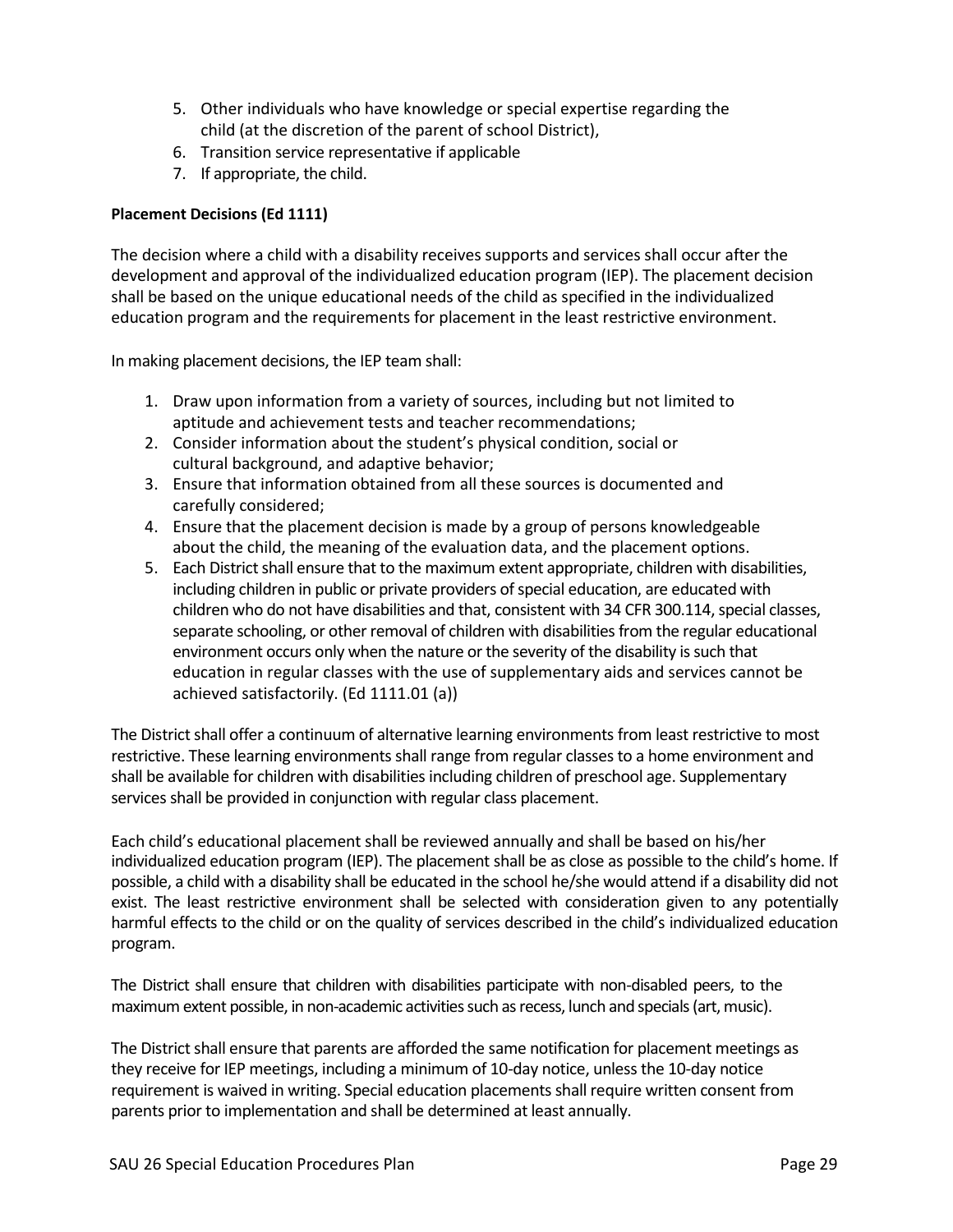Graduation from high school with a regular high school diploma shall constitute a change in placement, requiring written prior notice and parental consent. Graduation from high school with a regular high school diploma does not however, require evaluations to discharge from special education services. A summary of performance shall be developed by the student, IEP team and parents to facilitate information sharing after the student leaves school.

#### **HOME INSTRUCTION**

A child with a disability receives all or a portion of his/her special education program at home in accordance with Ed 1111.04.

- 1. Preschool students with disabilities may receive all or a portion of their special education program at home depending upon the need as specified in the IEP.
- 2. Home instruction for children at least six years of age but less than 21 years of age shall include a minimum of ten hours per week of instruction, including special education services and related services as specified in the child's IEP.
- 3. Home instruction for children at least six years of age but less than 21 years of age shall not include parent designed home instruction programs as authorized in Ed 315.
- 4. A child's placement is determined at least annually and is based on the child's IEP.
- 5. Children who are placed in home instruction shall be allowed to participate with nondisabled children to the maximum extent appropriate to the needs of the child.
- 6. The length of the school year and school day for a home instruction placement shall be consistent with RSA 186-C:15 except when the superintendent has excused a student from full-time attendance in which case the superintendent and parent shall agree on the number of hours per week of instruction, including special education and related services.
- 7. A child with a disability who is in a hospital or institution shall receive special education or special education and educationally related services in that setting.

#### **EXTENDED SCHOOL YEAR SERVICES (ESY) (Ed 1110)**

Extended school year services are special education and related services provided to a child with a disability beyond the normal school year and in accordance with the child's IEP, and at no cost to the parents of the child. The District shall ensure that ESY services will be available as necessary to provide each child with a disability a free, appropriate public education.

The child's IEP team shall determine the child's need for extended school year services. The District shall not limit extended school year services to particular categories of disability or unilaterally limit the type, amount or duration of those services. The District shall provide extended school year services at times during the year when school is not in session, if determined by the IEP team to be necessary for the provision of FAPE and shall not limit ESY services to the summer months.

ESY services provided in non-special education or non-District programs shall be supervised on site by appropriately certified District personnel no less than once a week. (Ed 1110.01 (c)) The certification requirements for ESY personnel are the same as during the school year.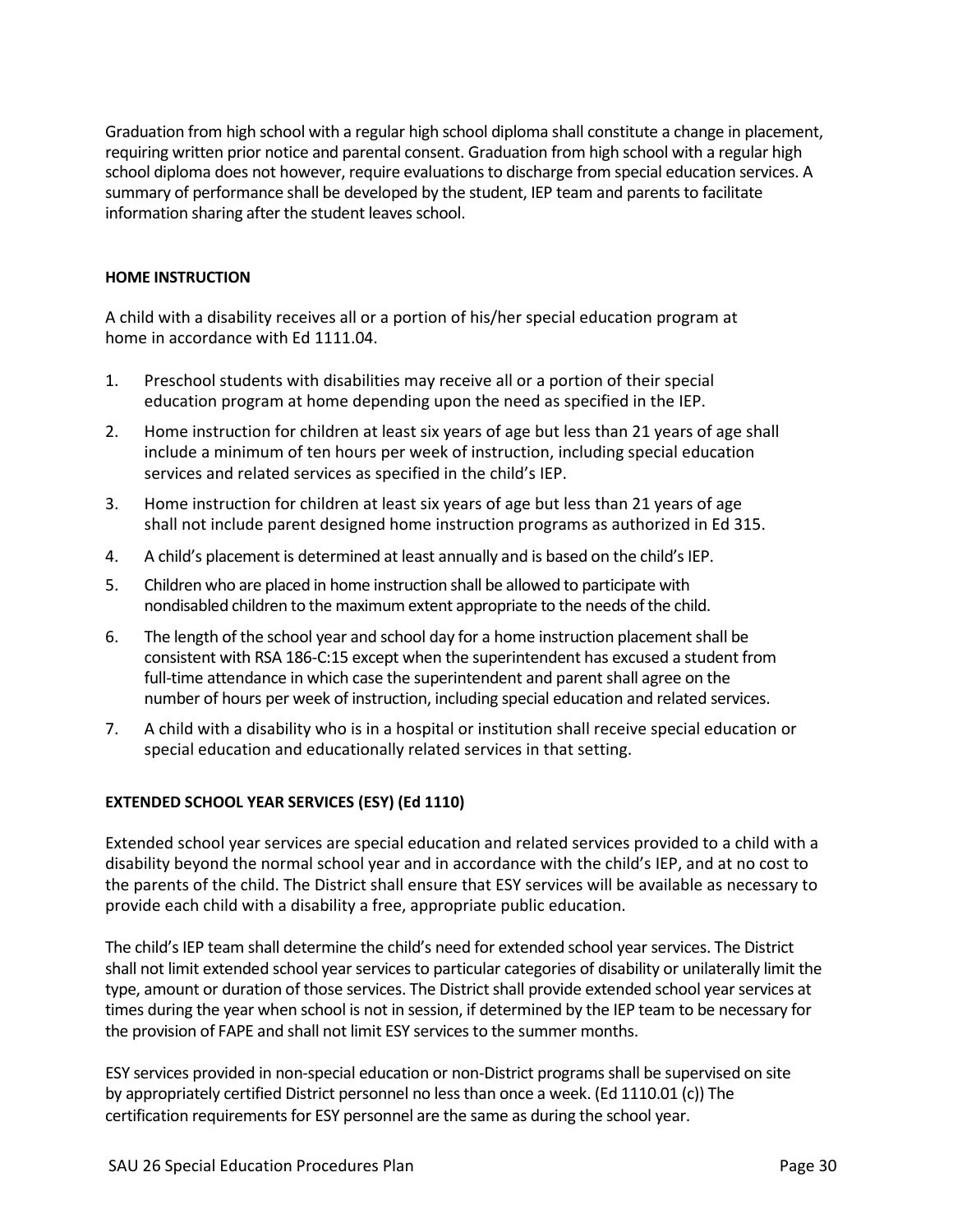#### **CONTINUUM OF EDUCATION ENVIRONMENTS**

The following is a list of the educational environments to be considered when making placement decisions after agreement to the Individualized Education Program (IEP). The IEP Team shall keep in mind that all children with disabilities must be placed in the least restrictive environment for implementing the student's specialized instruction as detailed in their IEP.

**Regular Education Setting:** A child with a disability attends regular class with supports and services required in the IEP.

**Resource Room:** A child with a disability attends a regular class and receives assistance at or through the special education resource room for no more than 60% of the child's school day.

**Self-contained Special Education Class:** A child with a disability attends a self-contained special class for more than 60% of their school day.

**Separate Approved Special Education Program/School:** A child with a disability attends a publicly or privately-operated special education program/school.

**Residential placement:** A child with a disability attends a publicly or privately-operated residential program.

**Home Instruction:** A child with a disability receives all or a portion of her/his special education program at home in accordance with Ed 1111.05.

**Hospital or institution:** A child with a disability receives special education while in a hospital or institution.

For a complete description of the above placement options, see the NH Standards - Ed 1111.01(b), Table 1100.3 Continuum of Alternative Learning Environments – Ages 6-21.

**Preschool children** shall be educated in a setting that is appropriate to implement the IEP. (Ed 1100.02 (b))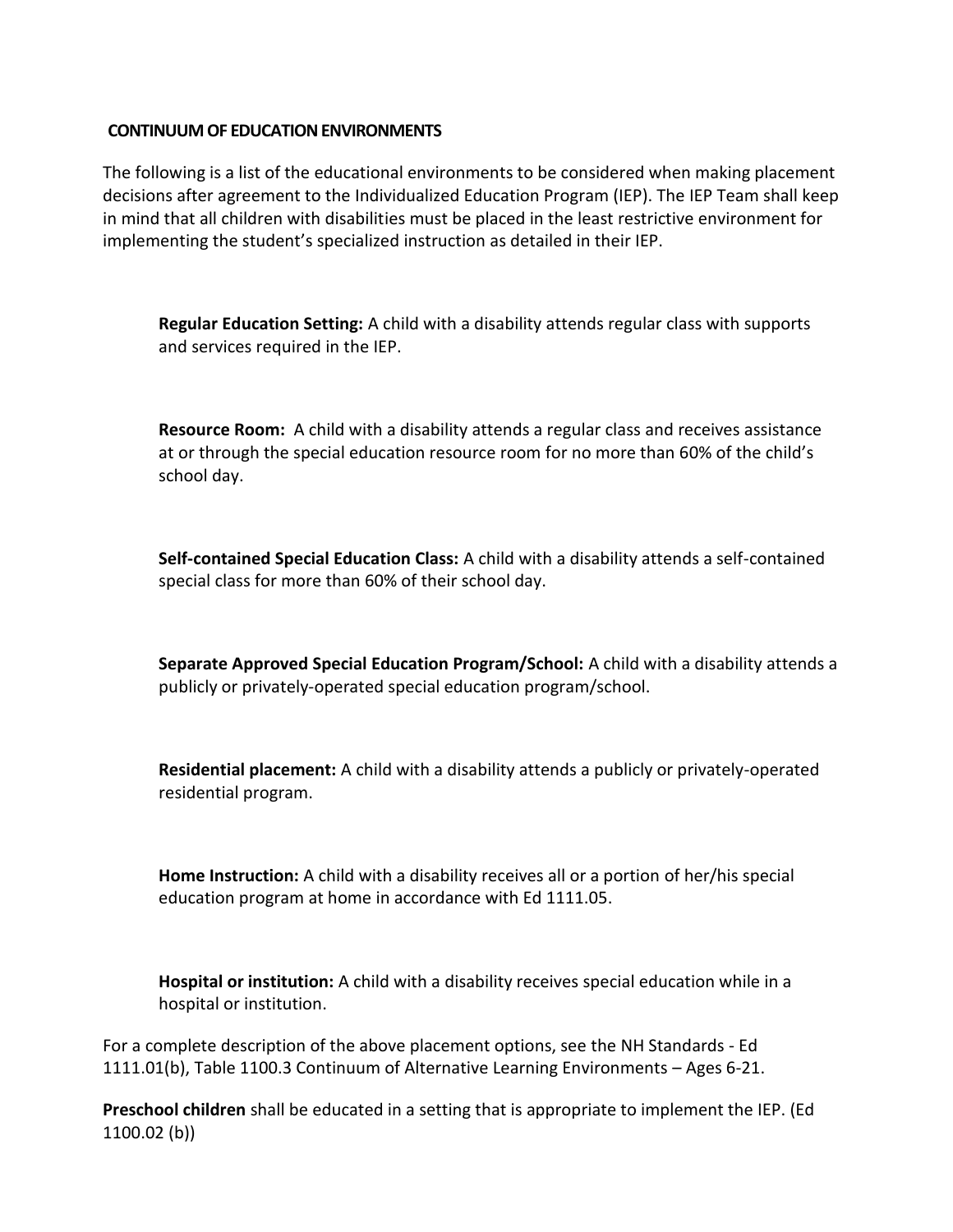**Preschool children with disabilities may receive their special education program in any of the settings listed below**. (Ed 1111.02 (c) and Table 1100.3 Continuum of Alternative Learning Environments – Pre-school)

**Early childhood program:** A preschool child with a disability attends an early childhood program that includes at least 50% nondisabled children.

**Home:** A preschool child with a disability receives all or some of his/her supports and services in the child's home.

**Early childhood special education program:** A preschool child with a disability attends an early childhood special education program which can include any of the classrooms described in Ed 1113.10(c)(5).

**Service Provider Location:** A preschool child with a disability receives supports and services from a service provider.

**Separate school:** A preschool child with a disability attends a publicly or privatelyoperated separate day school facility designed specifically for children with disabilities.

**Residential facility:** A preschool child with a disability attends a publicly or privatelyoperated residential school or residential medical facility on an inpatient basis.

Page 31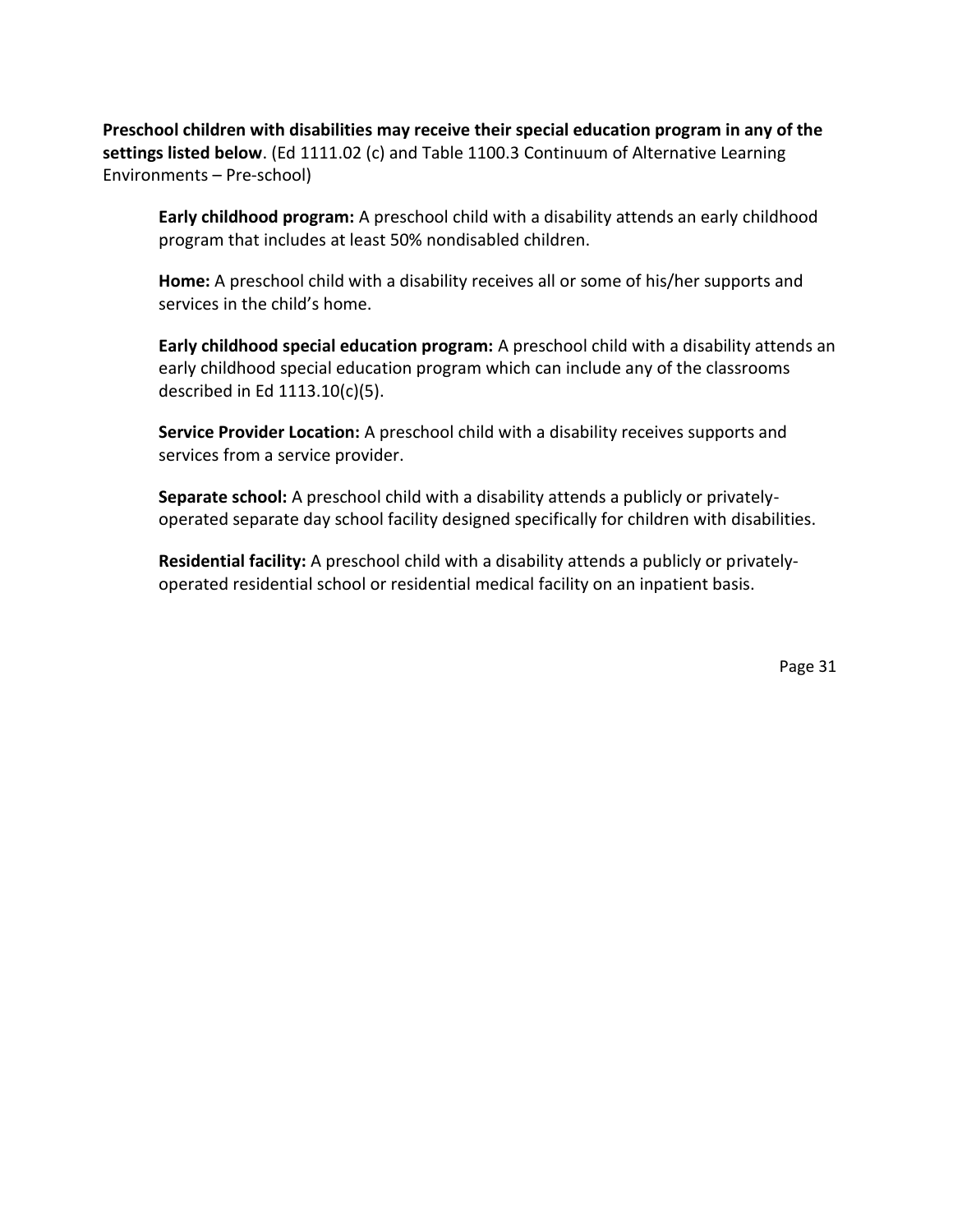#### **7. PROGRAM EVALUATION Ed 1126.01 (b)(9)**

The Merrimack School District's Plan includes a program evaluation component. The LEA's procedures for program evaluation determine the effectiveness of special education programs and services in meeting the needs of the children with disabilities.

The District determines, at least annually, the degree to which special education and related services being provided for children with disabilities are effectively meeting the students' needs. As part of its evaluation activities, the District also identifies program deficiencies and plans for future needs.

Evaluation of the overall functioning, efficiency and success of the special education programs offered by the District is conducted through a combination of objective and subjective techniques. This process includes an internal monitoring and review component that considers both individual and general program impact, as well as an external review process, which consists of the NH Department of Education Program Approval and Improvement Process.

#### **Individual Program Impact**

The effectiveness of students' individualized education programs is determined through a careful analysis conducted by each child's IEP team. The IEP team monitors the child's progress toward achieving the measurable goals, including post-secondary goals when age appropriate, detailed in the student's IEP. Evaluation measures may include:

- Curriculum based measurement
- Student observation
- Post testing and diagnostic reevaluations
- IEP progress reports
- Report cards
- Input from parents
- Progress Monitoring
- Student movement from more restrictive to less restrictive educational settings

#### **General Program Impact**

Participation in state and district-wide assessments is part of the statewide accountability system that helps to ensure that all children have a fair, equal, and significant opportunity to obtain a high-quality education through the New Hampshire Curriculum. The Merrimack School District ensures that all students with disabilities have the opportunity to participate in state and District-wide assessments with appropriate accommodations as necessary, to show what they know and can do, and how they are progressing, based upon challenging state academic achievement standards.

Decisions about accommodations are determined by IEP teams and are specified in each student's IEP. Students currently in grades 3 through 8 and grade 11, who are identified by their IEP teams as appropriate for alternate statewide assessment based upon alternate achievement standards, will be included in New Hampshire's Dynamic Learning Maps (DLM) in Reading, Writing, Science and Mathematics skills. This process begins each school year in March and ends in June for all participating students.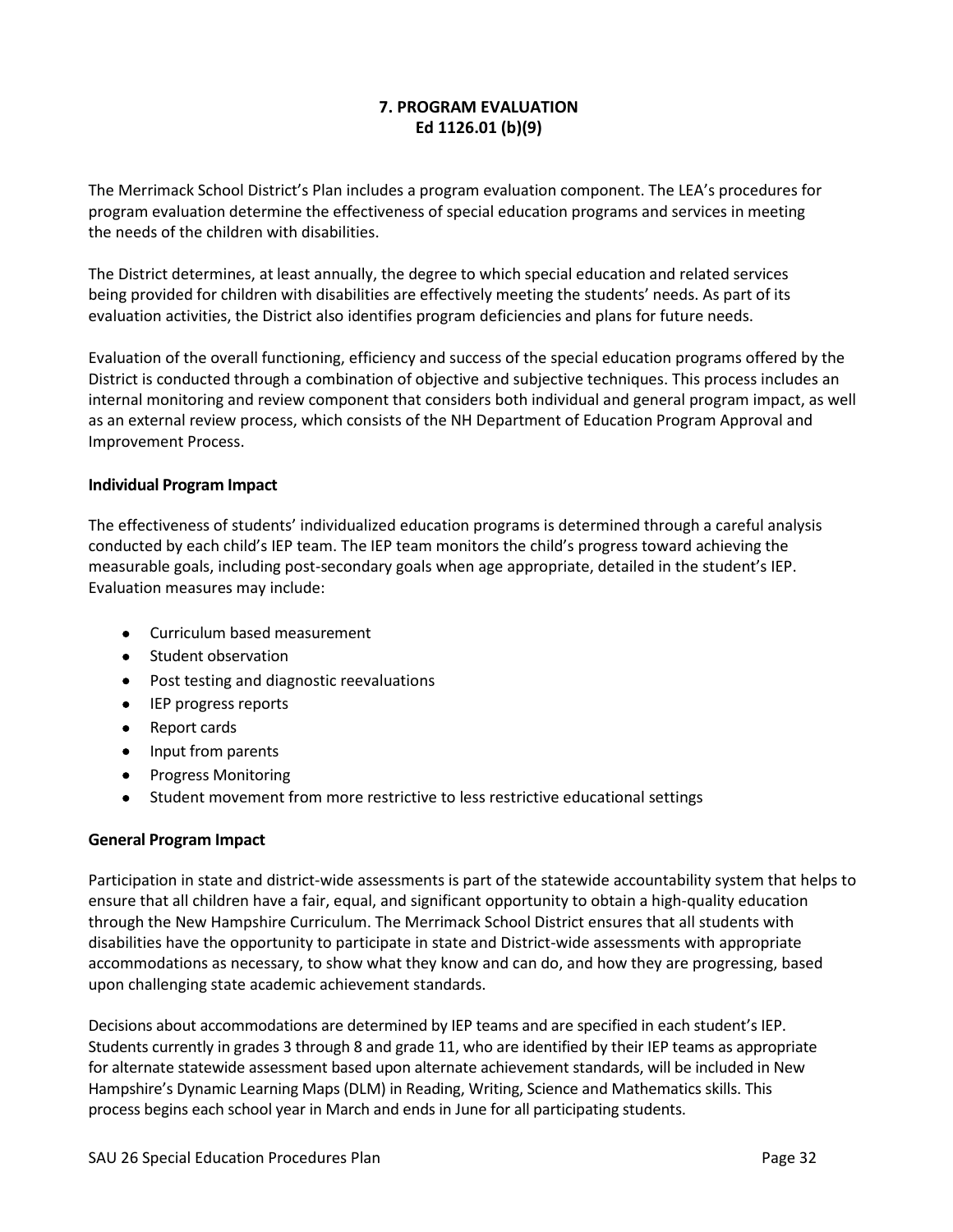In a similar manner, the IEP team determines alternate forms for District-wide assessments to be provided for all eligible students.

Results of group assessments are formally analyzed by District staff to determine trends and patterns that may reflect areas in need of improvement. Instructional decisions are made in accordance with the analysis of assessment results in order to more effectively meet the needs all students. Alternate assessments are examined in order to reflect on progress, programming needs and potential adjustments that may be needed for students with more significant disabilities.

The following strategies are included in those utilized to assess general program effectiveness in the special education department:

- Parent Surveys
- Parent Support Group Meetings
- Building Leadership Meetings
- General Staff Surveys
- Special Education Focus Group Meetings
- Professional Development Needs Survey
- New Hampshire Special Education Information System data
- Meetings with District Private Providers
- Other as determined by District

The above information will be used to identify program needs, training needs and any gaps in services that may exist. Systemic changes for the upcoming school year will be considered and planned for, based on the information gathered. Additionally, the information will be used to plan District professional development activities.

All professional and paraprofessional staff members within the District are evaluated using a predetermined system aimed at professional growth and development. Feedback is provided to all in the form of *(commendations and recommendations; summative evaluation; etc)*. In this way, the Merrimack School District ensures that all staff may continue to improve their knowledge and skills in order to effectively meet the needs of all students.

#### **NH Department of Education Special Education Monitoring**

The findings and recommendations from the external "Special Education Compliance and Improvement Monitoring," process conducted by the NH Department of Education, will be carefully considered and addressed by Merrimack School District's Administrative Team. Team Members/District officials have and will continue to analyze the final report and implement the necessary activities to ensure full compliance with state and federal laws and regulations. Upon notification from the NH Department of Education regarding areas of non-compliance, all corrective action shall be completed as soon as possible, but in no case later than one year.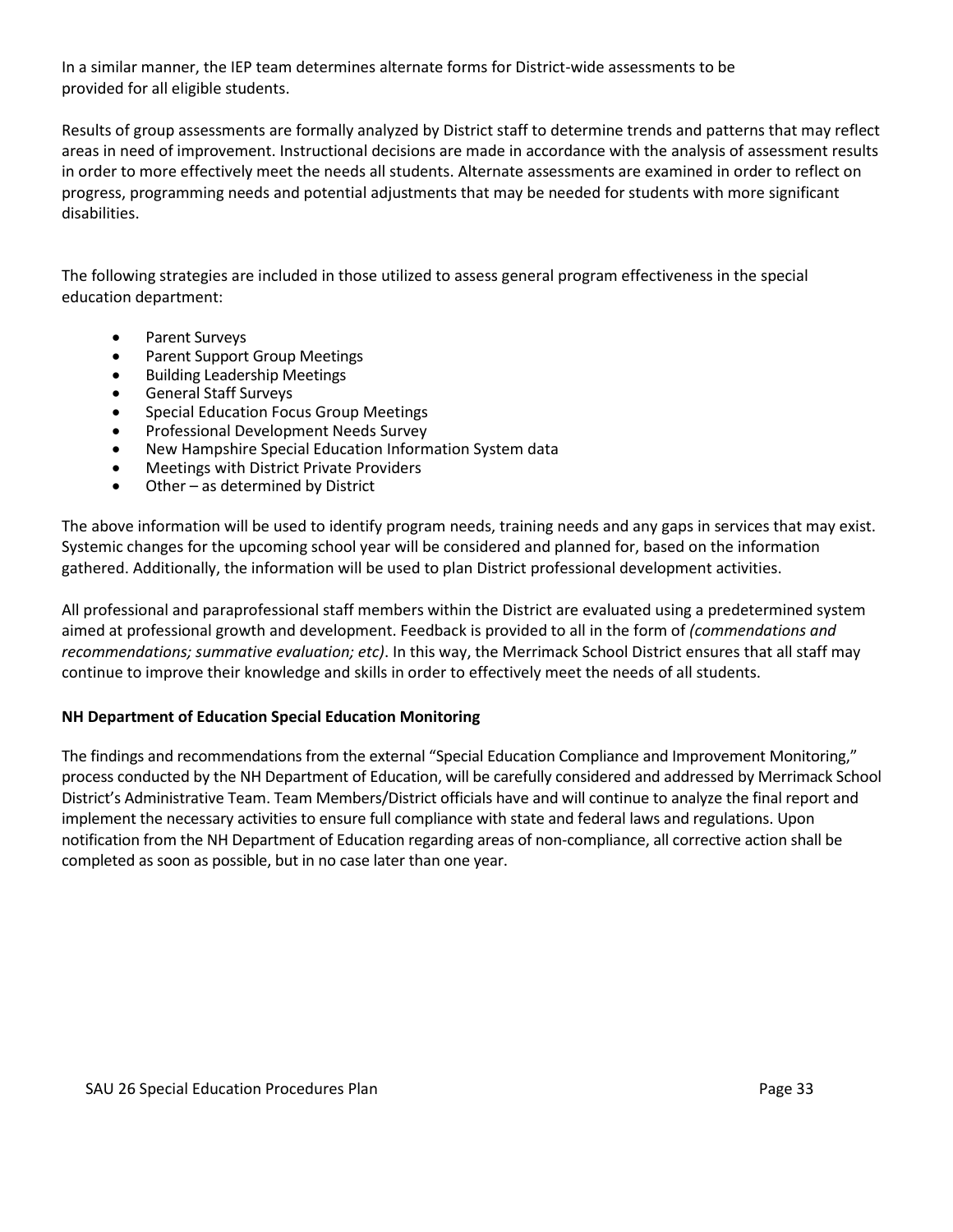#### **8. Children with Disabilities Enrolled by their Parents in Private Schools Ed 1126.01(b)(11)**

The Merrimack School District shall ensure that children with disabilities who are placed by their parents in private schools have equitable participation in special education programs pursuant to state and federal regulations. In accordance with 34CFR300.131(Childfind for Parentally Placed Private School Children with Disabilities), 34CFR300.111 (Childfind) and 34CGFR300.201(Consistent with state policies).

#### **Procedures for Obtaining Written Affirmation of Consent with Private Schools Within the LEA's Jurisdiction:**

The Merrimack School District ensures that children with disabilities who are placed by their parents in private schools have equitable and participation in special education programs pursuant to state and federal guidelines.

Records for students with disabilities who are enrolled by their parents in private schools that are located within the jurisdiction of the Merrimack School District are maintained at eh District office by the Director of Student Services and his or her designee. The records include the number of children evaluated, the number of children determined to be children with disabilities, and the number of children served.

In accordance with the New Hampshire Education Rules, children who are receiving home education shall not be considered to be children attending a private school.

#### **Child Find**

The District must locate, identify and evaluate all children with disabilities attending all private schools, including religious schools, within the geographic boundaries of the District. Private schools must be approved as "elementary" or "secondary" schools as listed in NHSEIS.

On an annual basis, the District consults with representatives of private schools and representatives of parentally placed students to decide:

- 1. How parentally placed private school children will participate equitably, and
- 2. How parents, teachers, and private school officials will be informed of the District's year-round child find activities.

All child find activities conducted for children enrolled in private schools by their parents are similar to those activities conducted for children who attend public schools within the District. The District maintains records and reports the number of private school students evaluated, the number of children determined to be children with disabilities, and the number of parentally placed private school children with disabilities who are served to the NH Department of Education on an annual basis.

A "Notice to Parents of Private School Children" is distributed to local newspapers for publication, as well as posted at each private school located within the boundaries of the District each year. This notice fulfills the District's obligation to invite representatives of parents of the children with disabilities who are enrolled in the school to the consultation meeting.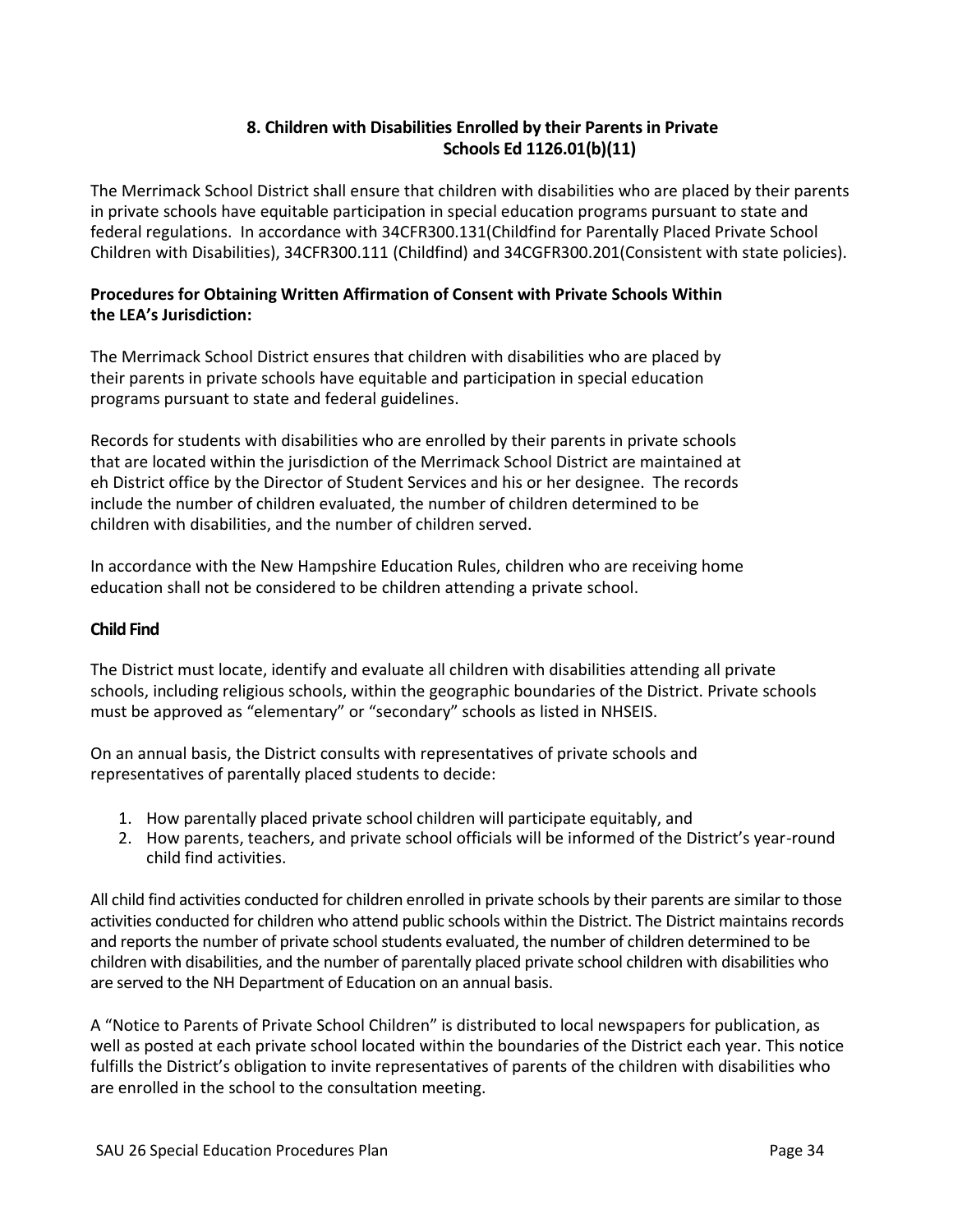#### **Consultation**

The District conducts timely and meaningful consultation with representatives of private schools and representatives of parents of parentally placed private school children with disabilities in order to design and develop special education and related services for eligible children who attend private schools within the District. The consultation process operates throughout the school year to ensure that parentally placed children have the opportunity to meaningfully participate in special education and related services.

Through the consultation process, the District decides:

- 1. Which children will be served,
- 2. What services will be provided,
- 3. How and where the services will be provided, and
- 4. How the services will be evaluated.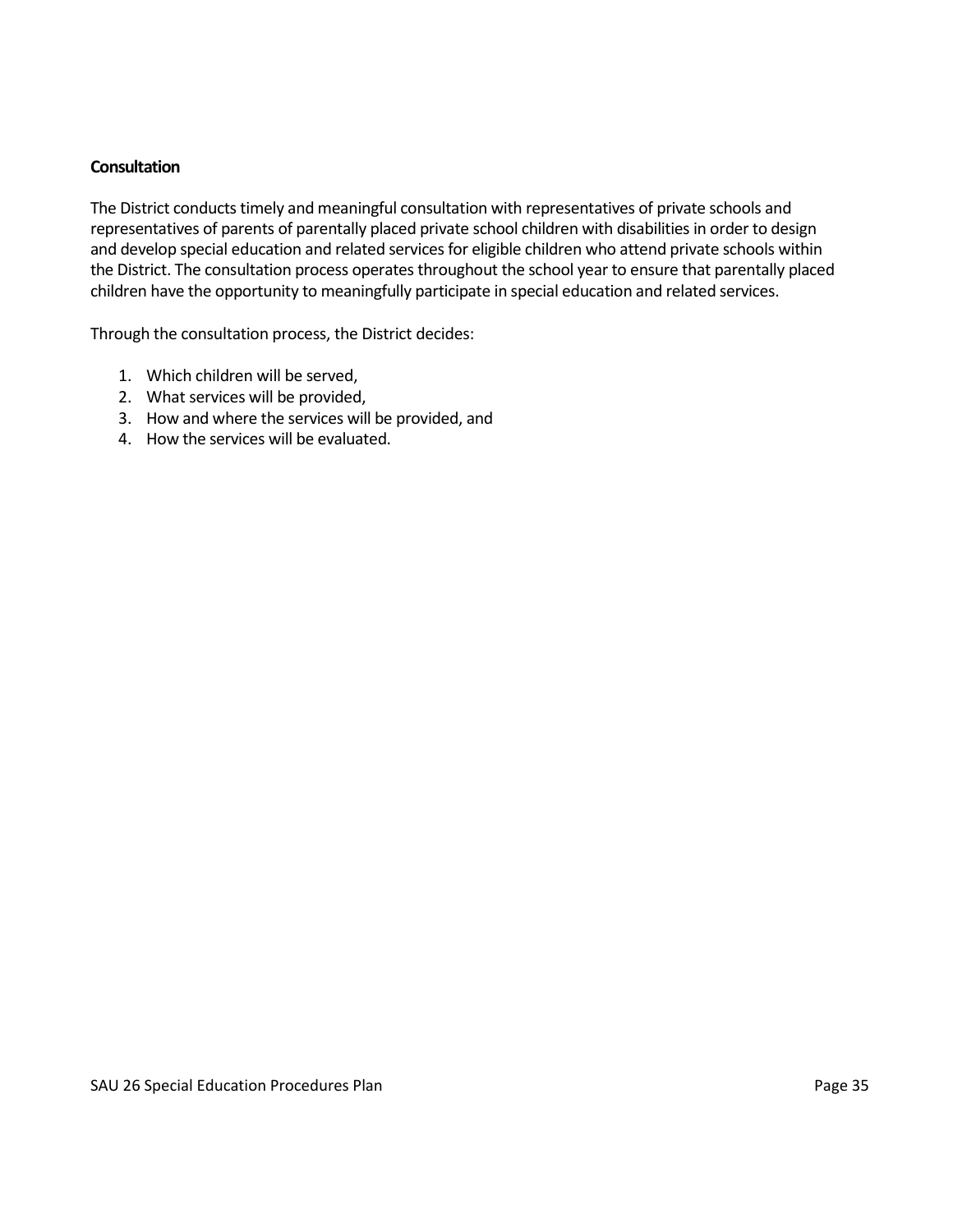The District documents these decisions on the Affirmation of Consultation form. The completed form is sent to each private school providing and rationale of the District's decisions.

#### **Provision of Services**

Services to parentally placed private school children are provided by personnel meeting the same standards as those required in the District. Eligible children have no individual right to services and they may receive different amounts of services than those provided to students in the public schools. An Individual Service Plan (ISP) will be developed for each child eligible to receive services.

Private elementary and secondary school teachers who are providing equitable services to parentally placed private school children with disabilities do not have to meet the appropriately credentialed special education teacher requirements.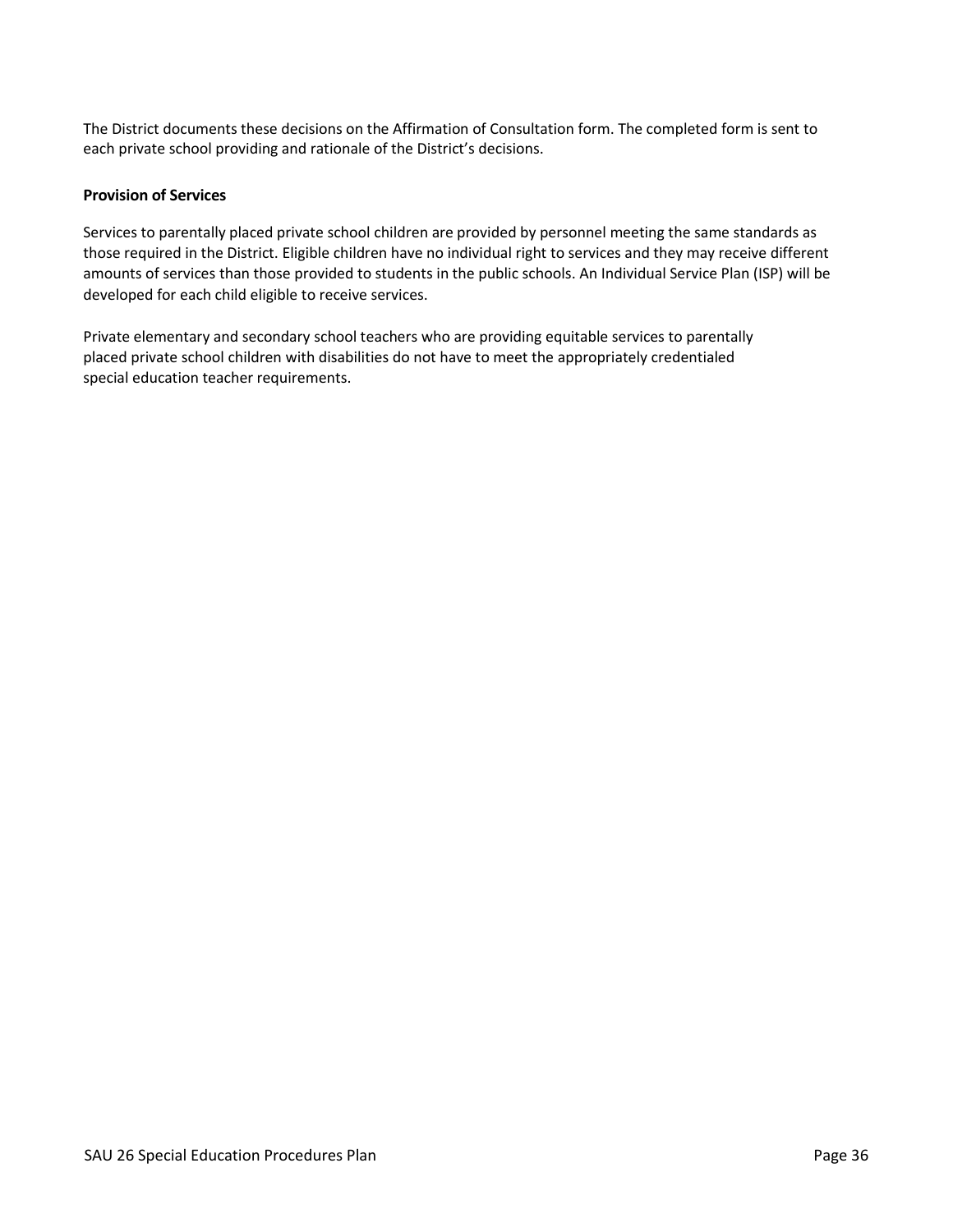## **9. Accessible Instructional Materials Ed 1126.01(b)(12)**

The Merrimack School District ensures that it has taken reasonable steps to provide children with disabilities who need instructional materials in accessible formats, those appropriate materials at the same time other children receive their instructional materials. Merrimack School District ensures that children with disabilities who need instructional materials in accessible formats will receive those materials, as set forth in their IEPS or dictated by their disabilities, at the same time other non-disabled children receive instructional materials.

Such materials may include, but are not limited to, Braille texts, books-on-tape, specialized software, etc.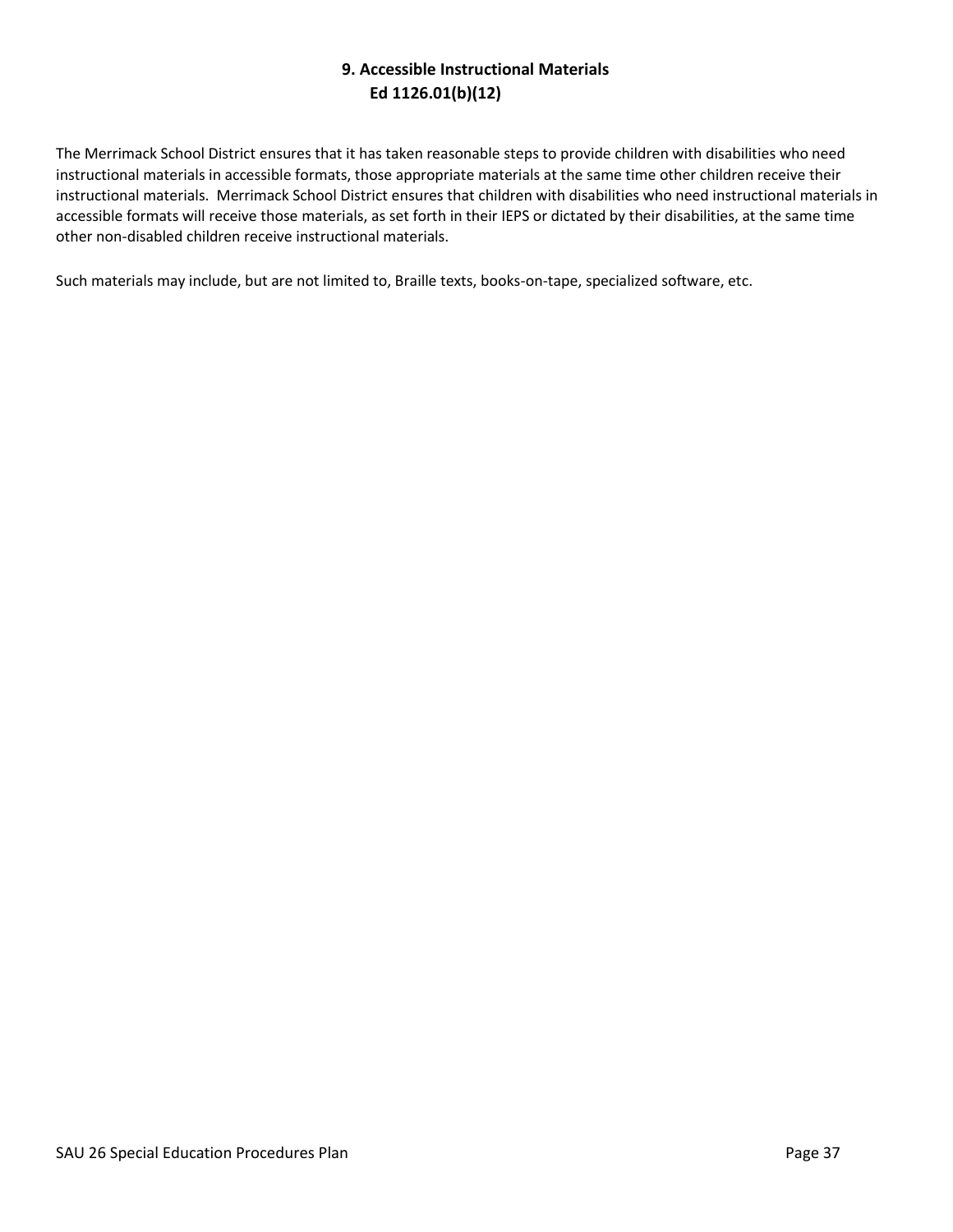#### **10.IDEA Part B Section 611 Assurances**

The Merrimack School District assures compliance with all requirements of the IDEA by following the required procedures and providing the sources of documentation for each Federal assurance.

| <b>Federal Assurance</b><br>Do not submit actual document.<br>Cite location only.                 | Document Name                                                                | Date<br>Adopted                        | Pages                  | Document<br>Location<br>(e.g. SAU Office)                                |
|---------------------------------------------------------------------------------------------------|------------------------------------------------------------------------------|----------------------------------------|------------------------|--------------------------------------------------------------------------|
| Free Appropriate Public                                                                           | Merrimack School District<br>Special Education Procedures Plan               | November<br>2017 and<br><b>Undated</b> | 4<br>$10-13$           | SAU Office<br>District Web Site<br><b>Student Services Office</b>        |
| Child Find                                                                                        | <b>Merrimack School District</b><br><b>Special Education Procedures Plan</b> | November<br>2017 and<br>Updated        | $5-6$                  | <b>SAU Office</b><br>District Web Site<br><b>Student Services Office</b> |
| Confidentiality                                                                                   | <b>Merrimack School District</b><br><b>Special Education Procedures Plan</b> | November<br>2017 and<br>Updated        | $7-9$                  | SAU Office<br>District Web Site<br><b>Student Services Office</b>        |
| <b>IEPs</b>                                                                                       | <b>Merrimack School District</b><br><b>Special Education Procedures Plan</b> | November<br>2017 and<br>Updated        | 16-28                  | SAU Office<br>District Web Site<br><b>Student Services Office</b>        |
| <b>Procedural Safeguards</b>                                                                      | <b>Merrimack School District</b><br>Special Education Procedures Plan        | November<br>2017 and<br>Updated        | 15                     | <b>SAU Office</b><br>District Web Site<br><b>Student Services Office</b> |
| Participation in LRE                                                                              | <b>Merrimack School District</b><br><b>Special Education Procedures Plan</b> | November<br>2017 and<br>Updated        | $10-13$                | SAU Office<br>District Web Site<br><b>Student Services Office</b>        |
| Participation in State & District<br>Wide Assessment                                              | Merrimack School District<br><b>Special Education Procedures Plan</b>        | November<br>2017 and<br>Updated        | $31 - 32$              | SAU Office<br>District Web Site<br><b>Student Services Office</b>        |
| Parent Participation with Special<br><b>Education Process</b>                                     | <b>Merrimack School District</b><br><b>Special Education Procedures Plan</b> | November<br>2017 and<br>Updated        | 16-30                  | SAU Office<br>District Web Site<br><b>Student Services Office</b>        |
| Full Educational Opportunity Goal                                                                 | <b>Merrimack School District</b><br><b>Special Education Procedures Plan</b> | November<br>2017 and<br>Updated        | $10 - 13$              | <b>SAU Office</b><br>District Web Site<br><b>Student Services Office</b> |
| Compliance with McKinney- Vento<br>Homeless Assistance Act (42<br>$U.S.C.1143)$ (300.149 (a) (3)) | <b>Merrimack School District</b><br><b>Policy Manual</b>                     | Jan 2, 2007                            | Policy<br><b>JFABD</b> | SAU Office<br>District Web Site<br><b>Student Services Office</b>        |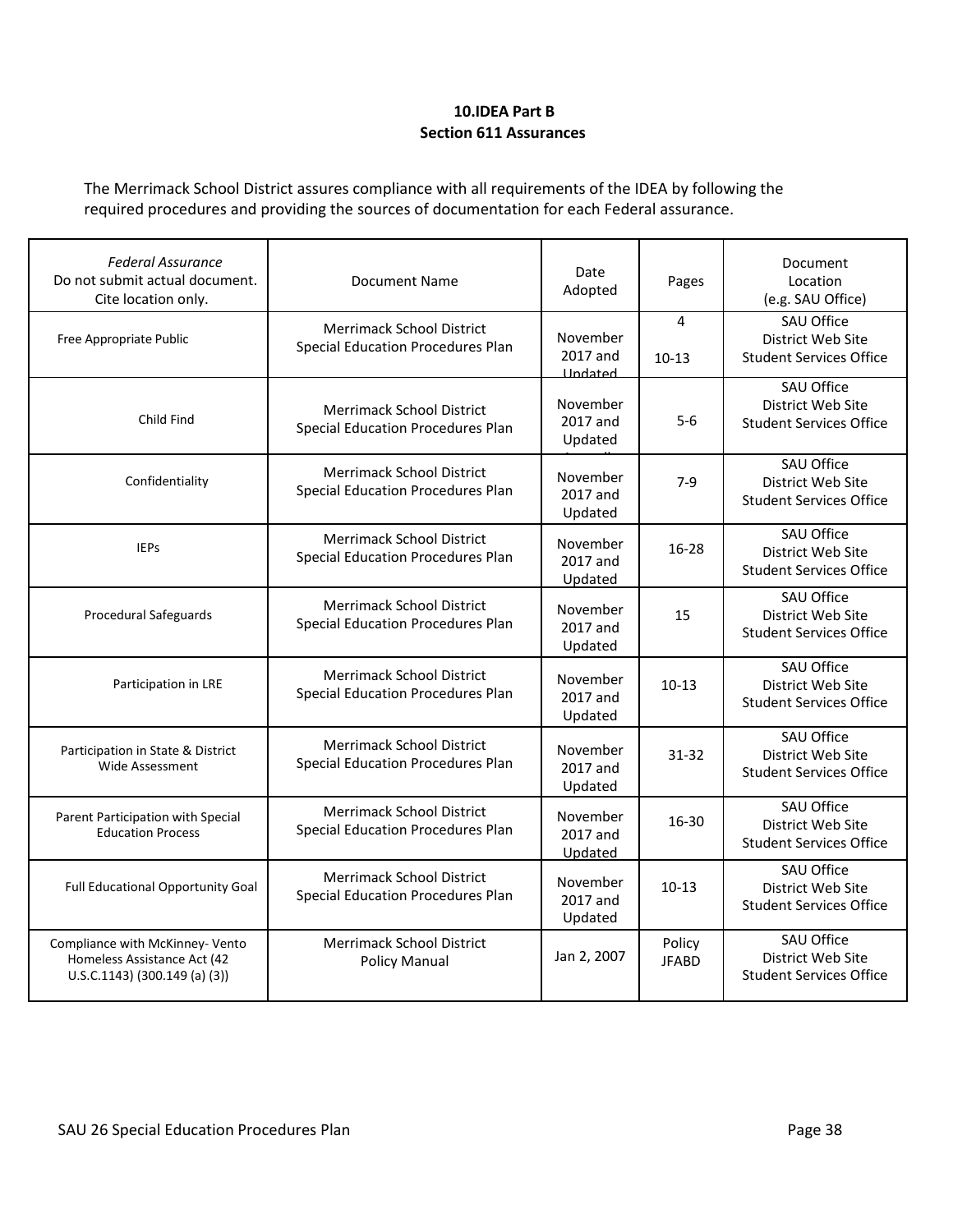## Appendix A

## **DISCIPLINE PROCEDURES Ed 1124 34CFR 300.530**

## **Suspensions of Ten Days or Less During the School Year**

Children with disabilities shall be entitled to the same protections and procedures that are available to children without disabilities. School personnel may remove a student with a disability, who violates the code of conduct, from his or her current educational placement under certain circumstances. A student may be removed to an interim alternative educational setting, another setting, or suspension, for not more than 10 school days at a time for a violation of school rules in accordance with the discipline policy of the District that is used for all students, unless it is determined that the removal constitutes a change of placement.

When a child is removed from his or her current placement for 10 or fewer days in the school year, the District shall not be required to provide any special or regular education services during the suspension, as long as those removals do not constitute a change of placement under 34 CFR 300.526.

When these removals (10 days or less at one time) accumulate to more than 10 days in a school year, school personnel, in consultation with at least one of the child's teachers, shall determine the extent of services needed to enable the child to progress in the general curriculum and toward the IEP goals, and the location in which the services will be provided.

School personnel may consider unique circumstances on a case-by-case basis whether a change in placement is appropriate for a student with a disability who violates the code of conduct. Change of placement includes removal for more than 10 consecutive days or a series of removals in excess of 10 days that constitute a pattern. When disciplinary action results in a change of placement, notice shall be provided to parents the day the decision is made.

#### **Suspensions of More Than Ten Days**

When any change in placement is contemplated for more than 10 school days because of a violation of a code of student conduct, the District, the parent, and relevant members of the IEP Team shall convene no later than 10 school days after the school decides to suspend the child and review:

- all relevant information in the student's file;
- the child's IEP;
- any teacher observations; and
- any relevant information provided by the child's parents

To determine:

- if the conduct in question was caused by the child's disability or had a direct and substantial relationship to the child's disability; or
- if the conduct in question was a direct result of the District's failure to implement the IEP.

If either of the above determinations is affirmative, the conduct shall be determined to be a manifestation of the child's disability. If determined that the child's conduct is a direct result of the District's failure to implement the IEP, the District shall take immediate steps to remedy those deficiencies.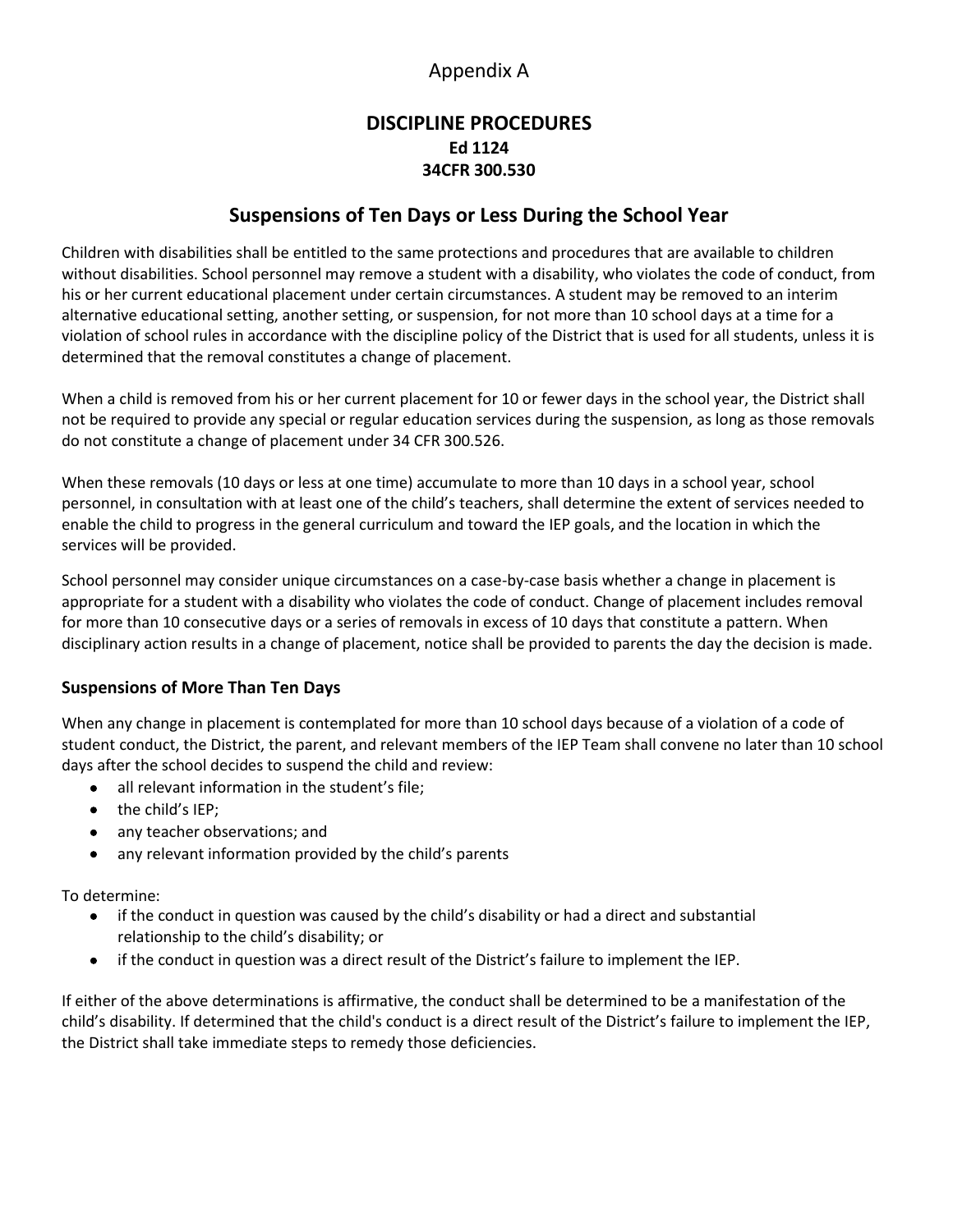If the behavior is not a manifestation of the student's disability, relevant disciplinary procedures that apply to students without disabilities may be applied in the same manner as they would be applied to other students, except that appropriate educational services must continue.

#### **Manifestation Determination Decision**

If the District, the parent, and relevant members of the IEP Team determine that the child's conduct was a manifestation of his/her educational disability, the IEP Team shall:

- 1. Conduct a functional behavioral assessment and implement a behavioral intervention plan for the child, or
- 2. If a behavioral intervention plan has been developed, the team shall review the existing plan and modify it as necessary to address the behavior; and

Except under "special circumstances" return the child to the placement from which he/she was removed, unless the parent and the District agree to a change of placement as part of the modification of the behavioral intervention plan.

#### **"Special Circumstances" allowing for removal to an Interim Alternative Educational Setting**

The child may be removed from his/her current placement by school personnel and placed by the IEP Team in an Interim Alternative Educational Setting (IAES) for up to forty-five (45) school days without regard to the manifestation determination in cases where the child:

1. Carried or possessed a weapon to or at school, on school premises, or to or at a school function under jurisdiction of a state educational agency (SEA) or District;

2. Knowingly possessed or used illegal drugs, or sold or solicited the sale of a controlled substance, while at school, on school premises, or at a school function under the jurisdiction of an SEA or District; or

3. Inflicted serious bodily injury\* upon another person while at school, on school premises, or at a school function under the jurisdiction of an SEA or District.

\*Serious Bodily Injury: defined in 18 U.S.C.:1365(h)(3) means a bodily injury that involves a substantial risk of death; extreme physical pain; protracted and obvious disfigurement; or protracted loss or impairment of the function of a bodily member, organ or faculty.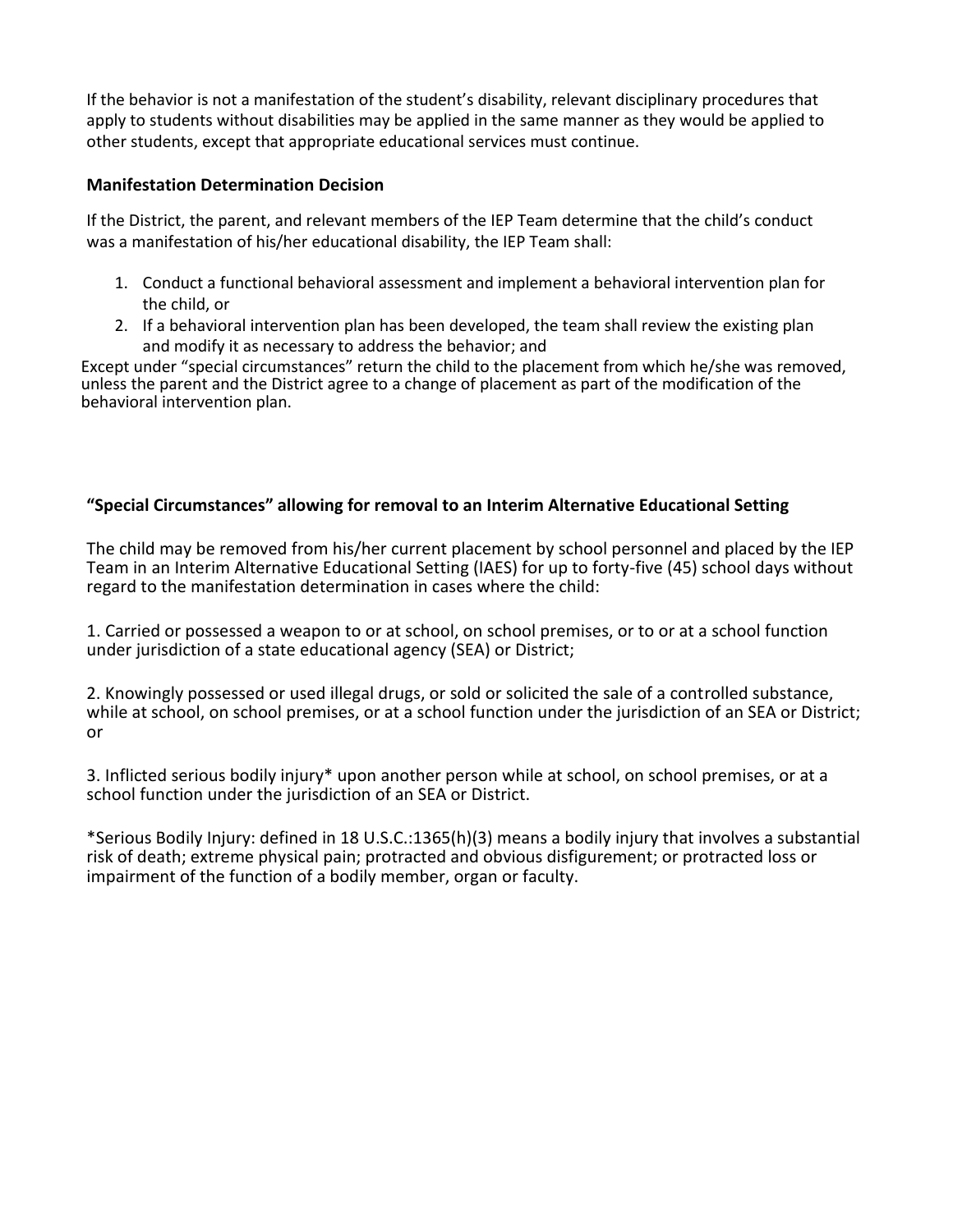No later than the date of the disciplinary decision, the District shall notify the parents of the decision and of the procedural safeguards. If parents disagree with the decision and request an appeal, the child shall remain in the alternative setting pending the appeal.

If there is a disagreement with the parents, the District may seek an order from a Hearing Officer appointed by the NH Department of Education for placement in an interim alternative educational setting when it believes that maintaining the current placement of the child is substantially likely to result in injury to the child or to others.

A child who has not been determined to have a disability, and is subject to disciplinary action, may assert the protections in this part if the District had knowledge that the child was a child with a disability before the behavior that precipitated the disciplinary action occurred. The District will consider cases on an individual basis and in accordance with CFR 300.534 – "Protections for Children Not Yet Eligible for Special Education and Related Services".

Nothing in this part will prohibit employees of the District from reporting a crime committed by a child with a disability to appropriate authorities. Neither will it prevent state law enforcement and judicial authorities from exercising their responsibilities with regard to the application of Federal and State law to crimes committed by a child with a disability. If the District reports a crime committed by a child with a disability, then the District shall also ensure that copies of the special education and discipline records will be transmitted for consideration by the appropriate authorities, but only to the extent permitted by the Family Educational Rights and Privacy Act (FERPA).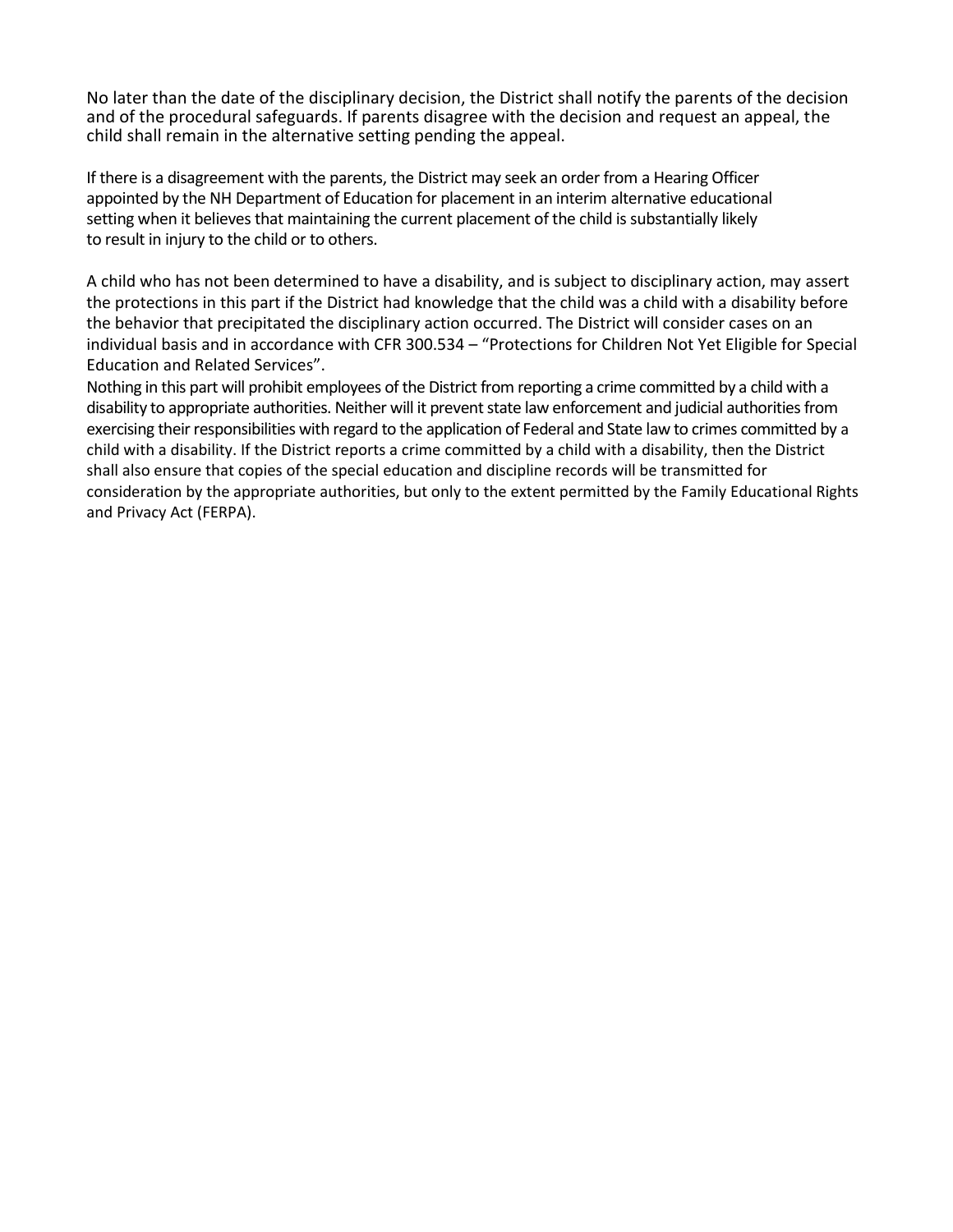## **Attendance and Discipline**

It is expected that all students in the Merrimack School District will comply with the attendance and behavior expectations and rules of the schools. The District shall not discriminate against anyone on the basis of disability when administering attendance and discipline systems. To this end, a minority of students may require accommodations or modifications to the discipline or attendance policies because of their educational disabilities. If a student with a disability is in jeopardy of not meeting the attendance requirements or school rules, the Individualized Education Program (IEP) Team will convene and review and/or revise the student's Individualized Education Program (IEP) as appropriate.

The District has instituted procedures for manifestation determination meetings. Additionally, a functional behavior assessment shall be conducted and/or reviewed as required.

Appendix B

## **DISPUTE RESOLUTION Complaint Procedures Ed 1121**

Individuals or organizations may file a complaint to report alleged violations of state and federal special education requirements that may have been committed by the Merrimack School District regarding the education of children with disabilities. Individuals who live out of state may also file a complaint

The NH Department of Education has a form available to file a complaint, which may be found on the Department's website [\(www.education.nh.gov\)](http://www.education.nh.gov/). Use of this form is not required, but all complaints must:

- 1. Be in writing and signed, including contact information for the signer;
- 2. Include a statement that the school district has violated a state or federal requirement regarding the education of a child with a disability under Part B of the Act or 34 CFR 300; and
- 3. Contain the facts on which the statement is based; and
- 4. Allege a violation that occurred not more than one year prior to the date the complaint was received; and
- 5. The complaint must indicate how the complaining party would like to see this complaint resolved.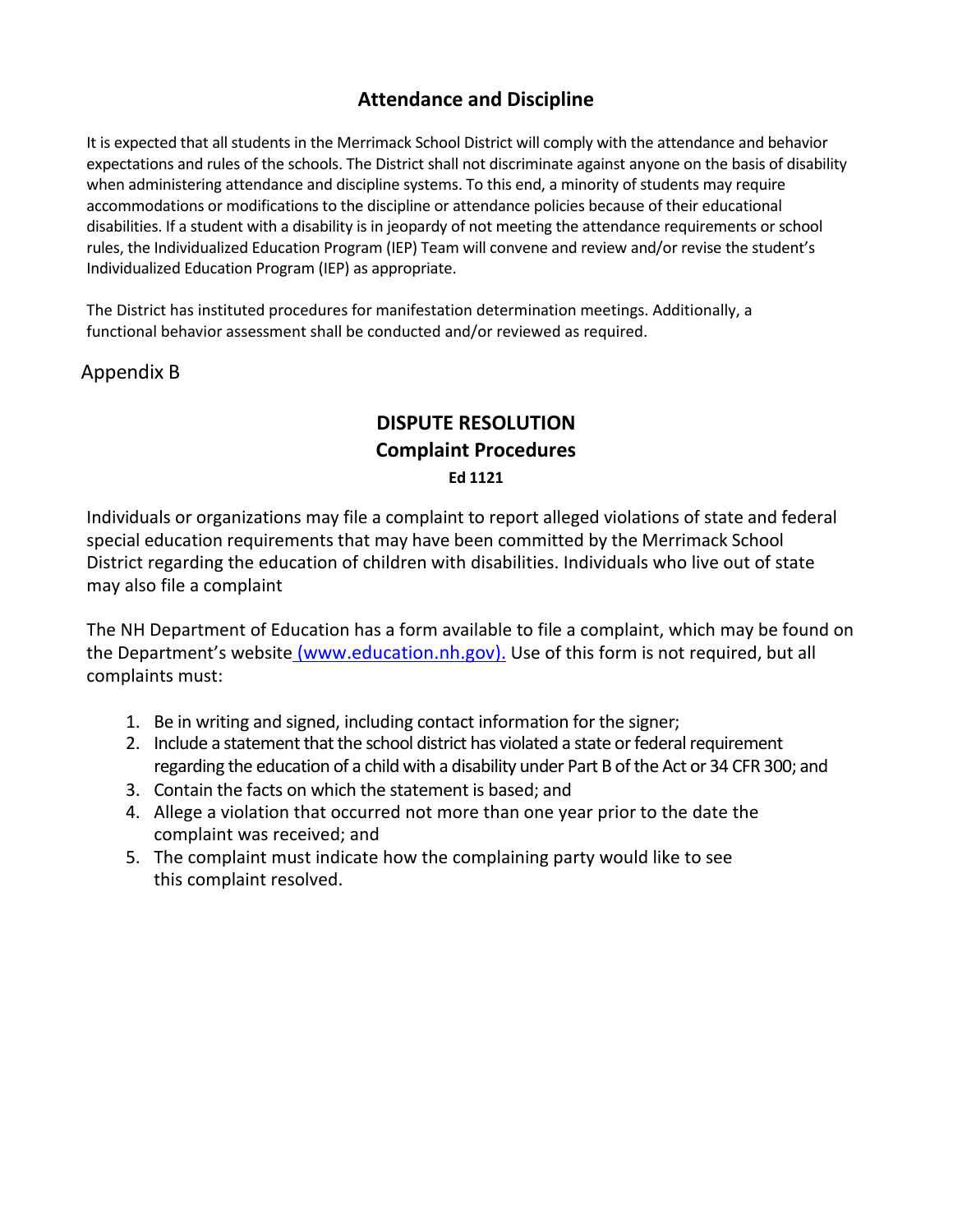6. A copy of the complaint must be sent to the District.

Complaints shall be directed to:

**Commissioner of Education Attn: Special Education Complaints Office 101 Pleasant Street Concord, NH 03301**

All complaints received by the Bureau of Special Education will be reviewed by the Complaints Office. If the issues are determined appropriate for the complaint procedures, an investigation of the alleged violation(s) will take place, in accordance with Ed 1121.02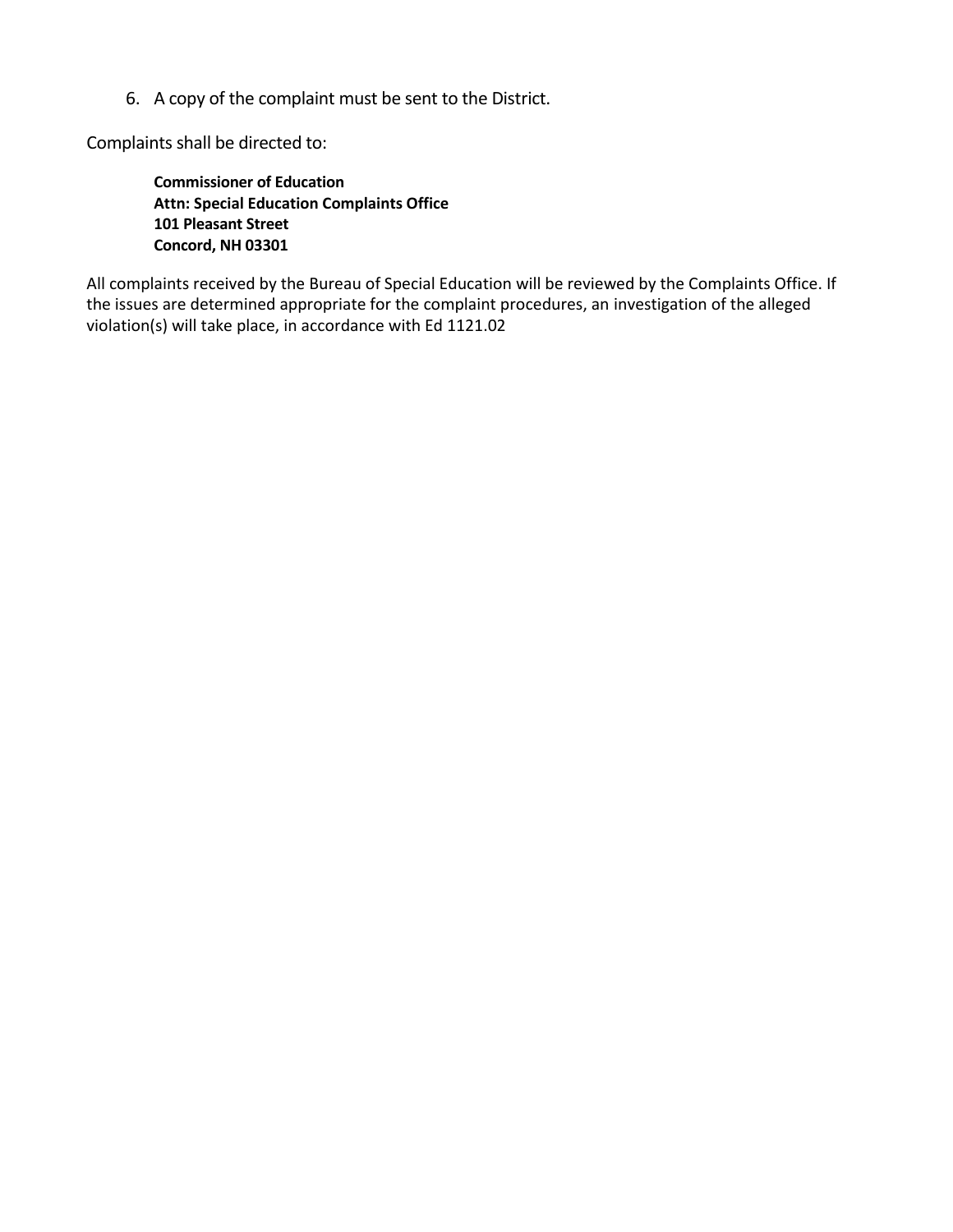## **Dispute Resolution Procedures Ed 1122**

The Merrimack School District shall promote collaboration between teachers and parents. Communication between parents and teachers forms the basis for positive working relationships and may often prevent the need to use a more formal dispute process. When differences arise, parties will be encouraged to work to resolve them through informal problem-solving meetings whenever possible. Several options are available for the informal resolution of differences regarding the provision of special education and special education related services. These methods of alternative dispute resolution include the following:

#### **Mediation**

Mediation is a voluntary, confidential and informal dispute resolution process that is guided by a trained professional (mediator). The mediator helps the parents and the District engage in discussions of issues related to the child's free appropriate public education in order to reach a mutually acceptable solution to their dispute. Either party may request mediation by writing to the NH Commissioner of Education. The mediation conference is conducted within 30 calendar days after receipt of the written request. The mediator is appointed by the NH Department of Education and the process is provided at no expense to the parent.

If mediation results in an agreement between parents and the District, a mediation agreement containing the details of the resolution is written and signed by both parties. If no agreement is reached, either party may decide to request an impartial due process hearing to resolve the matter.

If both parties agree to participate in mediation, the District shall file a request with the NH Department of Education.

#### **Neutral Conference**

A neutral conference is a voluntary, confidential process presided over by a trained professional (neutral) who listens to both sides of a dispute and makes a recommendation, which both sides may either adopt or refuse. The neutral's recommendation should guide both parties in determining whether to proceed with a due process hearing. The neutral's recommendation is non-binding unless both parties agree to it.

If both parties agree to initiate a neutral conference, the District will file a request with the NH Department of Education.

#### **Impartial Due Process Hearing**

This is the most formal process with which to resolve a dispute between the school District and the parent. If the parent and the District cannot agree on a special education issue relating the identification, evaluation, or educational placement of a child with a disability, or the provision of a free and appropriate public education, either one has the option of requesting an impartial due process hearing. The one exception to this is with regard to disagreements relating to the initial provision of services. The hearing is conducted by a hearing officer appointed by the State Department of Education. A due process hearing can be requested by either the school District or the parent on any matters relating to special education.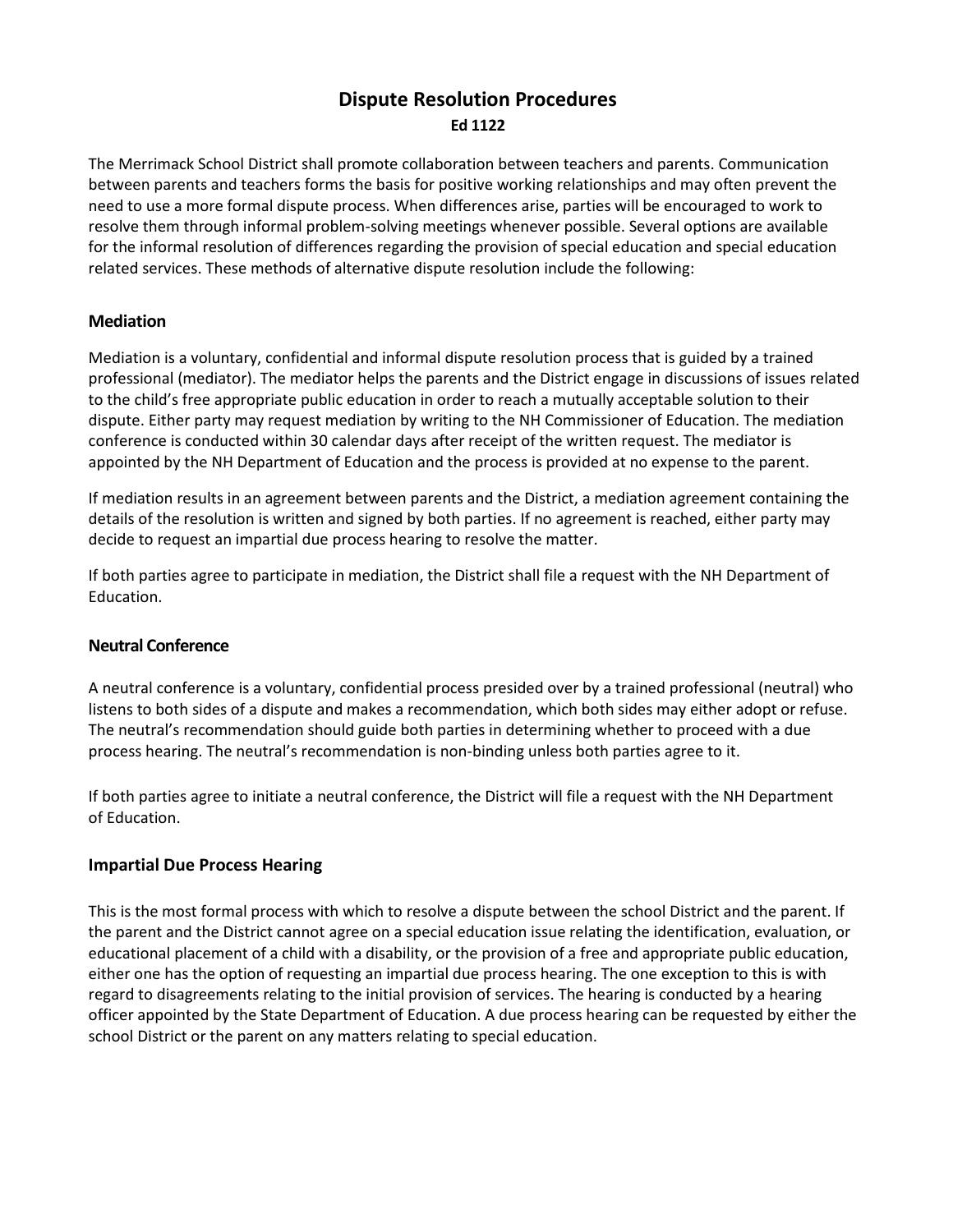If either party requests a due process hearing, the District shall inform the parents of free or low cost legal services. The District will offer mediation and if the parents request due process, the District will schedule a resolution session.

Requests for a due process hearing must be made in accordance with state statutes of limitations. The following is a brief list of the important time limits:

- A parent must request a due process hearing within 2 years of the date on which the alleged violation was discovered or reasonably should have been discovered.
- A parent must request a due process hearing within 90 days of a unilateral placement in order to recover the costs of the unilateral placement.
- Any appeal of a Hearing Officer's final decision must be filed in either state superior court or federal court within 120 days from the receipt of the final Hearing Officer decision.
- A parent must file any action to recover their attorneys' fees and reasonable court costs in state superior court or federal court within 120 days from the receipt of the final Hearing Officer decision.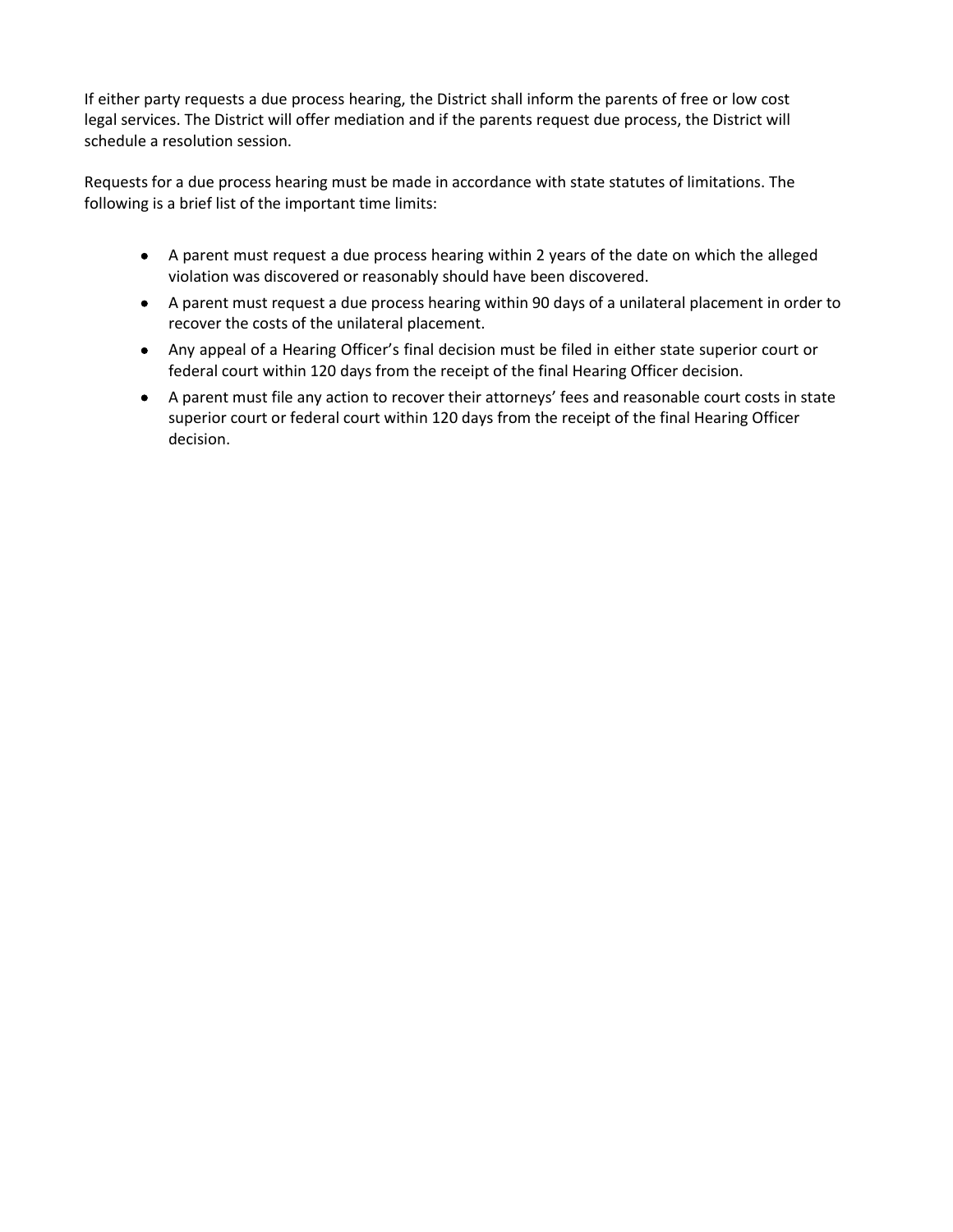## Appendix C

#### Merrimack School District

#### Brief Overview of the Special Education Process Information for Parents

#### **Referral**

The IEP Team is required to meet within 15 days of the date on which the referral was received to determine what will be done in response to this referral and to determine the best course of action regarding your child's educational program.

#### **Evaluation**

If the IEP Team determines that your child does not need to be evaluated, they will provide you with some ideas/suggestions/modifications pertaining to the reason for referral that may be helpful for your child in the classroom. If the team determines that your child will be evaluated, a meeting will be convened within 60 days of receipt of your written consent to discuss the results of the evaluation and to determine the educational needs of the student, including possible eligibility for special education services.

#### **IEP**

If the IEP Team determines that your child is a child with disability, a meeting to develop an Individualized Education Program will be conducted within 30 days. You will be notified of the date and time of the IEP meeting at least ten days in advance.

#### **Placement**

Once an IEP has been developed and approved, the IEP Team will meet to determine an appropriate placement within the least restrictive environment for your child. You will be notified of the placement meeting at least ten days in advance.

You may contact the Merrimack School District, Department of Student Services, 2 Brentwood Drive, Merrimack NH 03054, 603-424-6211 with questions.

Parents of a child with a disability have certain protections under the procedural safeguards of Part B of the IDEA (Section 615 (d)(1)(a). A copy of these safeguards may be obtained by contacting:

Office of Director of Student Services Merrimack School District Telephone (603) – 424-6211

#### **Additional agencies that can provide assistance in understanding the provisions of Part B of the IDEA:**

New Hampshire Department of Education 101 Pleasant Street, Concord, NH 03301 Telephone (603) 261-3741

The Parent Information Center (PIC) P.O. Box 2405, Concord, NH 03302 Telephone (603) 224-7005

Disabilities Rights Center in Concord P.O. Box 2660, Concord, NH 03302 Telephone (603) 228-0432 or (800) 834-1721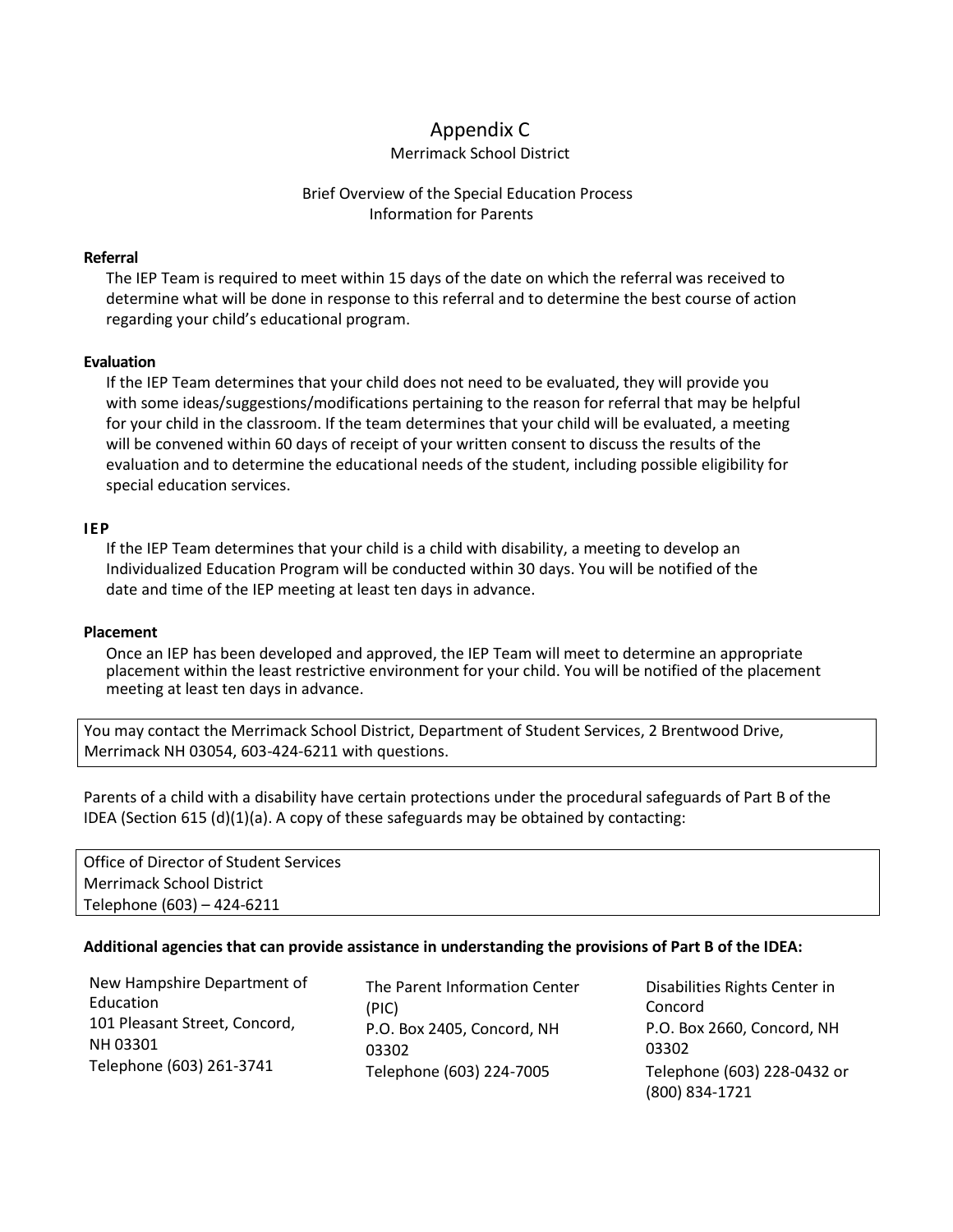## **Individualized Education Program**

The Merrimack School District establishes an individualized education program (IEP) team for each child referred to the local educational agency. All meetings involving the identification, evaluation, educational placement, and provision of a free appropriate public education involve the IEP Team.

#### **PARTICIPANTS**

The IEP Team for each child consists of all of the following:

- the parents of the child;
- not less than one regular education teacher of the child if the child is, or may be, participating in a regular educational environment;
- Not less than one special education teacher, or when appropriate, note less than one special education provider of the child
- a representative of the local educational agency:
	- **o** who is qualified to provide or supervise the provision of special education,
	- **o** who is knowledgeable about the general curriculum,
	- **o** who is knowledgeable about the availability of and authorized to commit the resources of the local educational agency and
	- **o** who may be another local educational agency member of the IEP team if the criteria above are met;
- an individual who can interpret the instructional implications of evaluation results, who may otherwise be a team participant;
- when determining the child's educational placement, individuals who are knowledgeable about the child and the placement options;
- at the discretion of the parent or local educational agency, other individuals who have knowledge or special expertise about the child, including related services personnel as appropriate (the determination of the individual's knowledge or special expertise is made by the party [parents or public local educational agency] who invited the individual to be a member of the individualized education program);
- whenever appropriate, the child;
- when transition is being discussed, other agencies who may be responsible for the provision or payment of transition services; and
- when the purpose of the meeting will be consideration of transition services, the student.

If an invited agency does not send a representative to the meeting, the local educational agency takes other steps to obtain the agency's participation in planning transition services. If the student does not attend the individualized education program meeting, the local educational agency takes other steps to ensure consideration of the student's preferences and interests.

#### PARENT PARTICIPATION IN INDIVIDUALIZED EDUCATION PROGRAM TEAM MEETINGS

The Merrimack School District takes steps to ensure that one or both of the parents of a child with a disability are present at each individualized education program meeting or are afforded the opportunity to participate, including:

- notifying parents of the meeting early enough to ensure that they will have an opportunity to attend and
- scheduling the meeting at a mutually agreed on time and place. The notice required in these procedures: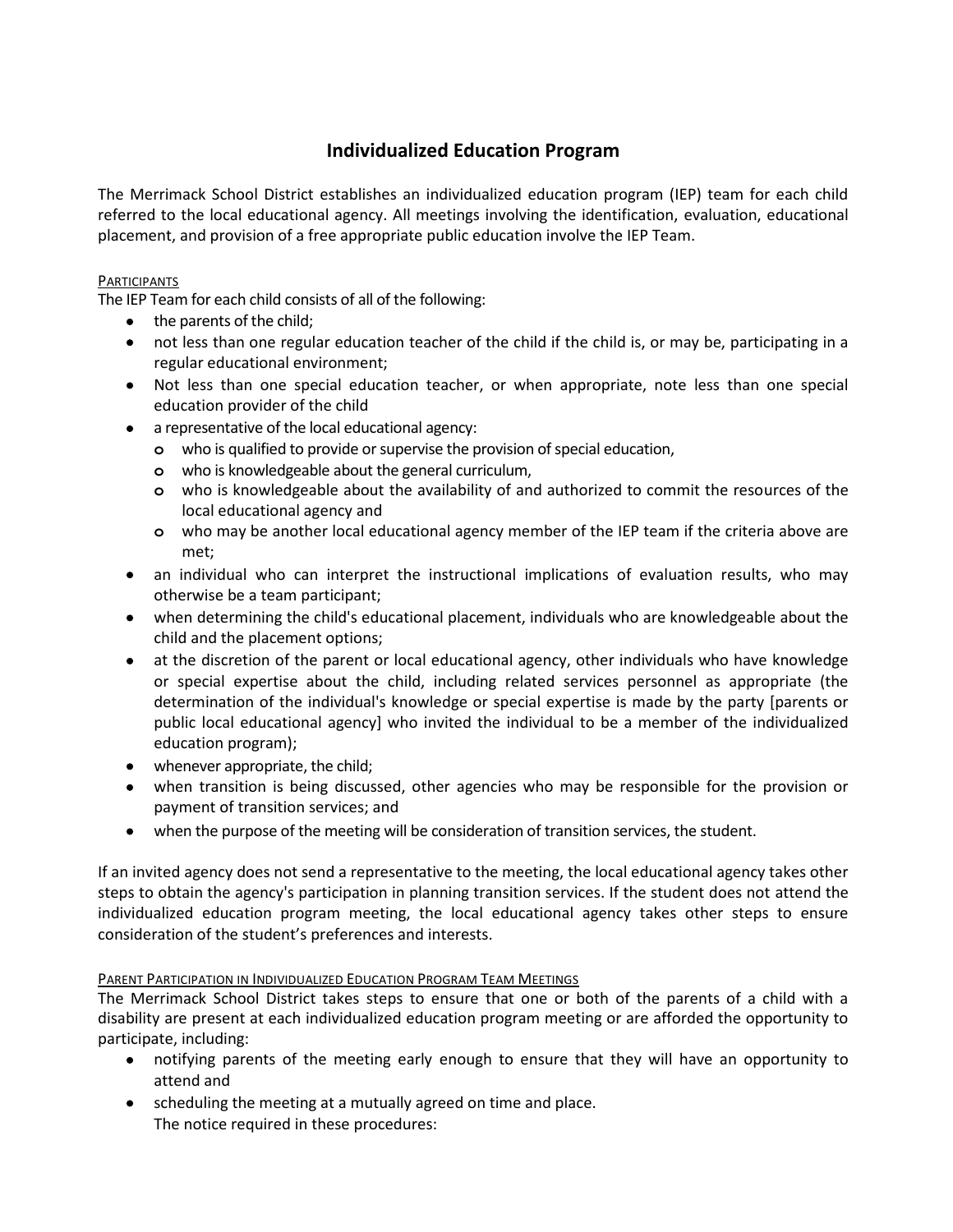- indicates the purpose, time, and location of the meeting and who will be in attendance and
- inform the parents of the provisions in these policies relating to the participation of other individuals on the individualized education program team who have knowledge or special expertise about the child.

For a student with a disability beginning at age 14, or younger, if appropriate, the notice also:

- indicates that a purpose of the meeting will be the development of the required statement of the transition services needs of the student and
- indicates that the local educational agency will invite the student.

For a student with a disability beginning at age 16, or younger, if appropriate, the notice:

- indicates a purpose of the meeting is the consideration of needed transition services for the student;
- indicates the local educational agency will invite the student; and
- identifies any other agency that will be invited to send a representative as long you have been notified and have given your permission for that representative to attend.

If neither parent can attend, the local educational agency uses other methods to ensure parent participation, including individual or conference telephone calls.

The local educational agency conducts meetings without a parent in attendance if the public agency is unable to convince the parents that they should attend. In this case the local educational agency has a record of its attempts to arrange a mutually agreed on time and place, such as:

- detailed records of telephone calls made or attempted and the results of those calls;
- copies of correspondence sent to the parents and any responses received; and
- detailed records of visits made to the parent's home or place of employment and the results of those visits.

The local educational agency takes whatever action is necessary to ensure that the parent understands the proceedings at the individualized education program meeting, including arranging for an interpreter for parents with deafness or whose native language is other than English. The local educational agency gives the parent a copy of the child's individualized education program at no cost to the parent.

## Ed 1103.01 IEP Team

Certain individuals must be involved in writing a student's Individualized Education Program (IEP). An IEP team member may fill more than one of the team positions if properly qualified.

The basic team is comprised of the following individuals:

- One or both of the student's parents, guardian, and/or surrogate parent
- A representative of the School District other than the student's teacher who is qualified to provide or supervise the provision of special education services
- Not less than on regular education teacher of the child (if the child is, or may be, participating in the regular education environment)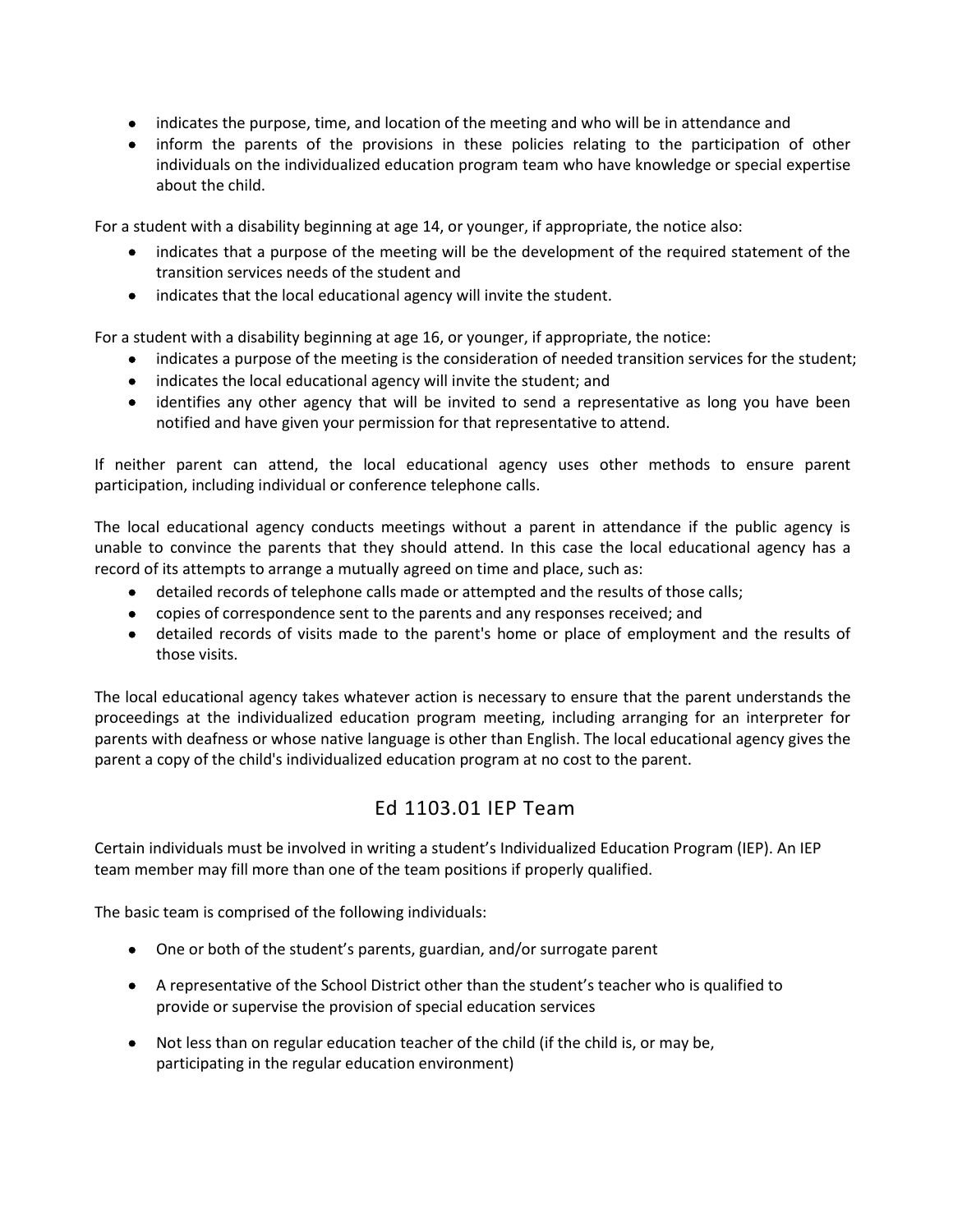- Not less than one special education teacher or, when appropriate, not less than one special education provider of the child
- The student (if on the age of majority) and where otherwise appropriate
- Vocational education representatives, if appropriate
- A member of the multidisciplinary team if the student is newly identified or for initial placement decision
- Other individuals at the discretion of the parent or School District
- A representative of any other agency that is likely to be responsible for providing or paying for transition services WITH PERMISSION of the parent/guardian/adult student.

The regular education teacher must be involved in developing appropriate positive behavioral interventions and strategies, as well as assisting the team in determining the supports necessary for school personnel to implement the IEP. While only one regular education teacher is required to attend the IEP team meeting, it is important for the case manager to consult with or gather additional information from the child's other teachers.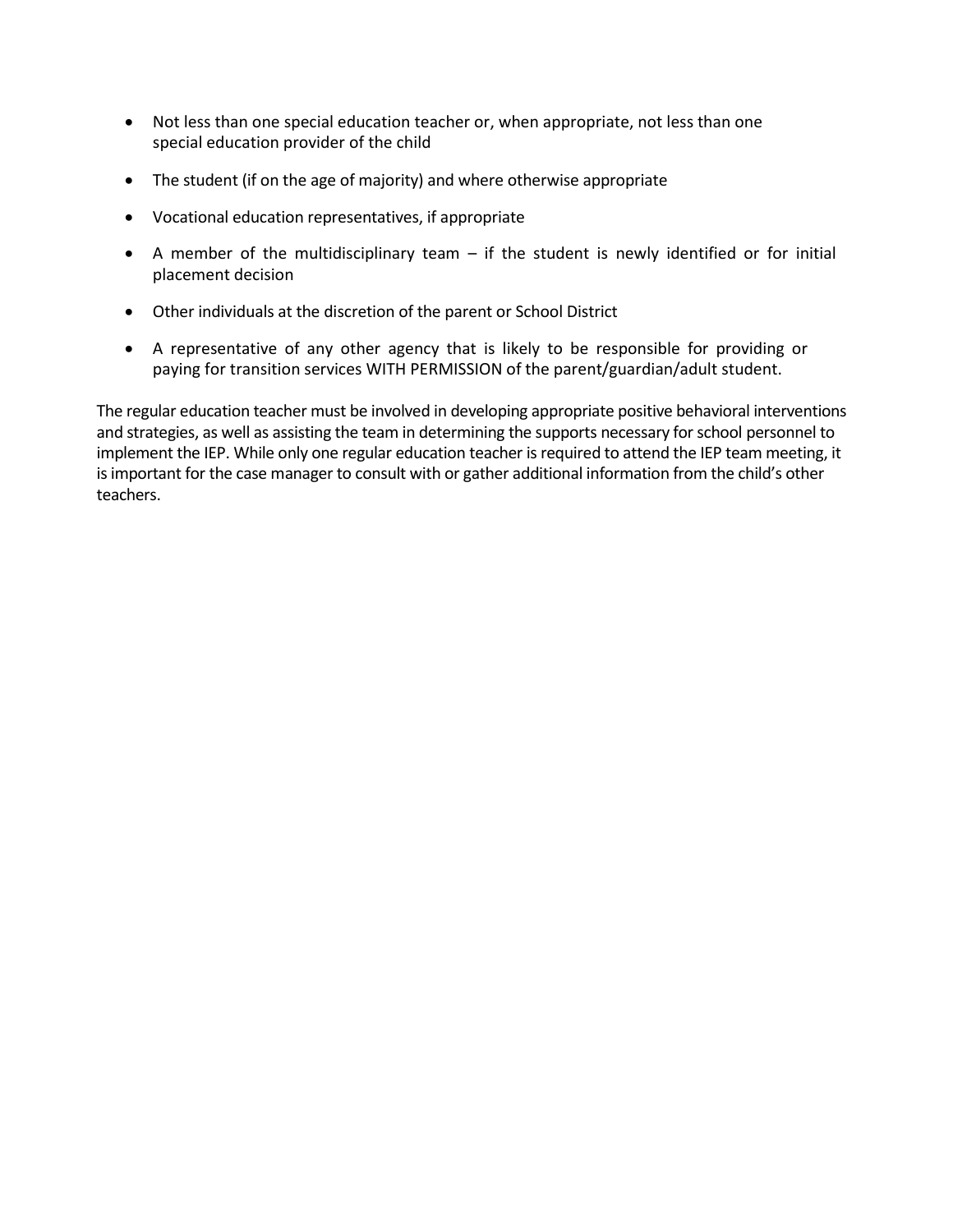#### MERRIMACK SCHOOL DISTRICT GUIDELINES FOR **SPECIAL EDUCATION EVALUATIONS**

The State and Federal special education laws require that the Merrimack School District evaluate children with disabilities who are in need of special education and related services. The District evaluates children upon referral for special education and reevaluates children with educational disabilities at least once every three years or when conditions warrant a reevaluation.

The Merrimack School District is committed to ensuring that each child's IEP team bases its decision on high quality, reliable and educationally sound special education evaluations. As a result, the Merrimack School District has established the following list of criteria for all special education evaluations the District conducts, obtains or funds.

*Unique circumstances may justify deviation from these criteria.* If a parent or District staff member is aware of such unique circumstances, they should inform the student's special education teacher, building LEA or district special education administrator immediately.

- 1. The evaluation must comply with the relevant provisions of the State and Federal Special Education Laws, including 34 C.F.R. 300.530-300.536 and NH Code of Administrative Rules Ed 1107.
- 2. The evaluator must hold a valid license or certification from the State of New Hampshire in the field related to the known or suspected disability. The evaluator must have extensive training and experience in evaluation in the area(s) of concern and be able to interpret the instructional implications of evaluation results. In instances where no "applicable license or certification" exists, the district must be satisfied that the evaluator has extensive training and experience related to the known or suspected disability.
- 3. All tests administered will be the current version of the test. The test must be norm referenced for the individual evaluation appropriate for the age and educational level of the child. These tests must measure the same cognitive, motoric and achievement skills as district tests, and meet the same standards of technical adequacy for reliability and validity.
- 4. The cost of independent evaluations shall not exceed the usual and customary rate for such evaluations. The School District will not pay for the evaluation until it receives the evaluator's report.
- 5. The independent evaluator must review educational records located in the student's local public school and other relevant educational records.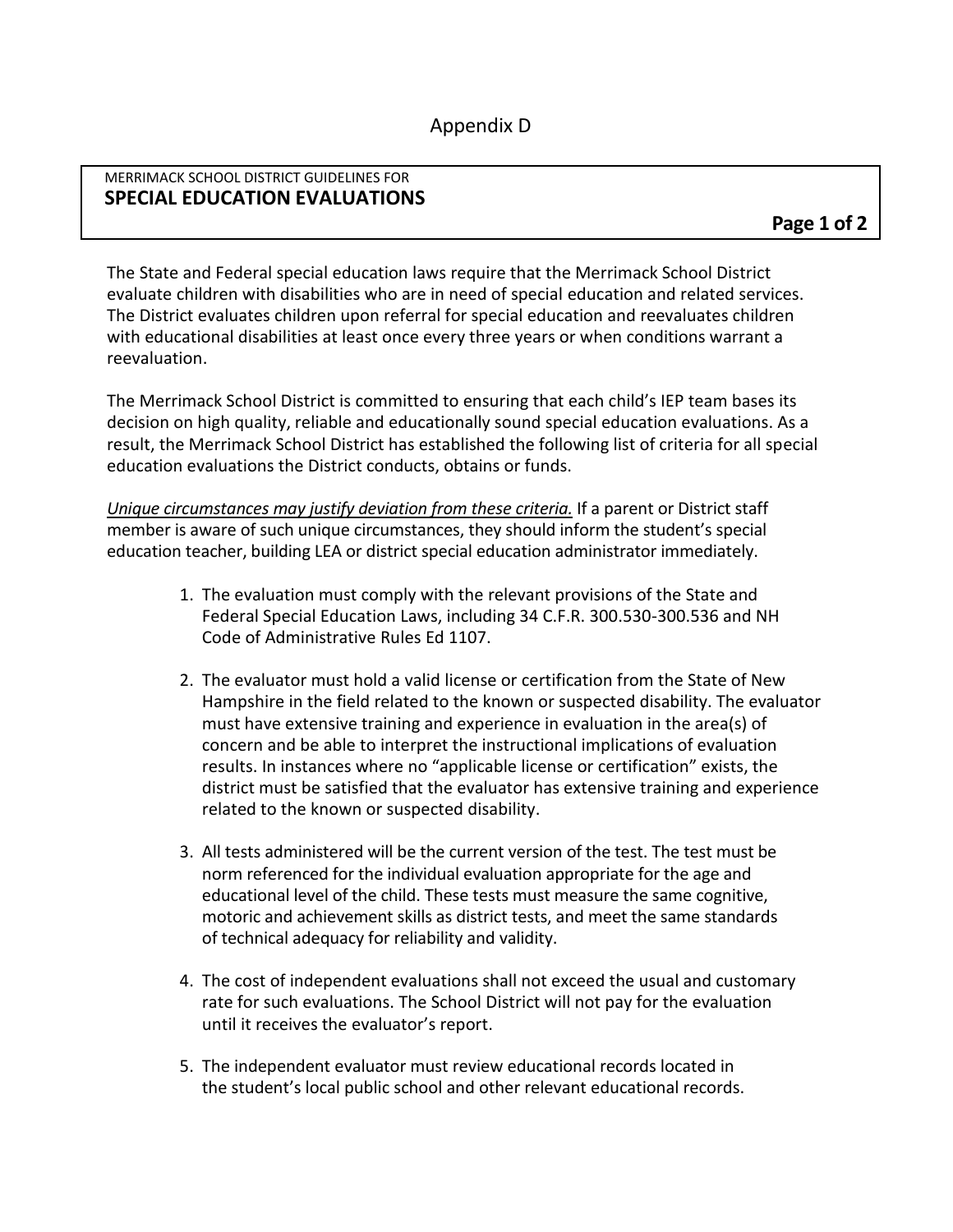## MERRIMACK SCHOOL DISTRICT GUIDELINES FOR **SPECIAL EDUCATION EVALUATIONS**

- 6. The independent evaluator must either: a) observe the child in one or more educational settings; or b) make at least one contact with the child's general education teacher for the purpose of determining how the student is progressing in the general curriculum. In addition, evaluators are encouraged to make additional contacts with other involved general and special education teachers and related service providers.
- 10. The independent evaluator must be permitted to directly communicate and share information with members of the IEP team, the district's Special Education Administrator or the administrator's designees. The evaluator must also release the assessments and results, including parent and teacher questionnaires, to members of the IEP team, the Special Education Administrator or the administrator's designees.
- 11. All evaluation reports will include the appropriate standardization and reporting methods as designed by the test publishers.
- 12. The District shall be entitled to inspect and obtain copies of the independent evaluator's records directly pertaining to the student being evaluated, including any records created by third parties. However, those records will not be deemed accessible to any school district personnel other than the evaluator, unless and until the District exercises its right to inspect or obtain copies of those records from the evaluator.

Parents have a right [34 C.F.R. 300.502(b)(2) to request an independent educational evaluation at school district expense when the parent disagrees with the School District's evaluation. The provision for an independent educational evaluation cannot be invoked by a parent who had refused to consent to a District evaluation.

The Merrimack School District may deny a request for an independent educational evaluation at public expense and initiate a due process hearing to demonstrate that the District's evaluation was appropriate.

A parent always has the right to get an independent educational evaluation at his or her own expense. The team must consider the results of any independent educational evaluation, regardless of who pays for it, if the evaluation meets the District's criteria in decisions about the provision of a free and appropriate public education for the child.

Law Reference: N.H. Code of Administrative Rules Ed. 1105.26, 1107, 1125.07 (Amended 2001); 34 C.F.R. 300.301-300.311, 300.502 (effective Oct. 13, 2006). Formerly 34 C.F.R. 300.502, 300.530-300.536 (1999). Appendix Reference: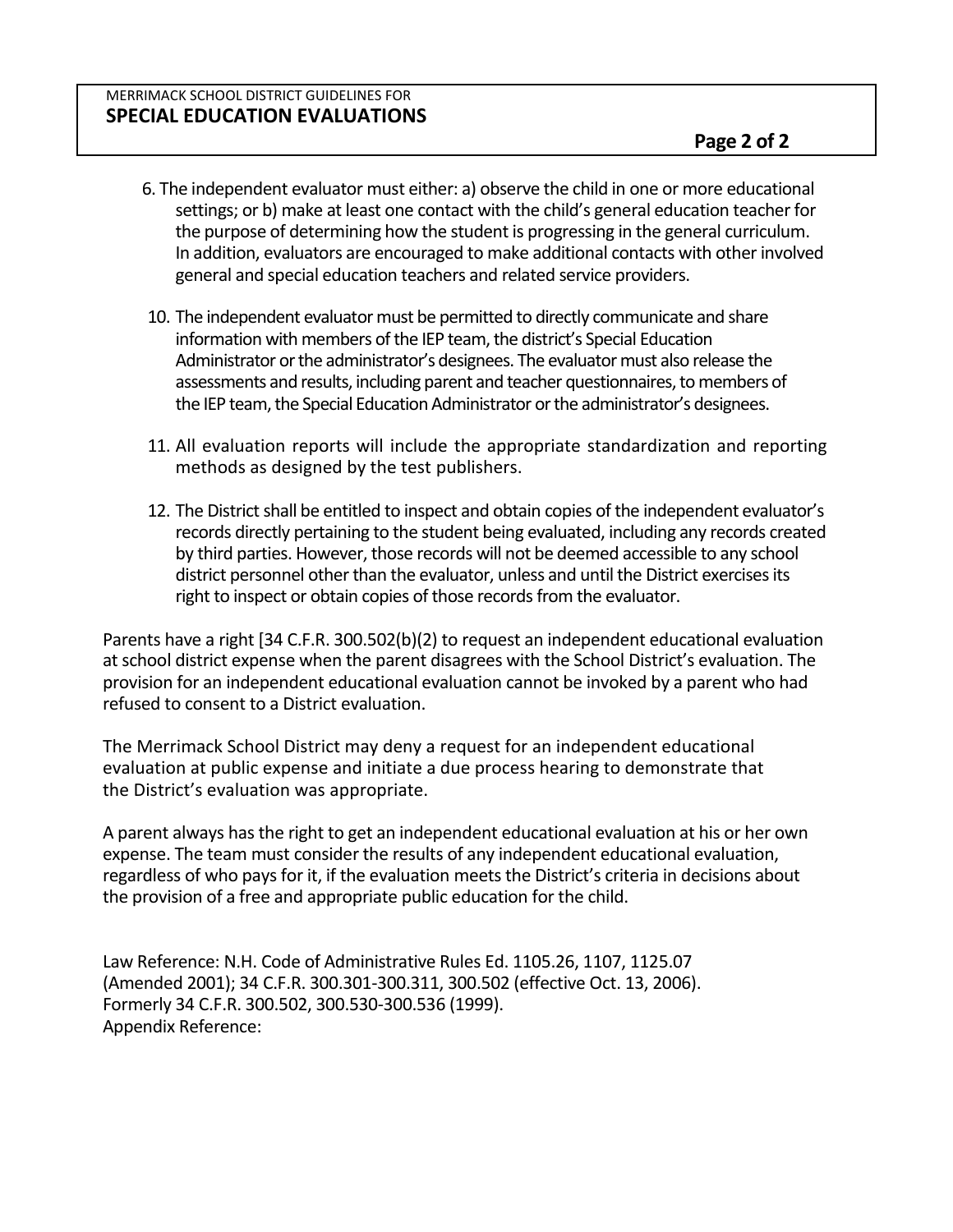## **Appendix E**

## **FLOW CHART OF SPECIAL EDUCATION PROCESS**

| <b>REFERRAL</b>                                                    | Notice of Receipt of Special Education Referral<br>$\bullet$<br>Procedural Safeguards to Parent(s)<br>$\bullet$                                                              |
|--------------------------------------------------------------------|------------------------------------------------------------------------------------------------------------------------------------------------------------------------------|
| DISPOSITION OF<br>REFERRAL MEETING<br>(within 15 days of referral) | Notification of Special Education<br>$\bullet$<br>Team Meeting Written Prior Notice Disposition of Referral<br>$\bullet$                                                     |
| EVALUATION PLANNING<br><b>TEAM MEETING</b> (including<br>parent)   | Proposal for Individual Evaluation<br>Permission to Evaluate Content Form<br><b>Written Prior Notice</b><br>$\bullet$<br>Parents have 14 days to agree/disagree<br>$\bullet$ |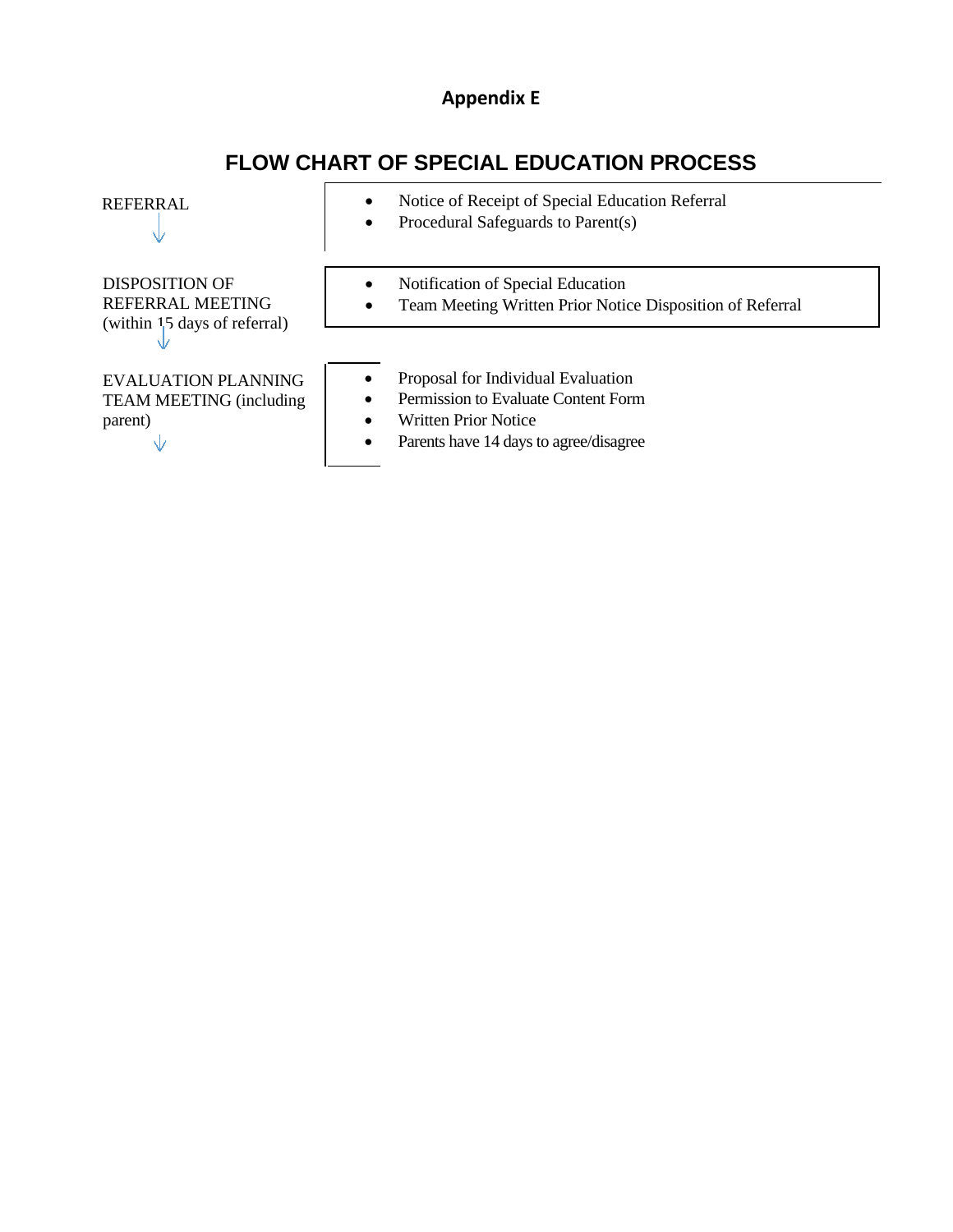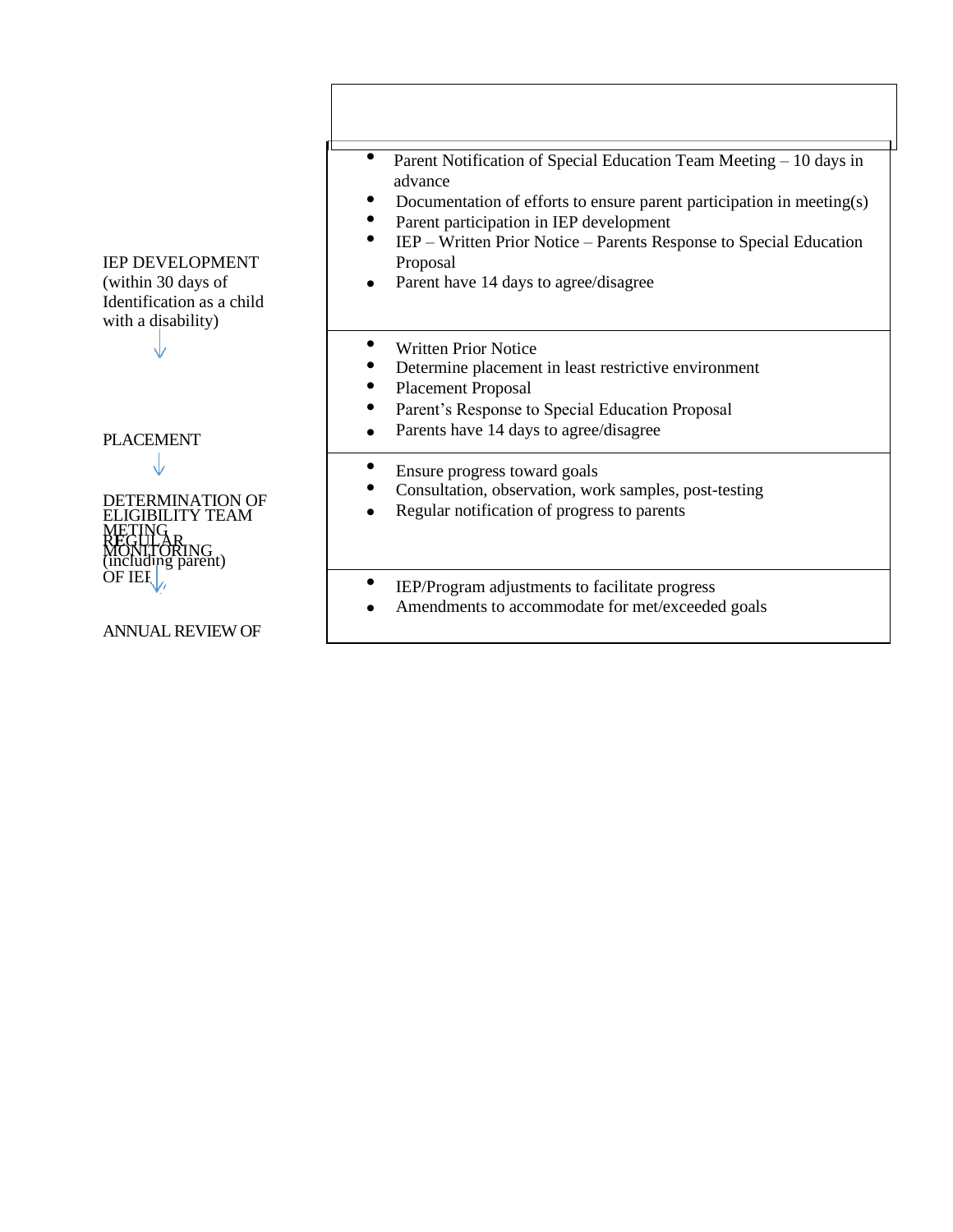- Parent's Response to Special Education Proposal
- Written Prior Notice
- Parents have 14 days to agree/disagree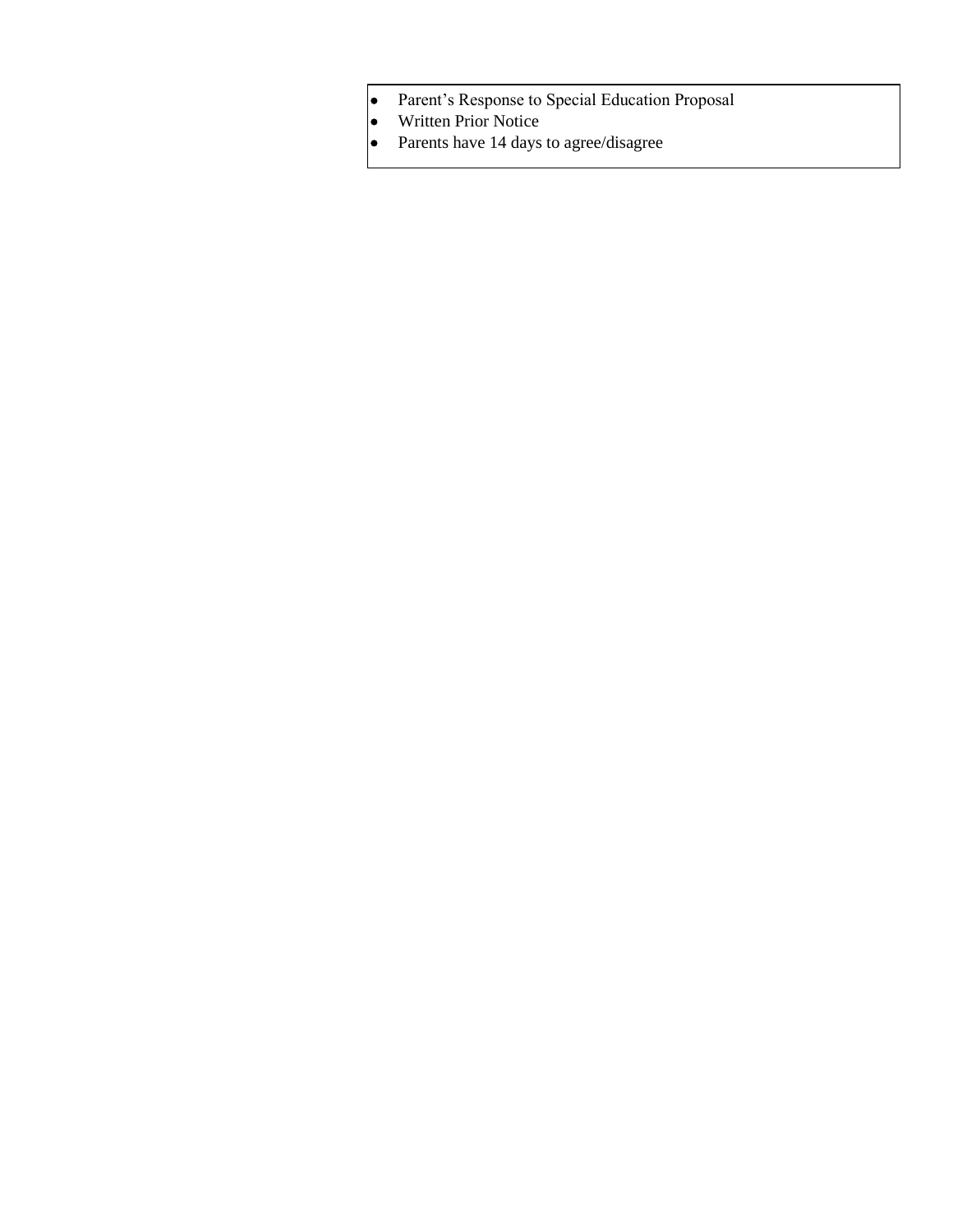## **MERRIMACK SCHOOL BOARD POLICY EHB**

## **DATA/RECORDS RETENTION**

The Superintendent shall develop procedures for a records retention system that is in compliance with RSA 189:29-a and Department of Education regulations. The procedures should ensure that all pertinent records are stored safely and stored for such duration as are required by law. Additionally, the Superintendent shall develop procedures necessary to protect individual rights and preserve confidential information.

#### **Special Education Records**

The District shall retain a student's special education records until at least the student's 25<sup>th</sup> birthday, unless written consent or written request to destroy the records is received from the parent or, where applicable, the adult student.

The District shall inform parents when personally identifiable information collected, maintained, or used in relation to the provision of special education for their student is no longer needed to provide educational services to the child. The information must be destroyed at the request of the parents. However, a permanent record of a student's name, address, and phone number, his or her grades, attendance record, classes attended, grade level completed, and year completed may be maintained without time limitation. 34 CFR 300.624.

The District shall maintain a copy of the last Individualized Education Plan ("IEP") that was in effect prior to the student's exit from special education until the student's 60<sup>th</sup> birthday.

The District shall provide parents, or where applicable the adult student, with a written notice of the District's document destruction policies upon the student's graduation with a regular high school diploma or at the transfer of rights, whichever occurs first.

The District shall provide public notice of its document destruction policy at least

annually.

## **Litigation Hold**

On receipt of notice from legal counsel representing the District that a litigation hold is required, the routine destruction of governmental records, including paper and electronic records, which are or may be subject to the litigation hold shall cease. The destruction of records subject to a litigation hold shall not resume until the district has received a written directive from legal counsel authorizing resumption of the routine destruction of those records in accordance with the retention requirements of this policy and the associated procedures.